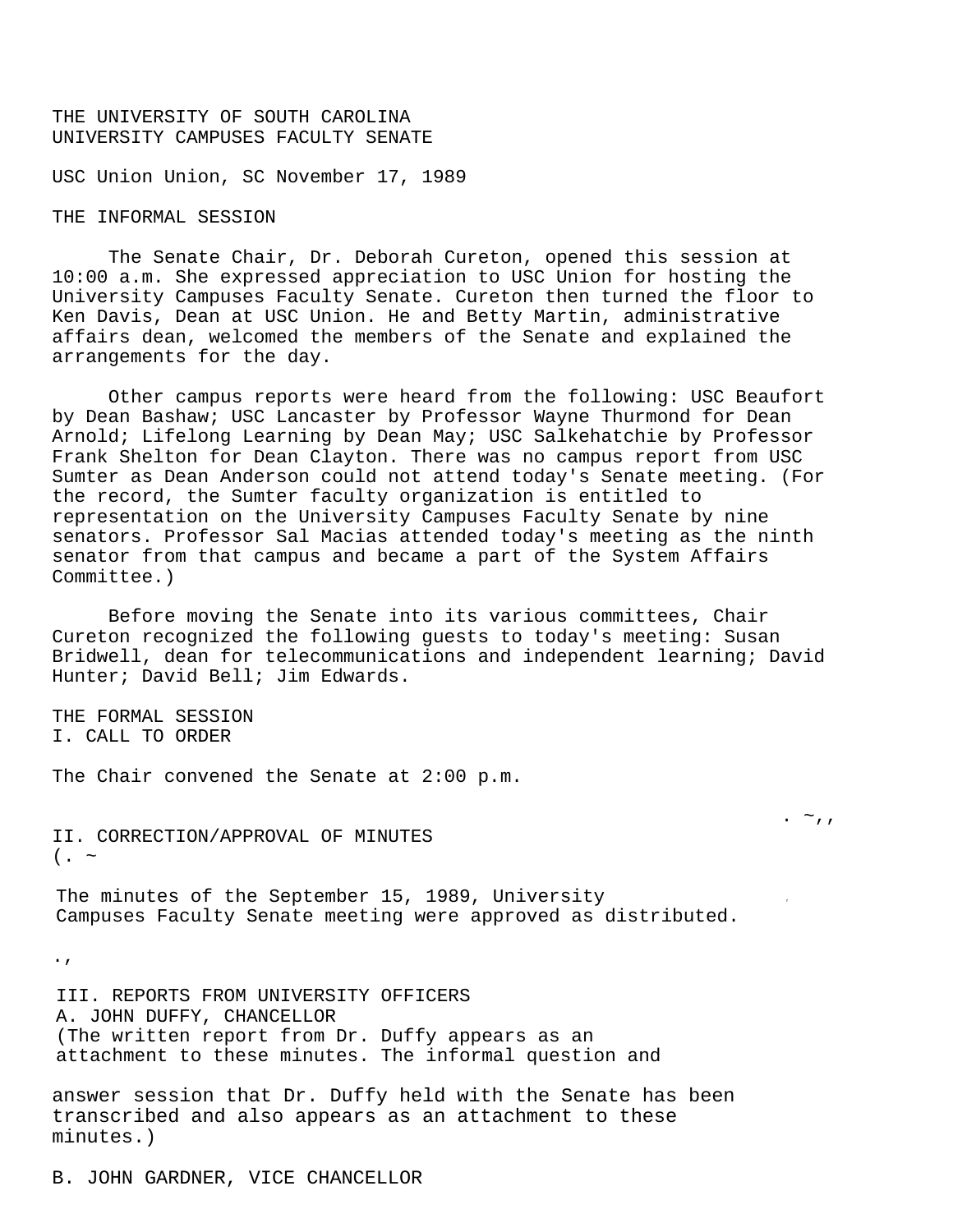(The written report submitted by Vice Chancellor Gardner is attached. -

At this point in the formal session of the Senate meeting, the University Campuses Faculty Senate was very fortunate to have been visited by Mr. Jack Whitener, Chairman of the Commission on Higher Education and Dean Emeritus at USC Union.

IV. REPORTS FROM STANDING COMMITTEES

A. RIGHTS & RESPONSIBILITIES COMMITTEE Professor John Logue

The Rights and Responsibilities Committee convened at 10:30 and dealt with two main issues in the course of its meeting.

The first item of business was to discuss the definition of "faculty" on the University Campuses. Although the committee felt that each campus should have the right to define who should be a voting member of the faculty organization, it was determined that defining faculty rights might be a way of distinguishing the status of University Campuses faculty members from those of the technical colleges. Out of this discussion came the following motion that the committee would like to present to the Faculty Senate as a whole:

MOTION: In the view of the University Campuses Faculty Senate, the move of the Commission on Higher Education to allow technical colleges to offer associate degrees in academic areas represents a significant erosion of public trust in academic higher education until and unless the Commission is prepared to:

a. create faculties on the technical college campuses with the right to self governance;

b. institute a system of tenure for faculty at the technical college campuses;

c. provide meaningful guarantees that all faculty at technical college campuses, including adjunct faculty, have classroom autonomy.

MOTION CARRIED.

The Committee then considered Gordon Haist's proposal for a statement in the new Faculty Manual concerning faculty

 $-2-$ 

evaluation of administrators. After extensive discussion, a revised form of the proposal will be forwarded to the Faculty Manual Revision Committee.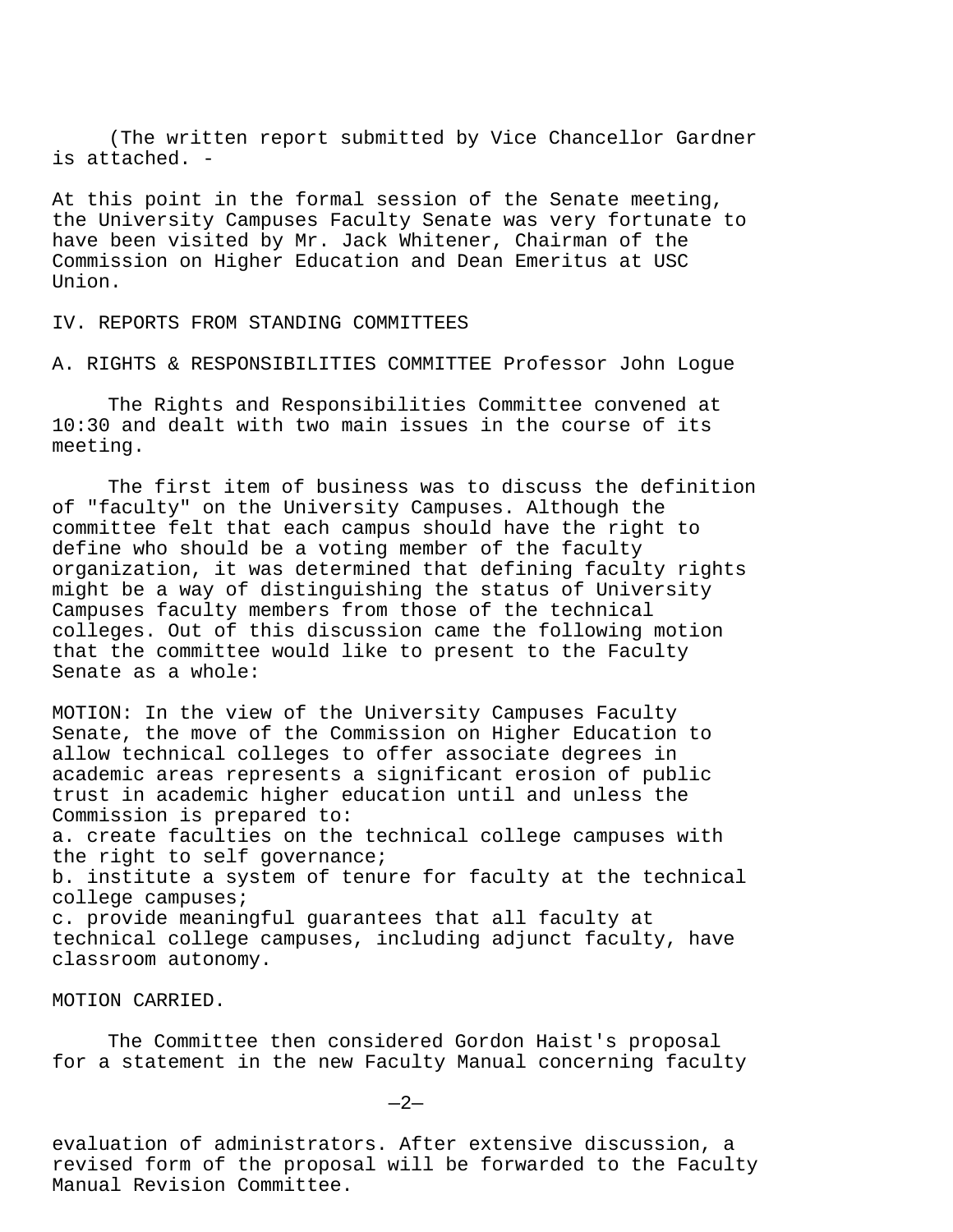## B. WELFARE COMMITTEE

## Professor Mary Barton

First of all, the Welfare Committee hopes for the speedy recovery of Dr. Milt Baker.

On behalf of the University Campuses Faculty Senate, the Welfare Conwittee of the group wants to apprise the Welfare Committee of the USC Columbia Faculty Senate of errors and misconceptions in Recommendation 2 (Minutes of October 23, 1989). USC Columbia receives significant political benefits at no financial cost. This Committee's concerns were referred to John Gardner for an informal approach to dealing with this problem.

Based on the current developments of the "college parallel" programs of the technical colleges combined with the recommendations made at the USC Columbia Faculty Senate Meeting on October 23, 1989, the Welfare Committee has a serious concern regarding the fob security problems that may result from falling enrollments. A clarification of the question of tenure under such conditions was requested by the Committee.

C. SYSTEM AFFAIRS COMMITTEE

Professor Paul Stone

A resolution is proposed to recognize Jack Anderson's efforts on the Tech issue:

#### RESOLUTION:

WHEREAS Jack Anderson has tirelessly advocated and actively worked to preserve the integrity of the University of South Carolina System during has administrative tenure, and

WHEREAS he has had unparalleled foresight in his attempting to maintain the distinction between the academic mission of the University Campuses and the technical training mission of the tech schools, and

WHEREAS he has demonstrated exemplary leadership **on the**  tech issue,

THEREFORE, BE IT RESOLVED that the University Campuses Faculty Senate gratefully acknowledges his energetic and conscientious efforts on behalf of the University System.

## RESOLUTION ADOPTED.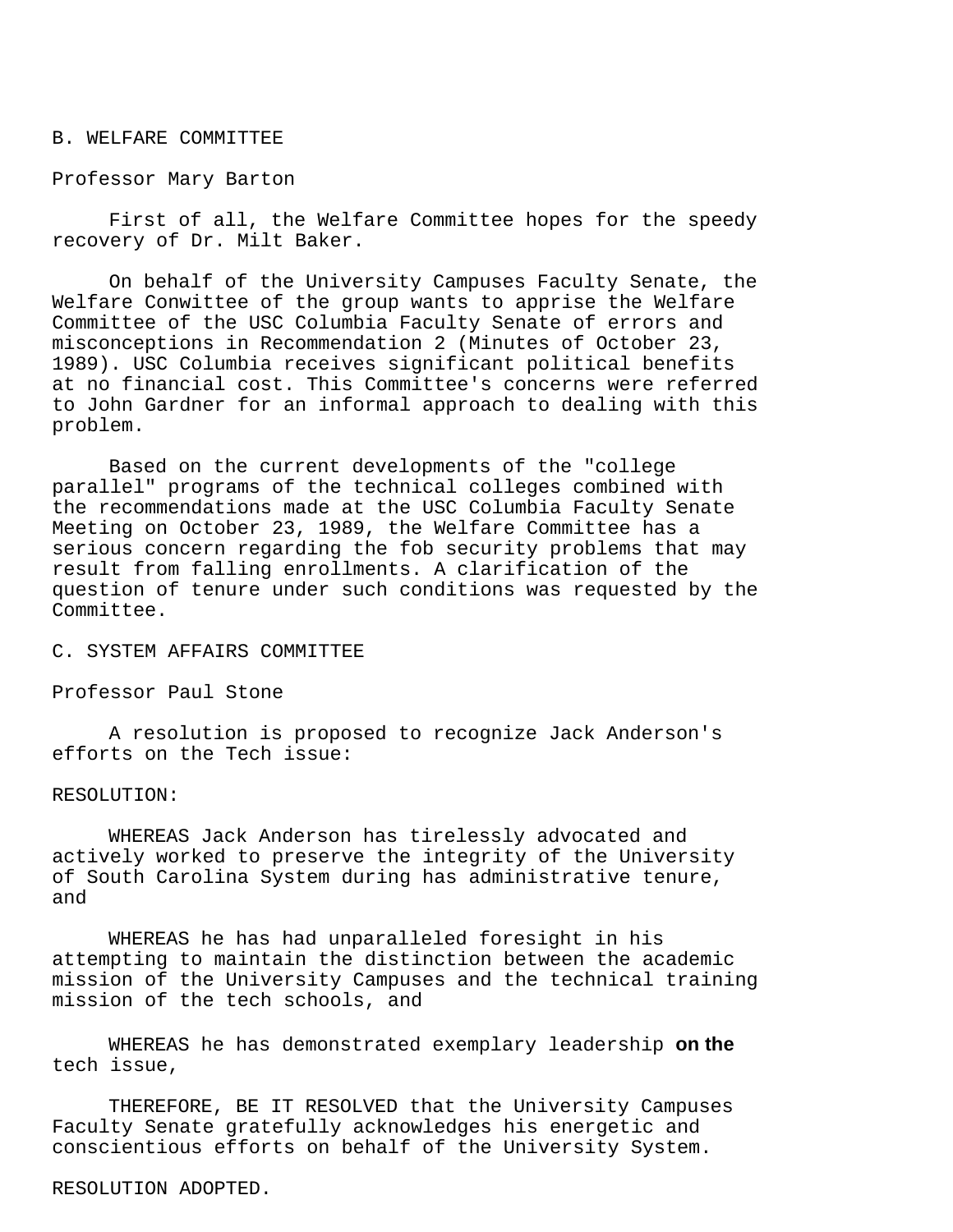The Committee discussed the possibility of a system-wide catalog of courses. In lieu of other problems between system campuses, discussion was tabled.

The Committee discussed the visiting scholar issue and

decided to expand it to include general interest topics as well as academic topics. Further work on this item was tabled until next meeting.

The Adult Learner baccalaureate degree was discussed. The Committee is in favor of this proposal and looks forward to working with Chancellor Duffy's office in developing this proposal.

## V. EXECUTIVE COMMITTEE

# Professor Rick Boulware

The Executive Committee has met twice since since the last meeting of this Senate, and the following motions are a result of this Committee's deliberations:

MOTION FROM COMMITTEE: That the University Campuses Faculty Senate endorse the statement of policy recommended by the System Academic Policy Coordinating Committee as stated by Provost Smith in his letter of June 14, 1989, to Rufus Fellers of the Columbia Faculty Senate --that students whose education is interrupted be given a grace period of five years to continue education under the same catalog.

MOTION PASSED.

MOTION FROM COMMITTEE: That the University Campuses Faculty Senate, in order to complement efforts already being made, form immediately an ad hoc committee to promote the public image of the University Campuses, composed of one representative from each University Campus to be elected by the local faculty organizations, and that Greg Labyak be appointed temporary chair of the committee for the purpose of calling the committee's first meeting.

MOTION PASSED.

VI. REPORTS FROM SPECIAL COMMITTEES A. UNIVERSITY LIBRARY COMMITTEE Professor John Catalano

Dr. Arthur Young, Dean of Libraries, who has been at USC since October, was introduced to the committee by Vice President Terry.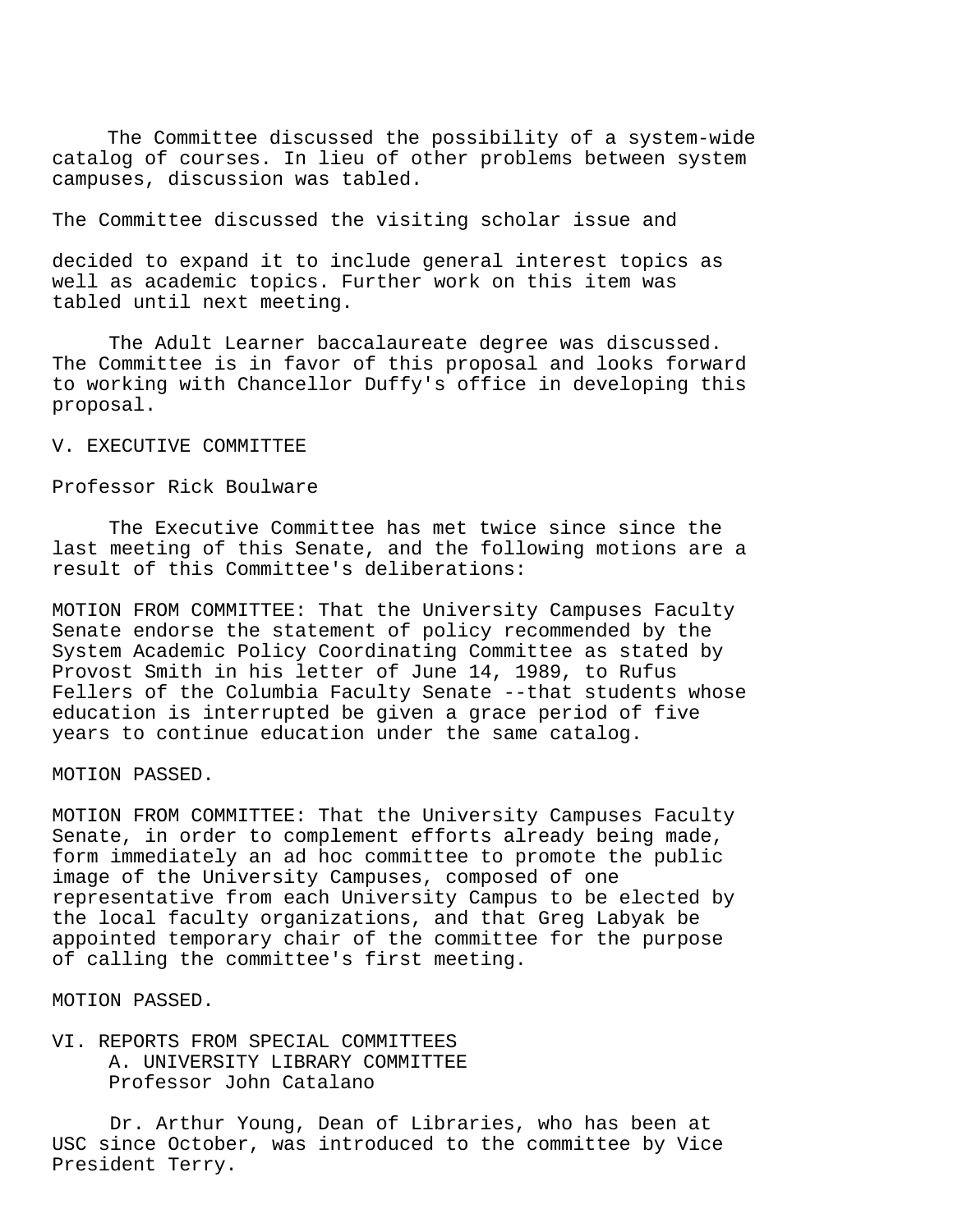A discussion of the committee's charge as well as its goals and objectives ensued. This included a discussion of how to get more faculty input.

Several concerns and issues were brought to the committee's attention, including reserve room policies, departmental allocation of serials, overdue books. No specific actions were taken by the committee at this time.

Information update: new computer lab in the Thomas Cooper Library; need for and plans to acquire additional CD-ROM data bases; Dr. Young is to speak at function of College

 $-4-$ 

of Information Science December 1.

B. UNIVERSITY COMMITTEE ON CURRICULA AND COURSES Professor Robert Castleberry

I have sent two letters to the academic officers of the campuses since we last met. These detailed items under consideration by the committee and are only official upon approval by the Columbia Faculty Senate: -MIST 103 was deleted but replaced with HIST 107 (Ancient Near Eastern Civilization). -Psychology had a number of proposals. PSYC 227 now has a prerequisite of MATH 111. Only 6 hours of independent study courses are allowed to apply for a psychology major. Also, psychology majors need to take an animal biology course as part of the basic educational requirements, -OADM 264 has had a change in description to "modernize" the course. -Physics has suggested changes to the physics curriculum,

including the creation of new courses (PHYS 205 & 303) and the deletion of others (PHYS 213 & 213L).

The committee is also working on (1) trying to standardize the wording of all the descriptions of independent study courses, and (2) the identification of courses in the curriculum which are not regularly taught (so that superfluous courses might be deleted).

# C. UNIVERSITY FACULTY WELFARE COMMITTEE Professor Don Curlovic

The committee met on October 23, 1989, and approved a report on "Salaries, Budgets, and 2001" which was included with the Faculty Senate Agenda for Wednesday, November 1, 1989. It is recommended that all faculty read this report since its suggestions have implications which affect the University Campuses.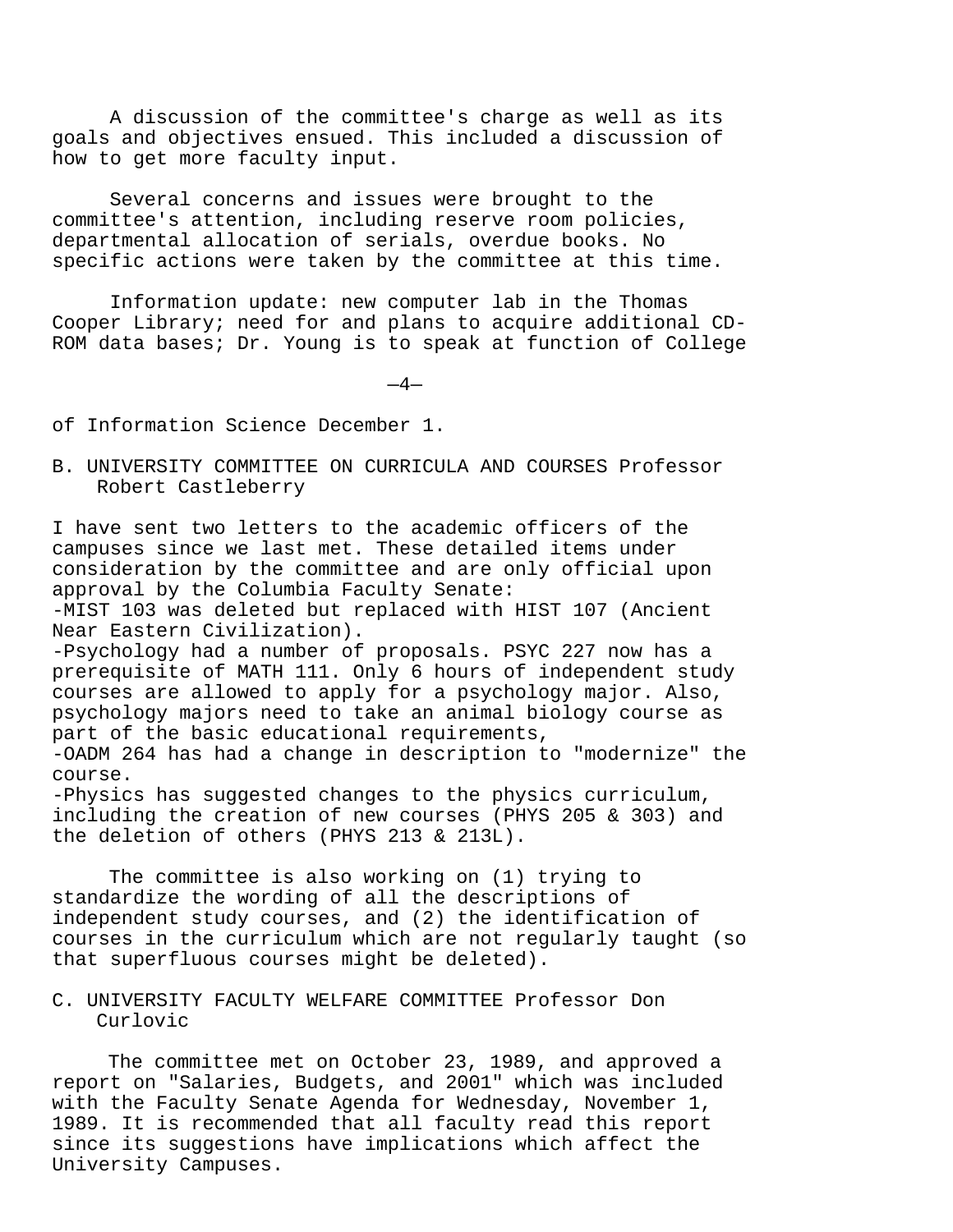## D. ACADEMIC PLANNING COMMITTEE Professor Bruce Nims

The Academic Planning Committee met on October 18 and November 15, 1989, at the Faculty House, USC Columbia. On October 18, the committee discussed its mission and Chair Alexander Gilchrist of USC Columbia agreed to meet with Provost Smith to get his opinions on what the committee's charge should be.

On November 15, the committee met with Provost Smith. He asked the committee to advise the President concerning a request by Coastal Carolina College for the submission of a letter of intent with the Commission on Higher Education to study the feasibility of offering masters degrees in education at Coastal. In addition, the committee decided to solicit factual data from the Faculty Welfare Committee of USC Columbia concerning several of its recommendations

contained in a recent report to the Columbia Faculty Senate.

E. FACULTY/BOARD OF TRUSTEES LIAISON COMMITTEE Professor Rod Sproatt

The committee met on November 9, 1989, to consider matters in executive and open sessions.

Executive session: personnel matters; honorary degrees.

Open session: changed the composition of the committee to include the Chair-Elect of the Columbia Campus Senate; passed an extension of the Nurse Anesthetist program in the College of Nursing; passed and expanded the telecommunications component of the Master's Degree in Health Nursing, College of Nursing, USC Columbia, for family care practice; passed formation of the USC Cancer Research Center; discussion of the CHE vote to allow Tech schools to offer associate degrees.

F. RESEARCH AND PRODUCTIVE SCHOLARSHIP COMMITTEE Professor Tandy Willis

This is a very large committee which is divided into three smaller subcommittees: Engineering and Physical Sciences; Social and Behavioral Sciences; Arts and Humanities.

All three subcommittees met last week, and I have received the following information from SPAR (Sponsored Programs and Research) regarding the outcomes of those meetings: 1) Engineering and Physical Sciences had 20 proposals submitted to that committee; 9 proposals were funded for a total of \$15,000; no applications were received from the University Campuses. 2) Social and Behavioral Sciences had 11 proposals submitted, 3 of which were funded for a total of \$8,551; no applications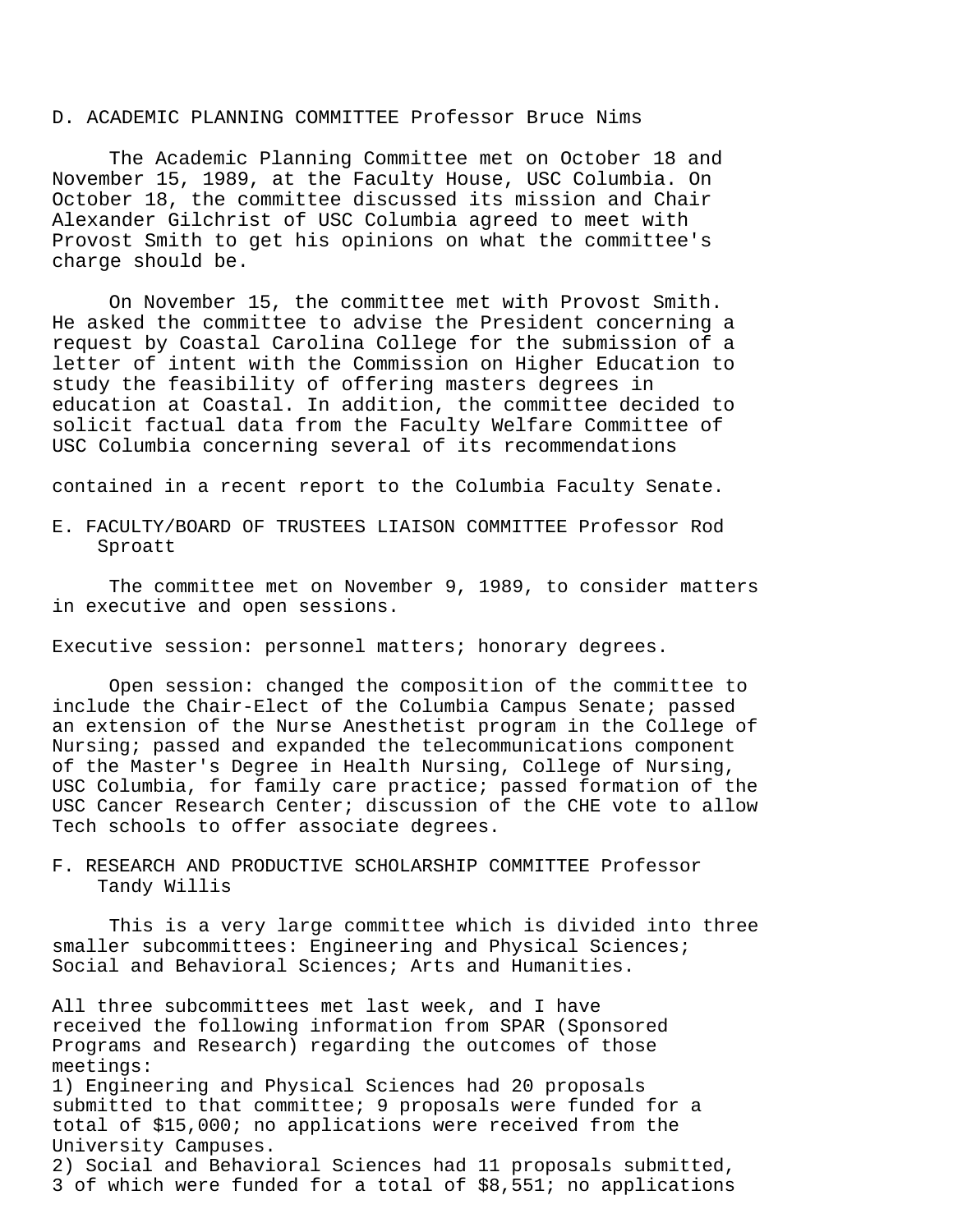were received from the University Campuses; one proposal was received from USC Aiken. 3) Arts and Humanities received 12 proposals, 9 of which were funded for a total of \$12,888; of the funded proposals, 1 from USC Aiken, 3 from USC Spartanburg, 1 from USC Salkehatchie.

The range of funding amounts from this committee is \$300 to \$3,000. Applications/proposals from the University Campuses are encouraged. There will be a second funding cycle which will occur in the spring semester. Applications from all University Campuses will be welcomed at that time.

&. SAVANNAH RIVER REVIEW COMMITTEE Professor W. O. Lamprecht, Jr.

(The report from Professor Lamprecht consists of two memoranda submitted by him to this Senate. These memoranda, dated April 24, 1989, and November 6, 1989, are attached to these Minutes.)

—6—

## H. SYSTEM ACADEMIC POLICY COORDINATIN& COMMITTEE Professor Robert Costello

The committee met on November 16, 1989, in Columbia. The published agenda included three items: 1) reports on progress toward implementation of the new policy pertaining to which BULLETIN applies to graduation requirements for a student entering the system. 2) consideration of whether to modify the allowance of five years continuous absence by a student without losing the right to graduate under the BULLETIN requirements in effect at the time of original matriculation in the USC System. 3) desirability of maintaining a single grading system for all undergraduate programs.

At the request of Opal Brown of USC Columbia, action on all the aforementioned agenda items was deferred to consider proposals originating at USC Columbia to re-examine both the purpose and process of the committee. Her proposals included limitation of the scope of committee action to academic policy matters that are a part of the central student records and the requirement that all committee recommendations be approved by all five Senates before being passed on to the President.

Provost Smith pointed out that a major purpose of the committee as constituted by the President was to deal with important system issues upon which unanimity might not exist. He pointed out that the committee is a presidential advisory committee, not a creation of the Senates.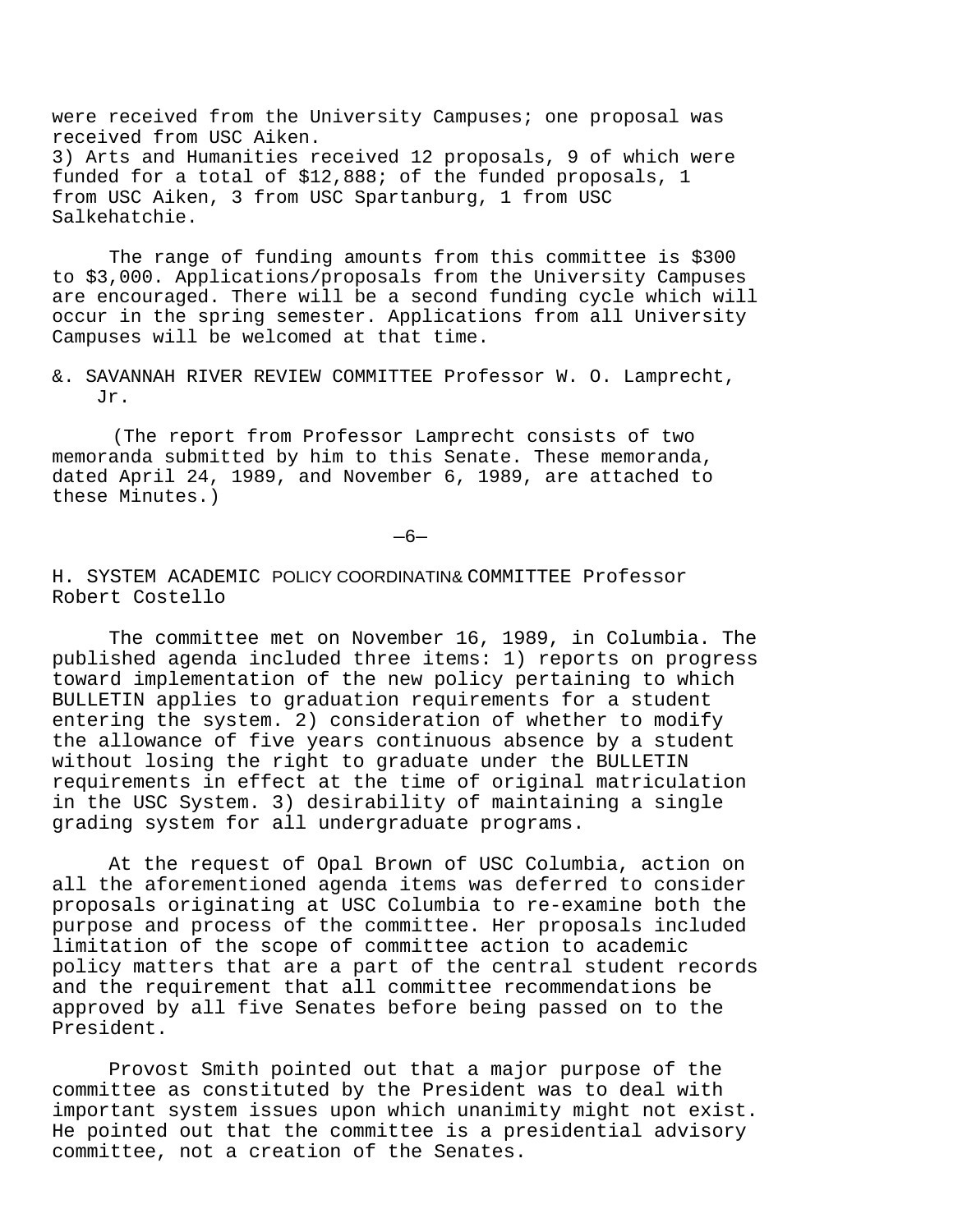A lengthy discussion of autonomy concerns of Columbia and the four-year campuses ensued, with emphasis on how to balance these concerns with the desirability of better integrated system function. During the discussion, the Provost exhibited a clear understanding of the threat posed to the USC System by alternative agendas for higher education in our state. The meeting adjourned without action.

I. OTHER COMMITTEES

INSURANCE AND ANNUITIES COMMITTEE Professor Jerry Dockery

This committee reviewed Midland Risk Company's proposal to offer personal automobile insurance on a payroll-deducted basis to USC employees who are law enforcement officers and graduates of the S.C. Criminal Justice Academy.

Because of the low numbers of USC employees **affected**  (less than 100), the committee rejected the request based on Section 8-11-80 of the S.C. Code of Laws.

## VII. UNFINISHED BUSINESS There was none.

VIII. NEW BUSINESS

There was none.

IX. ANNOUNCEMENTS

There were none.

X. ADJOURNMENT

The University Campuses Faculty Senate adjourned at 4:50 p.m.

Respectfully submitted, Rick D. Boulware Scribe

attachments: UCFS Standing Committee members T&P Committee and Grievance Committee members report and address of Chancellor Duffy report and address of Vice Chancellor Gardner memoranda from Savannah River Review Committee

—8—

UNIVERSITY CAMPUSES FACULTY SENATE COMMITTEE MEMBERSHIPS FOR 1898/1990 RIGHTS AND RESPONSIBILITIES COMMITTEE Beaufort: Ellen Chamberlain, Gordon Haist, Jane Upshaw Lancaster: Bruce Nims, Danny Faulkner Lifelong Learning: Jerry Dockery, John Stine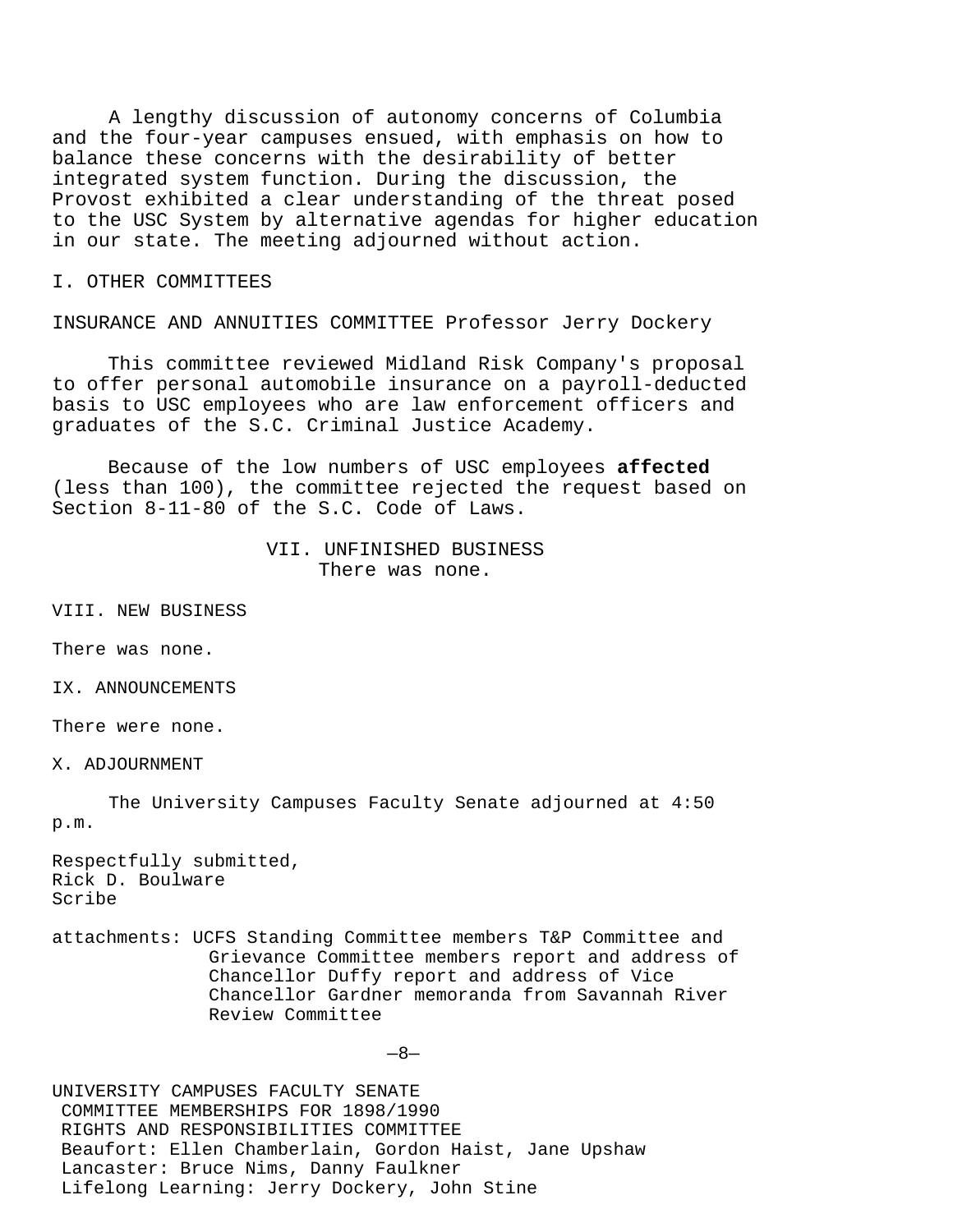Salkehatchie: Milton Harden Sumter: John Logue (Chair), Nancy McDonald, Charles Cook Union: Tandy Willis SYSTEM AFFAIRS COMMITTEE Beaufort: Rod Sproatt Lancaster: John Catalano, Wayne Thurman Lifelong Learning: Steve Dalton Salkehatchie: Paul Stone (Chair), Sandra Willis Sumter: Robert Castleberry, Richard Bell, Sal Macias, Robert Costello (ex officio) Union: Susan Smith WELFARE COMMITTEE Beaufort: John Blair Lancaster: Wade Chittam, Noni Bohonak Lifelong Learning: Dave Bowden, Linda Holderfield Salkehatchie: Susan Moskow Sumter: Kay Oldhouser, Haas **Raval, John** Safford Union: Mary Barton (Chair)  $-9-$ 

# UNIVERSITY CA~IPUSE~S~E~ULI5Y SE~E

# University Campuses Tenure and Promotion C:ommittee

| ~SC-Beaufort        | <b>Edsel Caine</b><br>Joan S. Taylor       |
|---------------------|--------------------------------------------|
| <b>SC-Lancaster</b> | Wade Chittam<br>Wayne Thurman              |
| , ifelong Learning  | Dave Bowder<br><b>Steve Dalton</b>         |
| SC-Salkehatchie     | Larry Strong<br><b>Arthur Mitchell</b>     |
| <b>SC-Sumter</b>    | John Barrett<br>John LoCue                 |
| <b>SC-Union</b>     | <b>Betty Martin</b><br><b>Tandy Willis</b> |
|                     |                                            |

University Campuses Grievance Committee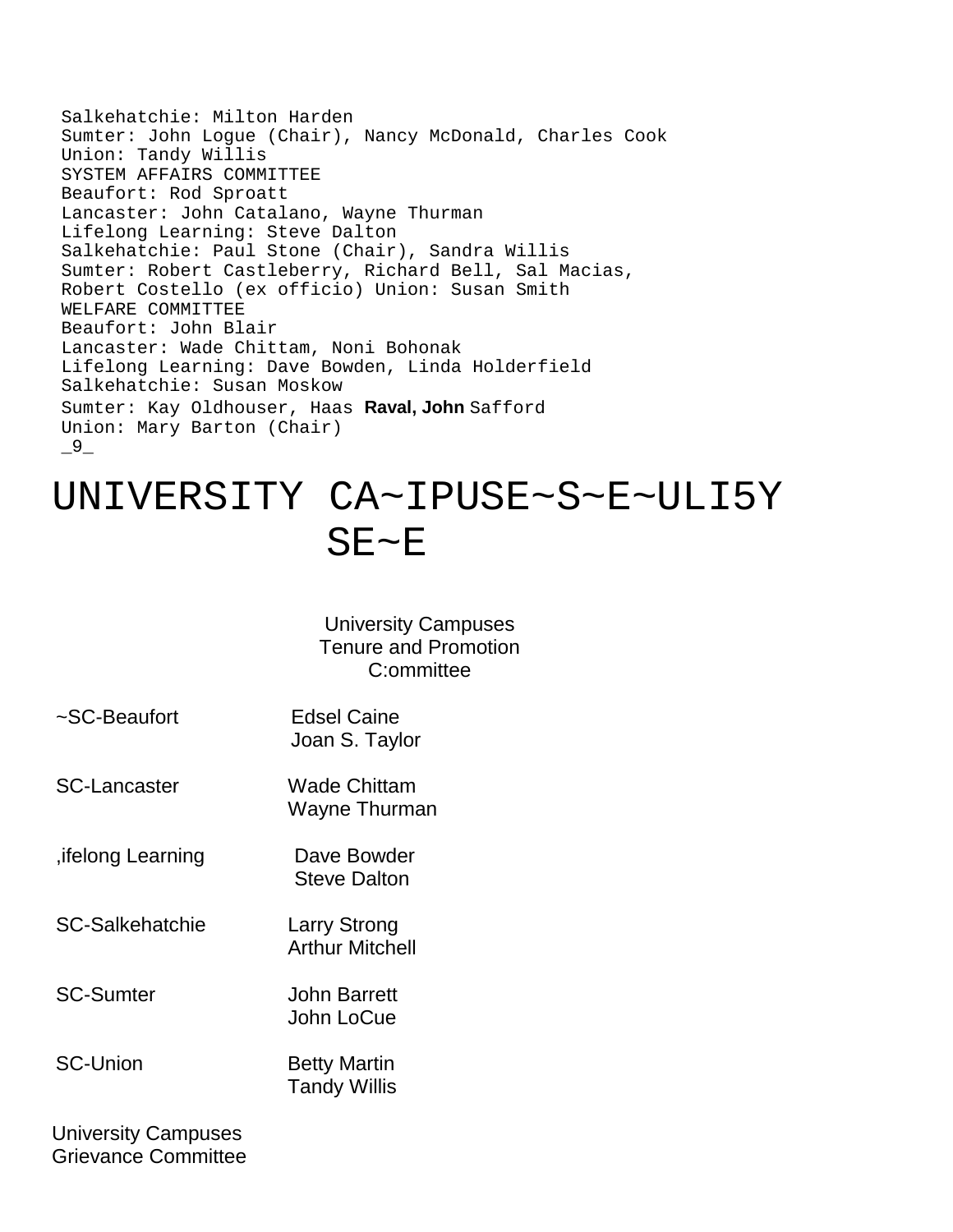Rod H. Sproatt

Wayne Thurman

Linda Holderfield

Arth,~r Mitohell

Jean Hatcher

 $n$ 

## REPORT OF THE CHANCELLOR FOR UNIVERSITY CAMPUSES AND CONTINUING EDUCATION

# UNIVERSITY CAMPUSES FACULTY SEN'ATE NOVEMBER 17, 1989 UNION, SC

## CHE Action on TEC Proposals

On Thursday, November 2, the CHE accepted the staff recommendation **that the** TEC proposal for college parallel programs at the nine **TEC campuses which did not previously** have the program be approved. Thus, college parallel programs have been approved at Sumter TEC, The<br>Technical College of the Low Country, Denmark TEC, Low Country, Florence/Darlington TEC, Orangeburg/Calhoun TEC, Spartanburg TEC, Horry/Georgetown TEC, Aiken TEC, and Piedmont TEC.

In its arguments against the proposal, USC charged duplication of effort, lack of evidence that the programs were needed, inadequate consideration on the part of the Commission of the cost of the program to the state, and questioned the need for a community college program in general, given the criticisms of the community college concept which continue to surface nationally.

Dr. Morris of the State TEC Board and Mr. Shaheen based their arguments on access and cost to the student. They argued that the program would open higher education up to minority groups at an affordable price. Commissioner Sheheen eloouently pleaded that students who enrolled in a college parallel program and found they could not do the work, could shift to another program of study without suffering the stigma of failure. Dr. Morris contended that the pool of students whom TEC sought to enroll would be differing from those currently enrolled at USC branches.

USC officials pointed out that the existing college parallel programs in the seven TEC institutions enroll only 14% minority as opposed to 16% for USC campuses. Furthermore according to the Commission's analysis minority enrollment has actually declined over the past year. By contrast, USC-Salkehatchie enrolled 27% minority students in 1988--up from 21% in 1987. The current completion rates for the AA and AS degrees in college parallel programs at the seven TEC campuses is extremely low. A copy of the pertinent statistics is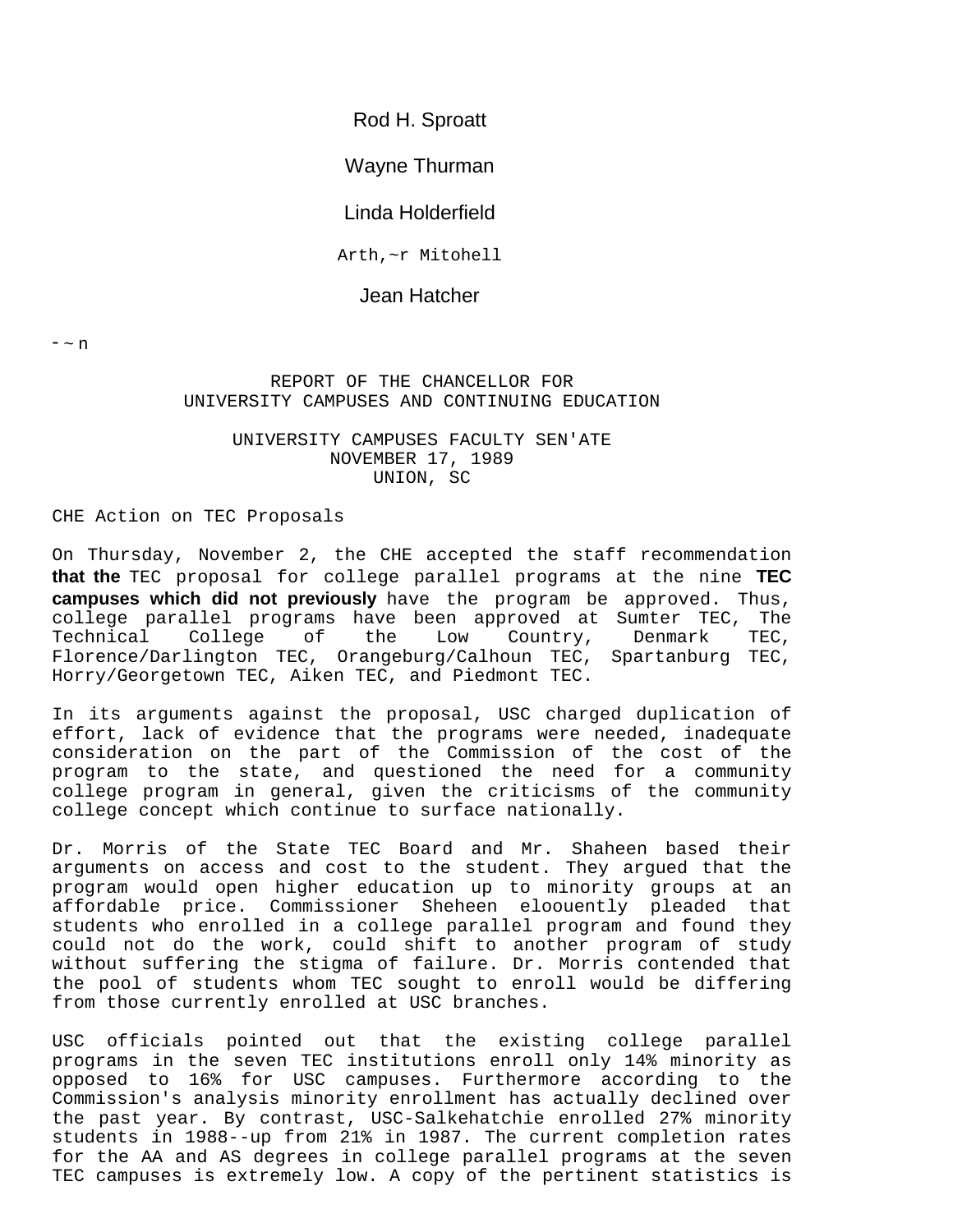attached to this report. You may r.ake your own judgments and draw your own conclusions as to the validity of the various arguments.

The action noted above, preliminary reaction to our proposals concerning learning centers, and a staff request that we review our University Campuses' missions statements do not bode well for our Campuses. This is not the time for recriminations, panic, striking out on your own, and general malaise, but rather for systematic planning of how best to present our concepts to the University administration, Board, CHE, and the legislature.

 $-11-$ 

## **Distance Education**

After its regular meeting, several members of the CHE and its staff, including Mr. Sheheen, attended a presentation hosted by the Provost on Distance Education and the On-Line Library Catalogue System including the delivery system of the Library Processing Center. Distance Education deals not only with television-assisted instruction but also with Graduate Regional Studies. The programs have existed in the University for 20 years, starting with APOGEE, Engineering, and the MBA program, Business. In addition, the Colleges of Education, Library and Information Science, Social Work, Health, Nursing, and Humanities are all active in this area. Currently, most of the work is at the graduate level but our office of Telecommunications is investigating the possibility of delivering some undergraduate work.

# Visit to Louisiana

On November 3, Senator Phil Leventis, Dean Anderson, Dean Lisk, and I visited with officials of LSU-Baton Rouge and LSU-Alexandria to study a limited four-year degree program at Alexandria offered through the auspices of Continuing Education at Baton Rouge.

## Budqets and Leqislative Matters

Representative Hirsch's committee found its visits to all college campuses in the state to be quite useful and informative. The committee is convinced that every effort should be made to fund the formula. At this point, however, state officials are uncertain about what the economic outlook is for next year because of Hugo and a predicted possible downturn in the national economy.

## Dr. Baker's Illness

Dr. Baker has been out ill for more than 2 month. Because of this, the normal salary reports which he routinely does for the Senate have been delayed.

#### Campus Visits

Our Office hopes to increase the frequency of our carous visits this semester. If funds are available, we plan to renew the bus trips in which we invite Columbia staff and faculty to visit the Campuses to get a first-hand view of what we are about.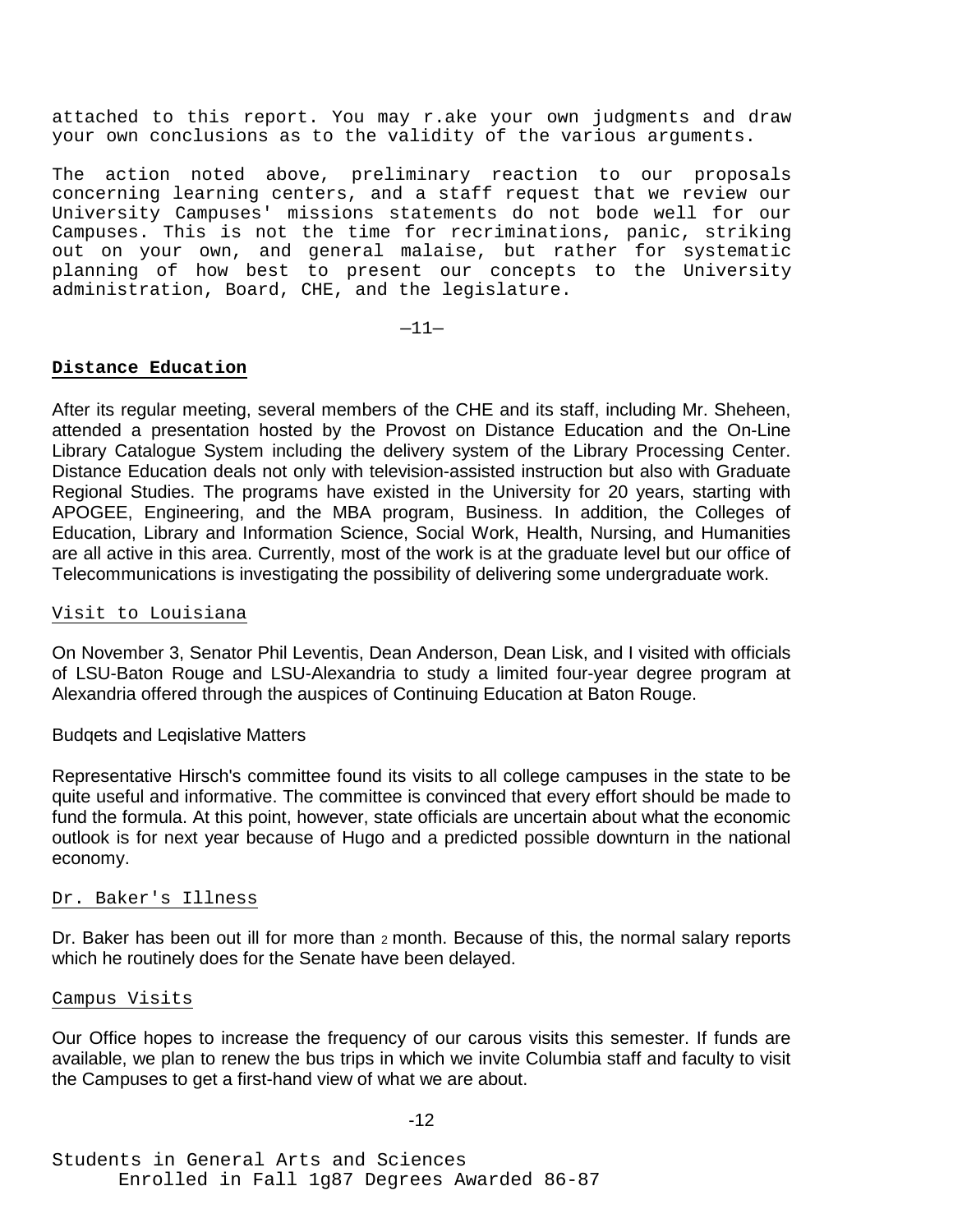| <b>Total Black</b> |     |    |                 |
|--------------------|-----|----|-----------------|
| 1,144              | 295 | 31 | 11              |
|                    |     |    |                 |
|                    |     |    |                 |
|                    |     |    |                 |
| 390                | 59  |    | 350             |
| 568                | 50  |    | 22 1            |
| 55                 | 15  |    | 5 <sub>1</sub>  |
| 142                | 28  |    | 11 <sub>0</sub> |
| 1,275              | 76  |    | 41 3            |
| 3,873              | 571 |    | 14616           |
|                    |     |    |                 |

Prepared by System Office of Institutional Research. 11/2,89

~nrolled in Fall 1988 Total Degrees A~-arded

|                       | Total | <b>Black</b> | 1987-88       |
|-----------------------|-------|--------------|---------------|
| Midlands Tech         | 1,672 | 391          | 23            |
| Trident Tech          | 557   | 66           | 0             |
| Tri-County Tech       | 540   | 30           | 17            |
| Williameburg Tech     | 77    | 17           | 6             |
| Chesterfield/Marlboro | 121   | 30           | $\frac{1}{2}$ |
| Greenville Tech       | 1,333 | 79           | 0             |
| York Tech             | 425   | 5            | 5             |
|                       | 4.725 | 618          | 63            |

 $-1$   $\sim$ 

# USC ENROLLMENT

| 1987         |       |                                      |       |
|--------------|-------|--------------------------------------|-------|
| Total Black  | Total |                                      | Black |
| Beaufort     | 888   | 123 (13.85)1,010 137 (13.56)         |       |
| Lancaster    | 1,018 | 149 (14.63)1,004 137 (13.64)         |       |
| Salkehatchie | 541   | 115 (21.25) 628 167 (26.59)          |       |
| Sumter       | 1,292 | $206$ $(15.94)1,440$ $227$ $(15./6)$ |       |
| Union        | 319   | 48 (15.04) 343 58 (16.90)            |       |
| Totals       | 4,048 | 641 (15.83)4,425 726 (16.41)         |       |

 $-1$   $\sim\hspace{-2pt}-$ 

 $R = 5 \times 1$ , R s  $R = 1$ , R s  $R = 1$ , R s  $R = 1$ , R s  $R = 1$ , R s  $R = 1$ , R s  $R = 1$ , R s  $R = 1$ , R s  $R = 1$ , R s  $R = 1$ , R s  $R = 1$ , R s  $R = 1$ , R s  $R = 1$ , R s  $R = 1$ , R s  $R = 1$ , R s  $R = 1$ , R s  $R = 1$ , R s  $R = 1$ , R s  $, \quad \Rightarrow ; \quad \sim : \quad \phi$ .

Degrees Awarded in General Arts ~ S\.len~es

FY 86-87 FY &,-~: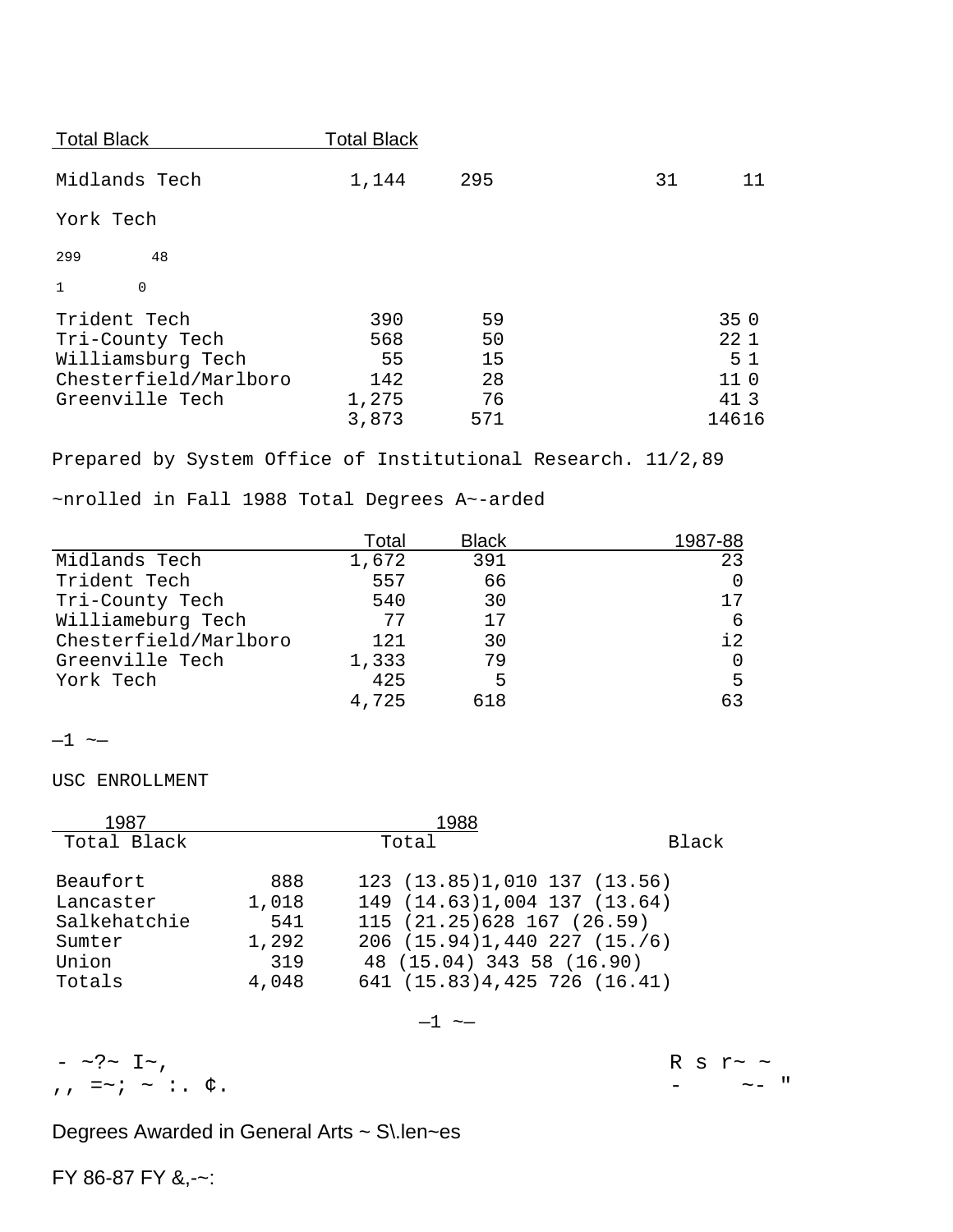| 39<br><b>Beaufort</b><br>6 | 55<br>9                              |
|----------------------------|--------------------------------------|
| g3<br>Laneaster<br>10      | 66<br>:0                             |
| Salkehatchie<br>51<br>20   | 34<br>$\sim$<br>$\ddot{\phantom{0}}$ |
| 14<br>Sumter<br>75         | 123<br>:7                            |
| Union<br>29<br>5           | 30<br>6                              |

Prepared by System Office of Institutional Research.

cr

 $11 - 2 - 89$ -

INFORMAL QUESTION AND ANSWER SESSION UNIVERSITY CAMPUSES FACULTY SENATE MEETING USC t~ION, November 17, 1989 CHANCELLOR DUFFY

Dr. Duffy: We have my report and John's report. John was at the meeting Jim Rex had with the Columbia officials--that's why he's not here. He might be here later. He reports here on the Dean's search at Beaufort, all campus proposals, CHE, etc. Everybody get a chance to read this? Any questions on this that you want to raise at this point?

Professor Upshaw: Dr. Duffy, I'd like to ask what you foresee as the outcome of the meeting today. Is this a substantive meeting that they're going to and can it, in effect, do anything about the CHE vote two weeks ago?

Duffy: You mean, is it a substantive meeting? Yes. The purpose of the meeting, it's an on-going thing. It's a group that Jim Rex put together, I think, when he was Dean of Education at Winthrop. It's basically a public policy group that brings educators and legislators and other interested people together to talk about issues that are of concern to, you know well, the legislators, and as John points out in his thing today, they were going to have Sheheen, Mack Holderfield, Bob Alexander, Dr. Stokes, Bob Stokes, Southern Regional Educational Board, and others. You know, it's iust a forum; it's not a legislative body by any shot. You want me to fill you in on what's going on?

All right. Essentially, the Tech proposal passed the Commission. It was recommended to the Commission by the staff and they bought it. The staff report is interesting; I wish I'd had it about a month before I got hold of it, and my report deals with it a little bit. The staff report could be used to boast almost any position. The most striking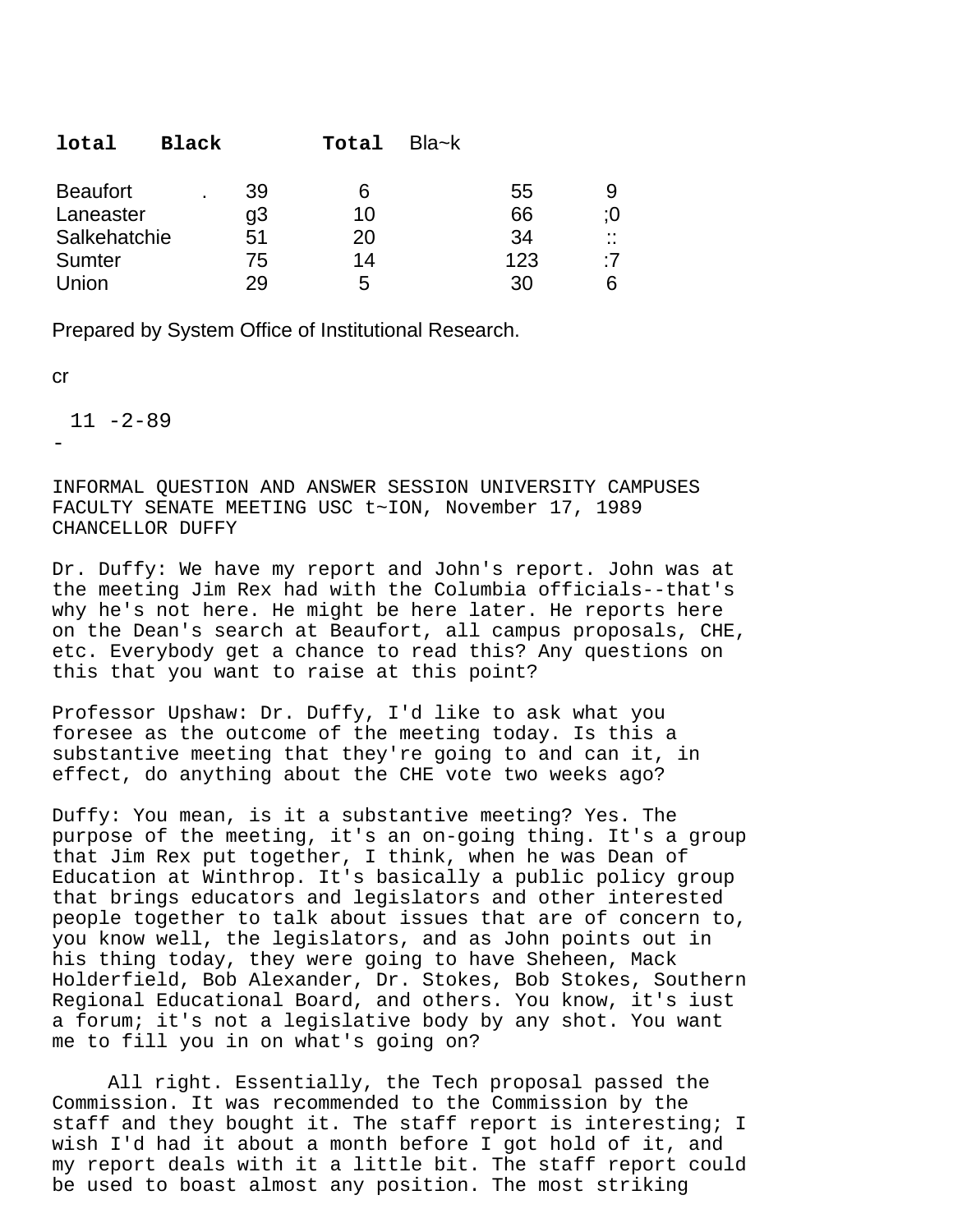thing to me was that this was a program, a program which was sold on the grounds that it would increase minority enrollments, that it would, you know, offer access to those who might not otherwise have access, and it was just beautiful, and I frankly had tears in my eyes as I listened to Morrison and Sheheen. I asked questions that frankly they have not bothered to answer. I have the answers in the notes I gave you, and that is, that this program has been in effect for seven years. I think it is a legitimate question to ask, then, in its seven years of operation, has it increased significantly the number of minorities going to college? And the answer, I think -- I said you could draw your own conclusions --obviously I have drawn my conclusions. Since lg87, at Tech, 299 students enrolled in this program, 48 of them were black, and there was one graduate. This really shows me the tremendous demand for this program in the state at large. Williamsburg Tech, in 1987 -- Williamsburg I might add is primarily minority here -- it must be 70% black population -

-16

Williamsburg Tech had 55 students enrolled in this program, 15 of them from minority, 5 graduates, and one minority graduate.

Now I understand why there are no takers for the degree. I understand that quite well. We have the same problem in our own associate degrees. Those degrees don't mean anything to students who are enrolled in a baccalaureate program, who think of themselves as in a baccalaureate program. The degree does mean something, and I historically support it, to certain students -- to military, for example, because it sort of punches one of their cards to have an associate degree. And some adults, who feel the need to have some kind of marker that they can point to. In continuing ed for years, we've recognized that need for the 30-hour certificates, and whatever. So I'm not surprised at that. What does surprise me is the very low incidence of minorities in their enrollments and this is borne out in the CHE study. Tech actually has 14% minority enrollments in these programs. If you look closer at the statistics, you'd find out that if it weren't for Midlands Tech and Trident Tech, that 14% would be significantly lower -- Midlands Tech and Trident Tech apparently. Greenville Tech: 76 blacks out of 1275 students enrolled. Now, that contrasts with our campuses, I think, yeah, Beaufort in 1987, you know, I'm a little bit more at ease with the 1987 figures, I must add -- although you swear by the 1988 figures, or on your soul...eh? All right. Let me tell you that when these figures came to me, they were so bad in terms of what Tech was talking about that I could not believe them, and I had them checked, double checked, and triple checked. I would have at least got a gun out and made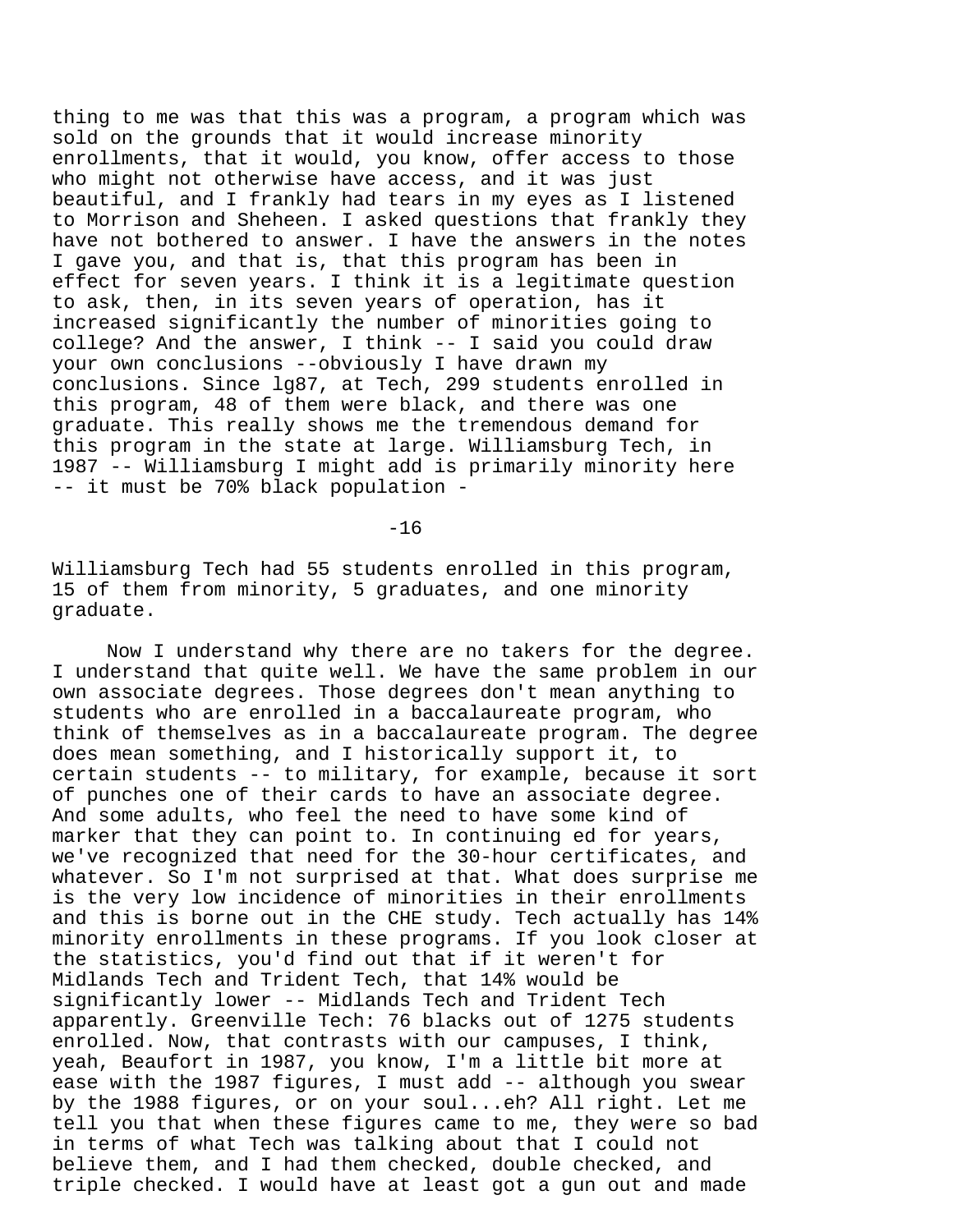some people sign up for these associate degrees myself. Lancaster had 14.63%, Salkehatchie 21.25%, Sumter 15.9 -- of course, our minority enrollments are much better than the average, except on one campus, and that's Beaufort, and there it's right on the average if you round out. The 1988 figures telling in fact. This study, that the upon, points out that their enrollments . You know, it's a ridiculous kind of thing made, nothing, no needs assessments were Mr. Sheheen got up and rather eloquently spoke to the human side of the equation: how a student admitted, say to one of our campuses, and obviously to the University of South Carolina, or to a four-year college, who doesn't quite cut it for one reason or another, and then because they have to drop out and go to another institution; whereas, if they're in the same institution, the student can drop out of that program and move into another program and not feel the stigma of failure. And frankly, I felt like, God, I've been transported beck into about 1965-75, where we're dealing with high school...where the students should not feel the stigma of failure. If a student fails, per chance, at the academic side, then we put them into something else -- basket-weaving or something else -- and at the end of four years, the unstigmatized student emerges with a high

are even more \_\_ Commission acted dropped (Tech's) that no case is taken, and then

-17

school diploma and absolutely nothing else...which you know I was almost tearful when I heard that.

We're all....we got beat on this issue. We got beat because they sold it as an access issue and a lot of people were sold on the access issue. The evidence that it was not an access issue didn't come up with them until later. We got beat purely because we got out-maneuvered. Tech spent a good portion of more than a year selling this thing, over and over again, repeating. We got ourselves maneuvered in this situation. We would seem to be selfishly defending turf, opposing motherhood, and opposing ideas that are quite, you know, quintessential in a democratic society. We have, in my opinion, a series of proposals before Tech -- well not before Tech -- before the Commission, and we now have the fob of going out and selling those things over the next year, in the smae way that Tech did. In the end, I mean, we have, we can't just sit back and say we're going to wait on Columbia to sell our...we're going to wait on John Duffy to sell that, or anybody else. You've got to sell it. Regardless, you've got to get in there and sell those things, basically.

The cost situatiion: the cost to Tech. You know, one of the arguments is that Tech students only pay \$600 -- that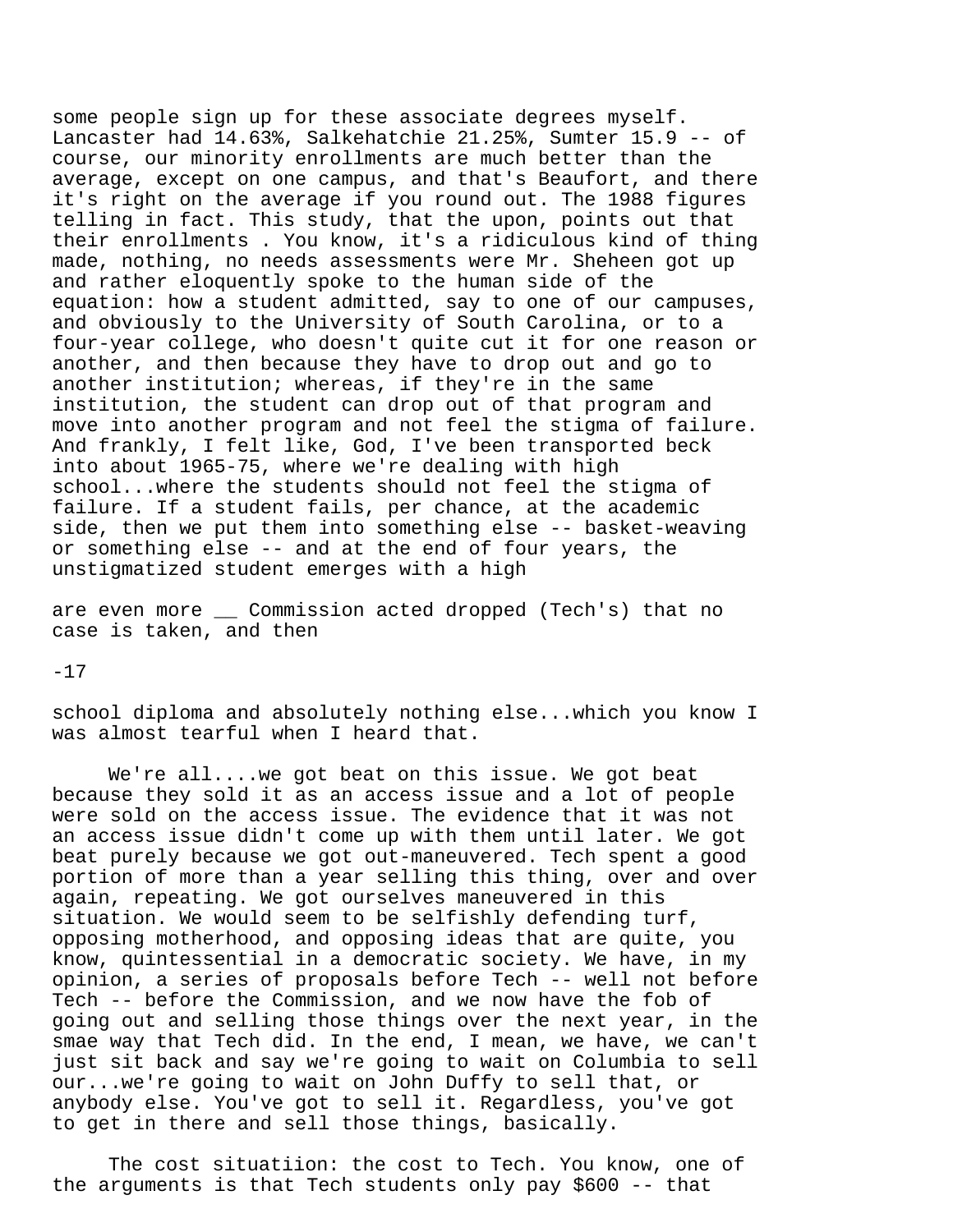kind of stuff. Sure, they only pay \$600. If we were funded in the same way, our students would only pay \$600. Automatically, the way the formula works, deduct ZO% on the assumption that that's what we're going to collect in tuition; whereas in the case of Tech, they deduct only what is actually collected. And Tech will also turn around and say, now, we don't get funding for, you know, buildings--for maintenance. That is not true. They do. For instance, in Beaufort, and they get it at Denmark Tec. They don't get it at the other campuses because there's a specified amount of money that the county councils put up for that purpose. In the case of Beaufort, they get the same. You say, why don't we point to the argument that Lowcountry Technical College gets about twice as much in FTE as Beaufort. Immediately, Fred will turn to you and say, as he did, in fact, it's pretty rediculous to argue, to try to argue, these cost figures in front of a group--say, any group--because all they have to do is assert. I can get up and scream, yell loud enough that the cost is the same; they will argue that the cost is cheaper...and the costs are the same basically. A freshman student costs about as much, because of the formula, the way the formula operates, a freshman student taking English, math, foreigh language, history, and science, is going to cost as much here as it does at Tech, or, for that matter, with some slight differential, because of the physical plant and all, the same as at Columbia. The academic--what's cranked up by the formula for the instructional thing--would be the same. So, that's what we got beat on. There is some possibility that the legislature might act on it or that there might be some act in the legislature. There seems to be a growing feeling that, certainly in the case of Beaufort and Sumter, the thing

-18

doesn't make too much sense. I've been asked, the Board wants us to prepare something for them on the issue, the State newspaper wants something on this issue. It's hardly dead issue at this point. But, on the other hand, you realize that the Commission's action should be final under the law. Of course, the legislature could get into the act anytime it wanted to, and, that's basically where we are. In terms of those proposals that we have to the Commission, they won't be acted on until next April. There was an attempt to act on the Aiken/Beaufort, Beaufort/Aiken/Sumter things yesterday, but it was beaten down, and frankly, we need the time to develop our position papers, and all that. But, frankly, I don't think that those things are going to get through by some immaculate conception: we have to get out and work for them. And we have to be rational about it. Can't get up and scream and call them names and all that. We basically have to make a case for what we are doing, and this business of just sitting back and automatically reacting negatively against the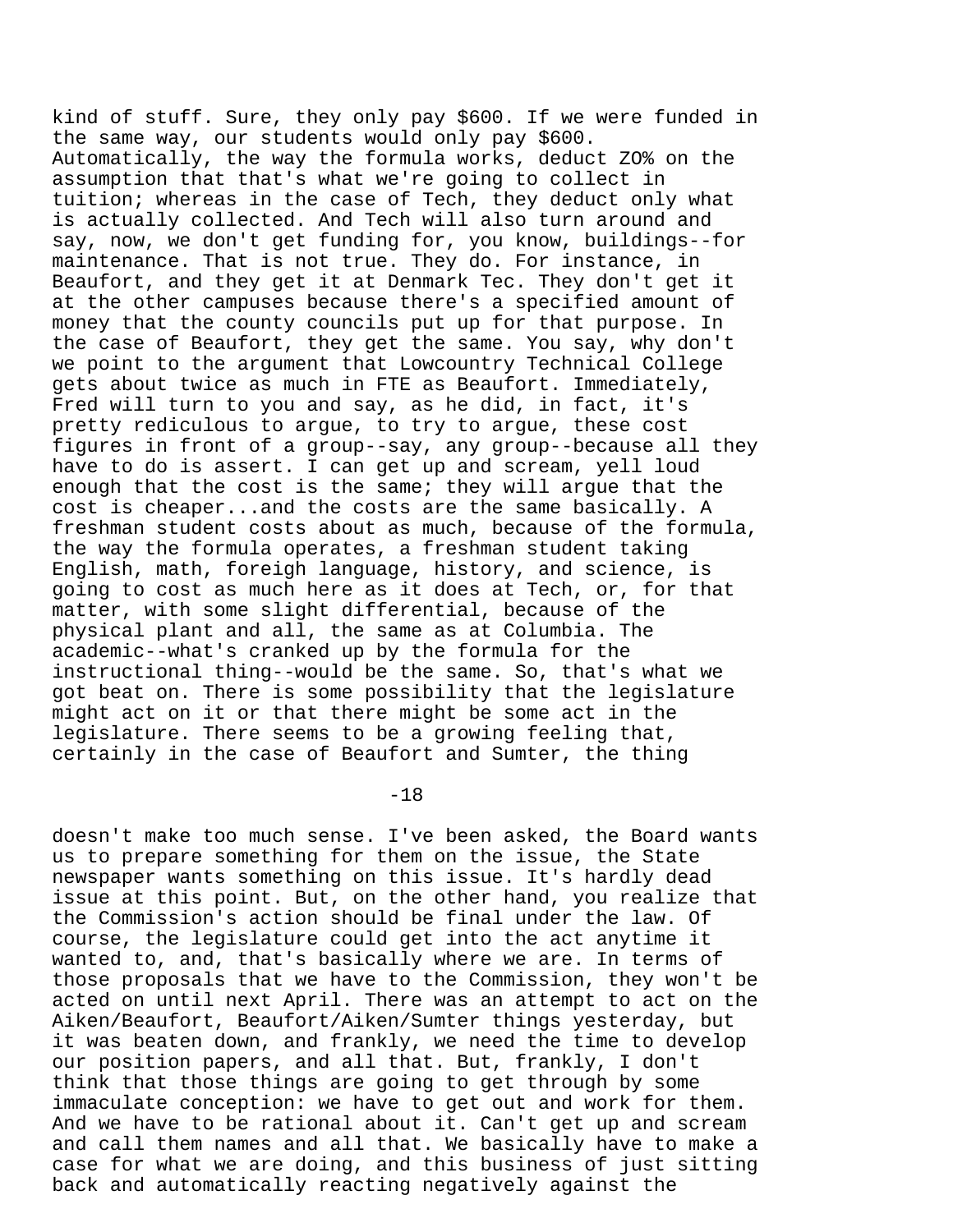Commission is not going to work. The Commission has certain powers, granted by the legislature, and we may as well face up to that. And I know I'm right with that because I've said that to Columbia, and I say it now.

a

Professor Sproatt: You said that the vote on the proposals for Aiken and Beaufort were beaten back?

Duffy: They decided they didn't have enough information...the Commission had come...the Commission staff had come up with a proposal in the case of Aiken to Sumter. They wanted those things phased out by '91, and then they wanted Columbia to offer those courses in Sumter with a step12 kick to Columbia to do it. Why? I have no idea. I have suspicions, but I don't want to deal with that. But, you know what I mean, it doesn't make much sense. In the case of Beaufort, they came up with one that I thought was absolutely marvelous and that is that that one be done, that we do away with by '90, and we meet your needs for distance education, with telecommunications, GRS television mode. You know we've been thinking along those lines, that that is a possible solution to this problem. But to be honest with you, we figured it would take three years to get that one off the ground. Where's Susan [Bridwell]? Is Susan there? Isn't that what we figured? At least three years? (Bridwell: Maybe two.) OK, maybe two. But still that's one we would need time.

Sproatt: That would include education, because by state law, and things I'm sure you're familiar with, in order to be able to award a teaching certificate, you have to have graduated from an approved progbram; so that would mean that you would become an aproved program for teacher education?

Duffy: You're right. We can't do it in teacher education

 $-19$ 

from Columbia.

Sproatt: Right.

Duffy: We could conceivably do it from Aiken, conceivably do it from Coastal, and we will go along with the Coastal thing anyway. Apparently the Sumter students have to go to Coastal for a block of courses taken in the fall of what is their senior year, and we've already looked in--I've looked in--we are very seriously examining the possibility of offering that block in a telecommunications mode--which is not straight television. It involves, you know, visits, television systems instruction.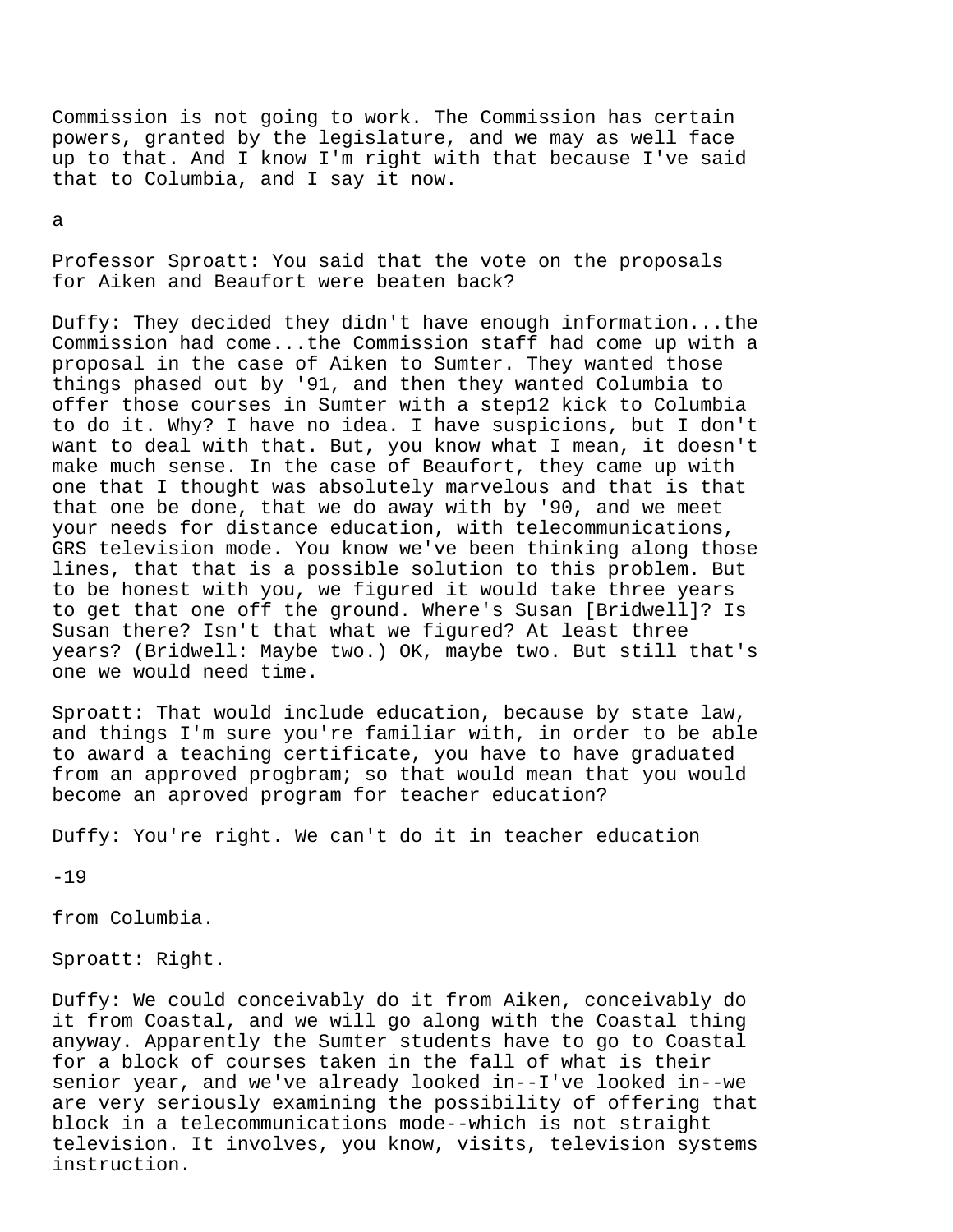Sproatt: Since the students that we have in Beaufort find it very difficult to travel--the access argument that Tech made is right on the mark for our students, in that, as I've told a couple of people here, we have more student teachers in the Aiken program in 8eaufort than they do in Aiken.

Duffy: Well, let's not point it out. The access, yeah, right on target. The access argument that Tech used is the access argument that we can use, only our figures, I think, are better in terms of what's happened with where we've created these things. And we have to prove that to somebody besides ourselves. We sit around amd say how great we are and what we're doing. We've got to prove that to some external judges, in this instance, the Commission on Higher Education, the members of the Commission. And we haven't done that. And we're gonna do it, and if we don't do it, we're going to be out of business.

Unidentified Senator: I was wondering about the legislative support for us on the issues that recently passed the Commission, and we understand that there were three letters in our favor and forty-seven on the other side?

Duffy: Yeah. Representative Herb Kirsch, who is the chair of the subcommittee on the budget. On the budget. You know the budget committee. The House Committee -- Appropriation Committee -- has a subcommittee, and it deals with higher education budgets. Therefore, it deals with our budgets and deals with the Tech commissions budgets, and the chairman of that committee and his two members, two subcommittee members, there are three of them, were concerned, were expressing a concern, about this particular move, etc., so he wrote asking that they defer, to stop it. Not stopping it--but that they give it some thought of what the cost might be. And then Waddell's Finance Committee wrote out saying--didn't necessarily oppose it--but they wanted to know all about it. And Peden McLeod had written one some time before, and then it was pretty obviously what happened. All the letters were dated the same day, and some of them were quite good. The one that David Beasley did was quite good, had obviously been

 $-20$ 

thought out. But some of the things I had a hard time figuring out whether they were for or against. One, for instance, said the program worked so good in the Midlands, he hated to see anything done to it. Well, nobody's threatened what's happening in the Midlands. It may backfire; it was a cute move. What they were able to do was to take Kirsch's letter and Waddell's letter and bury then into the middle of these things--which is fine in games, and one might say that you've scored a point--but I suspect that it might make some people mad.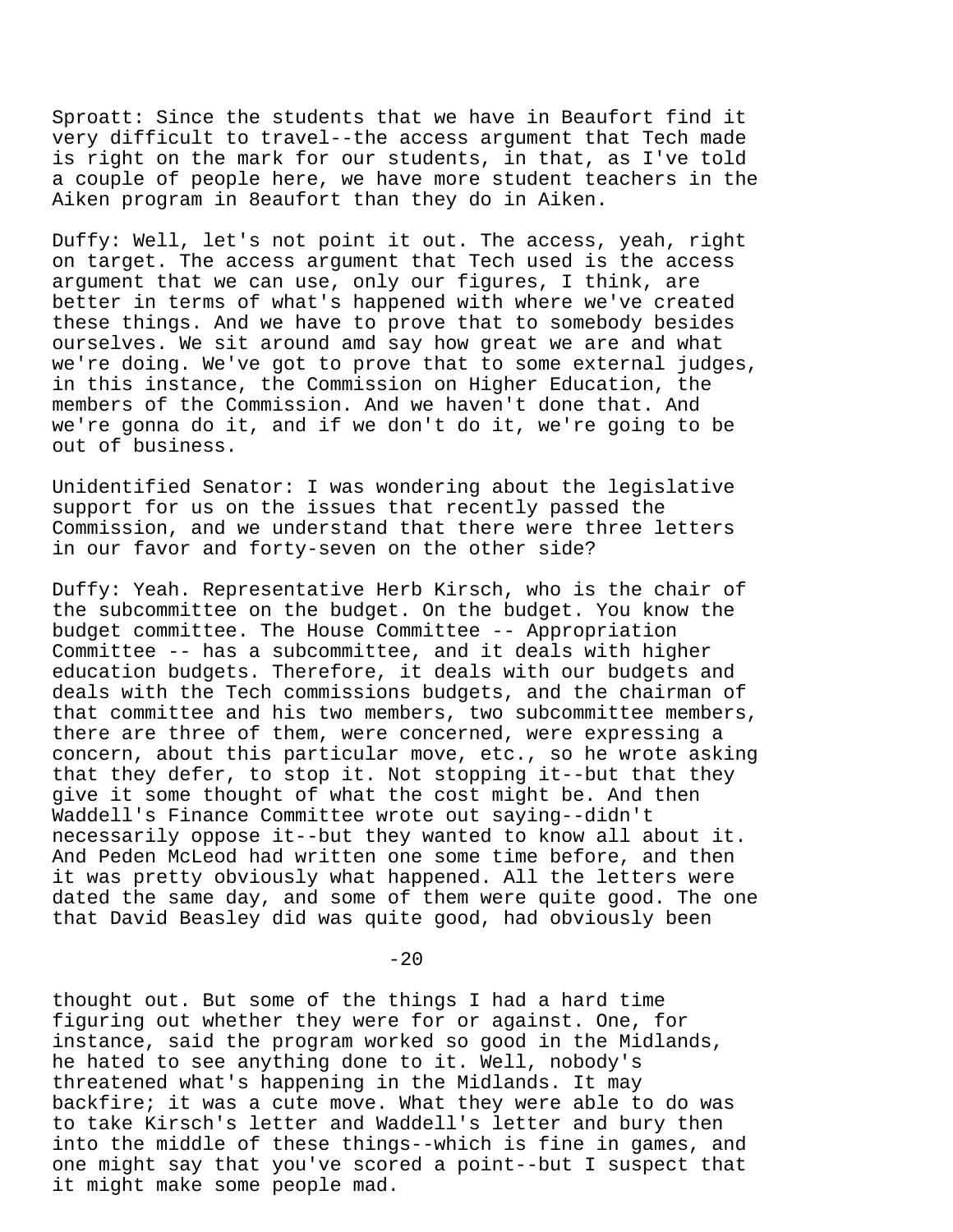Unidentified Senator: Are those letters available?

Duffy: Yeah. They're in my office. I thought we mailed them. We didn't mail them? Well, they're there; you can have them. We also have computer printout.

Questioner: Copies?

Duffy: Yeah, sure. I thought we had done that.

Questioner: You could have. I have so much paper work flowing just now, that it could have been...

Duffy: I **sent** copies of letters that came from people in their areas whom we had always thought of as being tremendous supporters.

Upshaw: Dr. Duffy, in the Commission meeting, they were quoting approximately \$10 million that this program would cost over the next three years. I thinks it's 2.7, 2.9. and 3.2. My question is: Is that money already appropriated through the cutting edge, or is it already appropriated as some package, or does the legislature have to appropriate that to implement this program?

Duffy: Well, what Tech said, in effect, was that that money is already there. For the shot, the opening gun, that they've already got the money, that they don't need any additional money. That they can find their own internal reallocation -- and they can do this -- it's only \$3 million on a budget of \$200 million is not that much money to move around. Then in terms of what it will cost in the future, Commissioner Shoheen has pointed out that the cost is simply related to the formula and that the formula would generate these dollars whether they go to Beaufort or to Lowcountry Tech. So, in that sense, it wouldn't cost the State that much. But you know, like the library question, which is, we've got this library set up that, over the years, is quite good. Will not only support the undergraduates but will support some which have graduate degrees. The Commissioner can't see why that can't be used to support Tech, the same way it's being used to support our campuses. In fact, he's as much as said that with the question of Aiken. We all have

-21

these arrangements. Everybody has, except Aiken, for some reason. So Aiken was not able to argue that they had this sign-off agreement. So, Aiken ended up by not having, by any stretch of the imagination, enough books, or access to books, to pay for it, and that was brought out. It was pointed out that the Chancellor at Aiken said he wasn't going to let them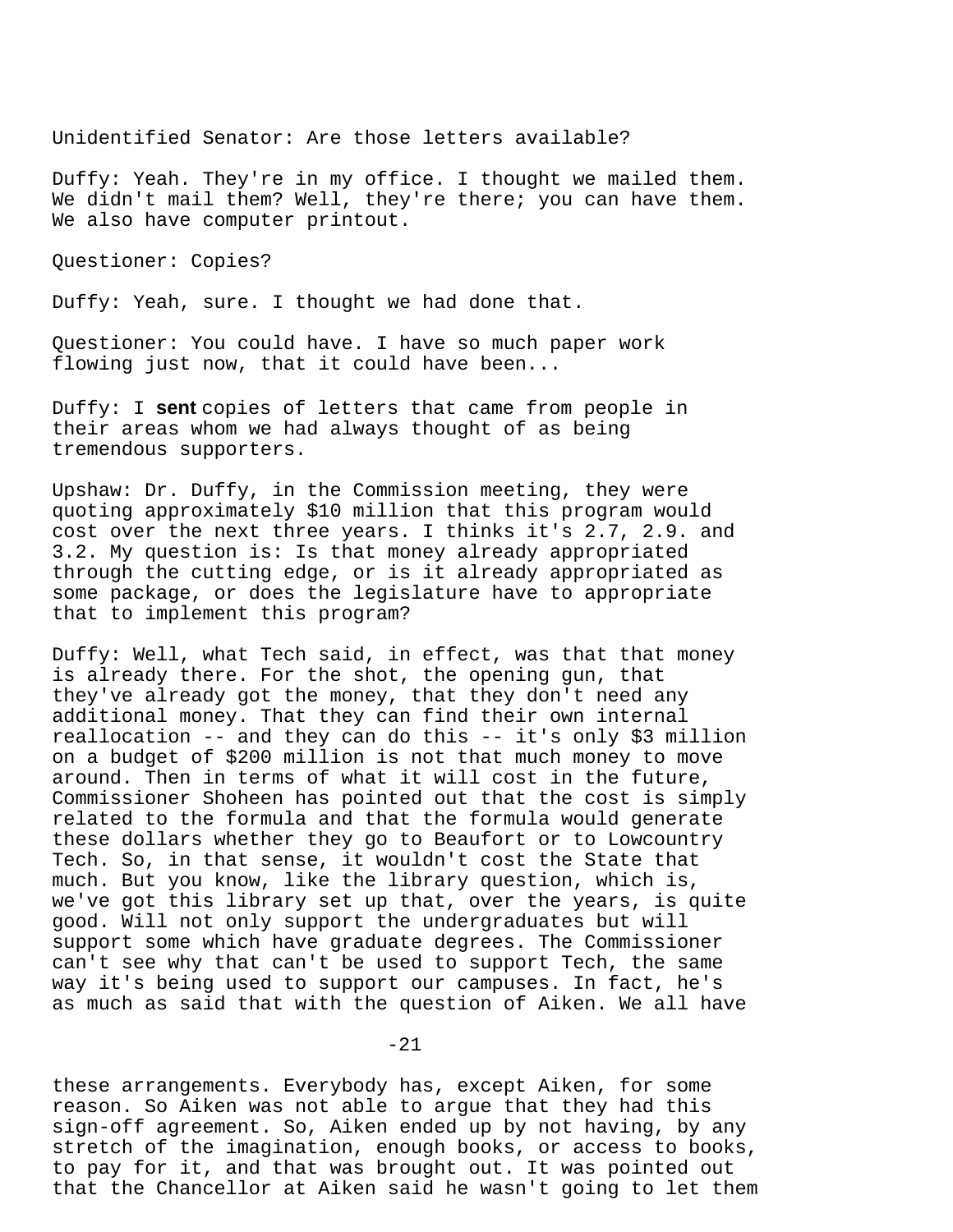use the library anyway, and Fred [Sheheen] said, well, he'd see about that. You know, it's going to be pretty tough to be in a position to be justified in saying...how about looking in your newspaper and they've got your Dean or Chancellor saying, "I'm sorry, but we can't let those people down the street use our books." Our books have been paid for by the State is the way people look at it.

Professor Chamberlain: Dr. Duffy, however, on Hilton Head, where we're going into the same facility with Tech and Tech is going to use our library services, our staff, and our interlibrary loan, and if Fred Shcheen says that. Now, I've completed a memo for Dean Bashaw trying to list all the expenses that I could think of that we would incur by offering library services on Hilton Head, and it came to a sizable amount. And it seems to me that if we're sharing the same facilities with Tech people, it seems to me that we should be splitting the cost of the library service down the middle...because they would come right into the library, use the services, and they wouldn't pay for them unless we had some kind of agreement up front. We couldn't keep them from using them. So it would behoove us to sign an agreement with them in advance, saying it's going to cost you so much annually in order to use the library. Now I understand that Fred Sheheen says no way...the Tech people are allowed to use the University library facilities for nothing. And if that's the case, the people who pay to send their family members to the University of South Carolina are literally supporting the Tech people, as well, by supplying this service.

Duffy: I have reservations. I don't have knowledge of Fred saying anything to that extent, and I'm certainly going to ask him...certainly not officially.

Chamberlain: Are you saying, then, that it's OK for us to cut a deal with the Tech people and get them to pay up front?

Duffy: Well, you know, something like that would have to be negotiated, but I've not heard anything like this. Not heard that. I'd like to know what the source of it is. Who said that? Fred said that?

Chamberlain: I **heard it came through you.**

Duffy: From me? I'm **aware of the fact that** he thinks that we can support what we're doing with this infrastructure. I hadn't said that he had said anything specifically.

 $-22$ 

Professor Caine: It came from the coordinator of the military programs.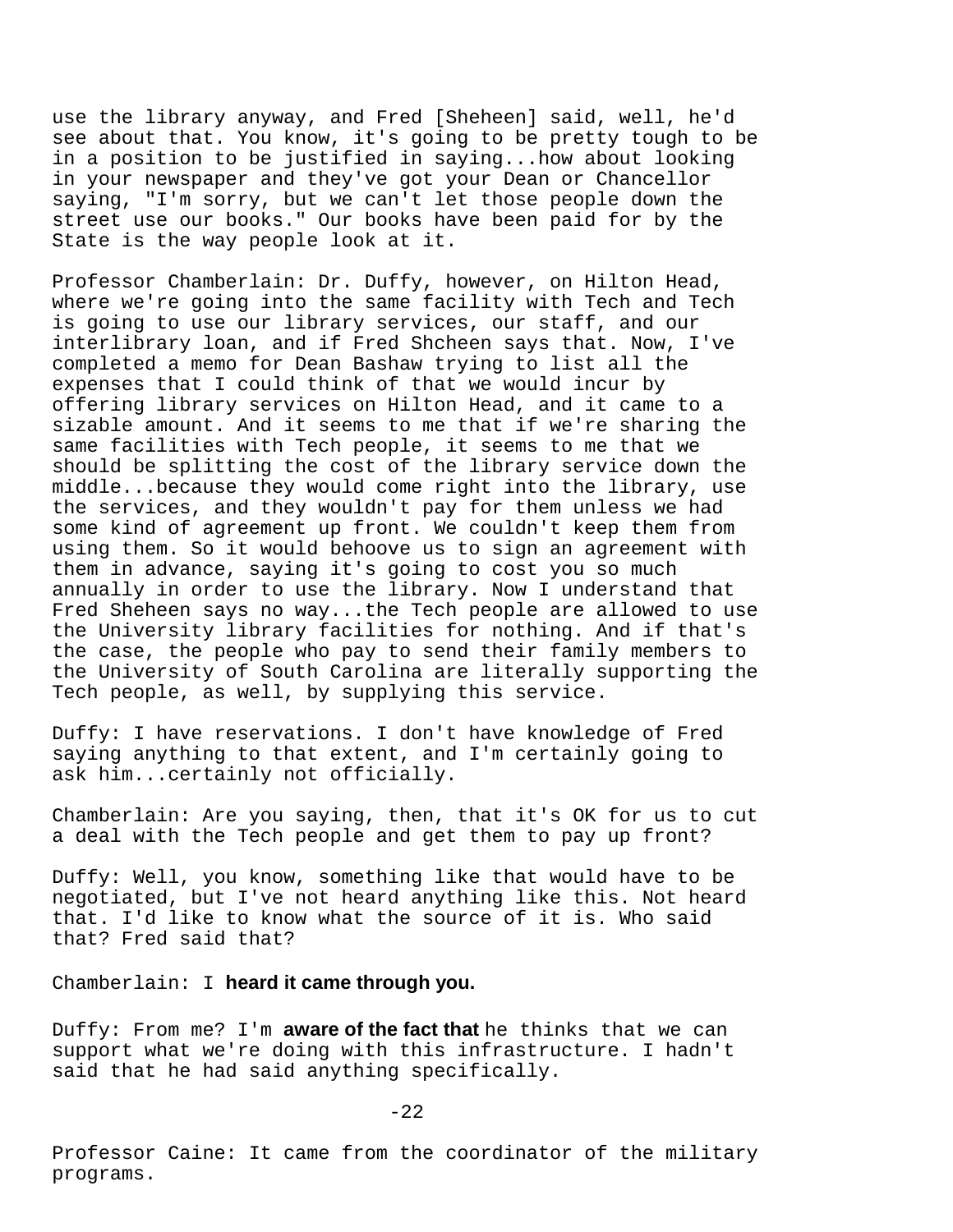Duffy: Then he heard it straight from the lips of Fred? OK. One point is, I think, that we would be well advised to do what most of us have been trained to do: to check our sources, to validate our information. And you know, I think I might know what you're talking about; I think I might know where he might be coming from on that. I don't blame him; if I were in his position, I would be too. In fact, in my position, I am, too. But I think we have to deal with what we're actually dealing with, not with what we anticipate. There's a lot of anticipation going on and a lot of philosophizing that's going to get in the damn way of working this thing through, to be honest with you. I can't be any more candid than that. There's a lot of counterproductive

crap going on.

Sproatt: In that same category,...

Duffy: Crap category?

Sproatt: I mean, if we can talk practically here, I think if you would talk to various people in this room, we all have heard various horror stories, scenarios, and so forth, and a big concern since this has been going on for at least a year that the University's been aware of, there seemingly hasn't been a great effort to stop this, at least not until the eleventh inning, and there's this creeping paranoia that there's this grand plan that the University has to set up and trade us for a super computer or the top 100, or whatever, and I -- could you address that?

Duffy: Yeah. Very clearly. I'll address it. I wish we did have a plan. In fact, what I'm suggesting that we need a plan. I'm suggesting that we need a plan. One way or the other -- there's David Bell. Haven't I said this, David, rather openly and publicly?

## **David Bell: Certainly have.**

Duffy: ...and this **instance,** it's not a plan, but a lack of a plan. There are a lot of people that feel that we ought not be combative...that we should have people from outside, external people. For instance, if you went up to the Columbia Chamber of Commerce, they know that there are three institutions in the State that they know about: Clemson, USC and Tech. 'Cause that's all they got. And they can't see why the University of South Carolina, Columbia, should be concerned about the University of South Carolina, Spartanburg, University of South Carolina, Beaufort. And you know, there is that kind of thinking, and it's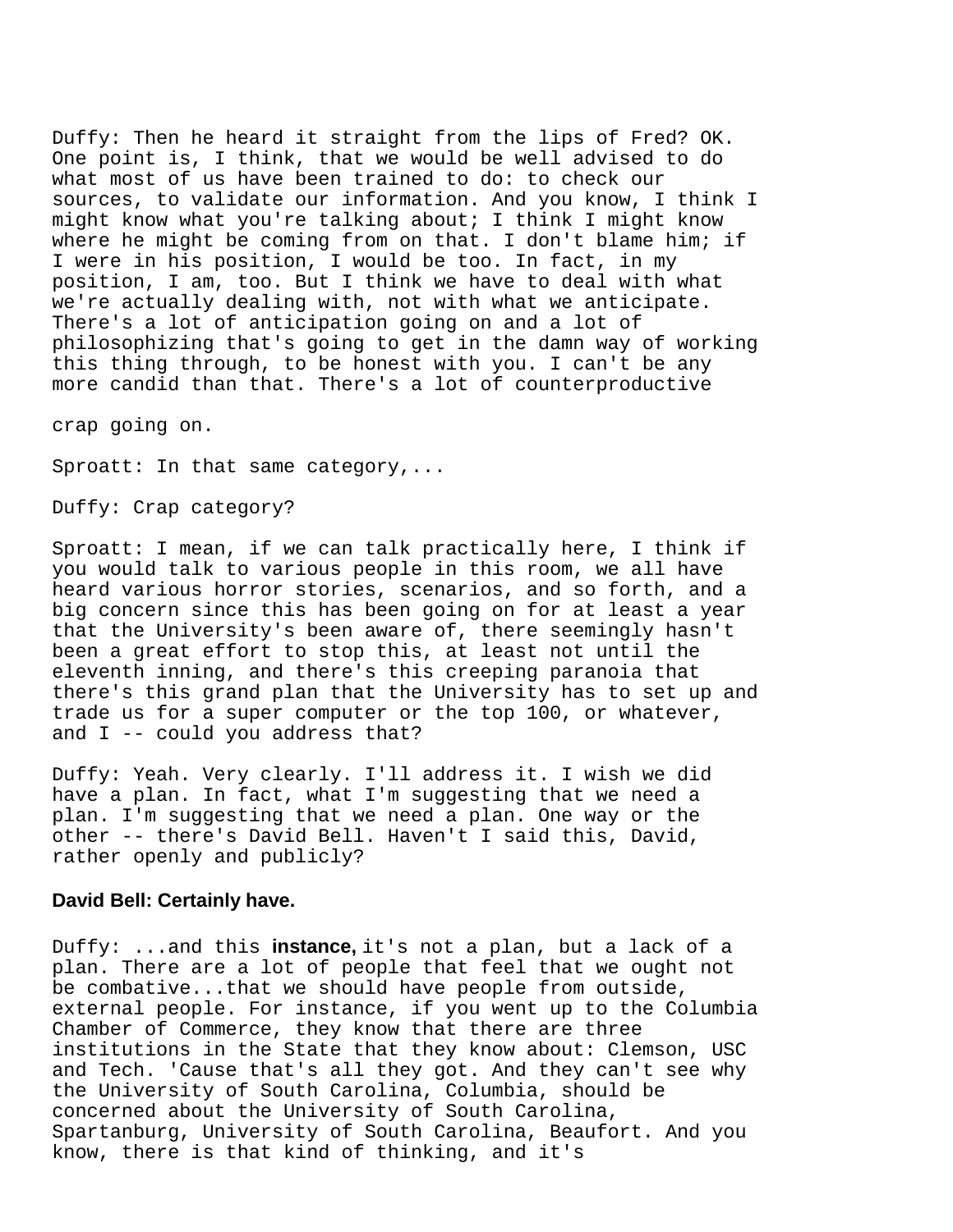understandable. And certainly there are people in Columbia that want to downscale the University...that **would buy** off on

 $-23$ 

the concept of the three-tiered system of higher education...people perfectly happy with it and wish all of you'd go away. I mean there's people like that.

Sproatt: "Are those people top administration?" is what we're asking.

Duffy: No. I don't think so. I really don't. Top administration, I think, is still committed to the System. Only, top administration is asking some questions that I think should be asked, and trying to deal with some of the tensions that exist. We were talking about this earlier today. Some of the people that talk system have been doing so for years, but they don't mean system. Once their office begins to get goosed, they begin to get all excited and they argue. I've got one campus, and you wouldn't believe the nonsense that comes out of that place. And it's not Columbia, in terms of what they want by way of quality and all that. And quality doesn't exist except there. In fact, that particular campus questioned faculty members who had been approved by Columbia departments. But I'm not aware of any trade-off. I am aware of the fact that the Commission talks about that sort of thing. When you're dealing with somebody like Fred Sheheen, you're not dealing with somebody who was born yesterday. You're dealing with a guy with a record that's twenty-odd years old. That hasn't changed. I'm reminded John Martin once said of Woodrow Wilson: Woodrow Wilson was a brilliant man. Trouble is he hasn't had a damn idea since he graduated from college, and that was thirty years ago. And there are people like that. Singleminded devotion in spite of everything. That is evidenced by the Commission. He [Sheheen] knows what he wants to do; you know what he wants to do; I know what he wants to do.

Sproatt: Well, along those same lines, then if they are trying to fix it where we can't, or have a difficult time, distinguishing ourselves, are they going to bite these distant learning concepts, the concept of a learning center on this campus so that we can provide access...

Duffy: No plans to my knowledge. The distant learner concept and all that kind of thing -- relatively new for the Commission. It's been around for years, but it's relatively

new.

Sproatt: Seems like they're holding us here, so we can't distinguish ourselves...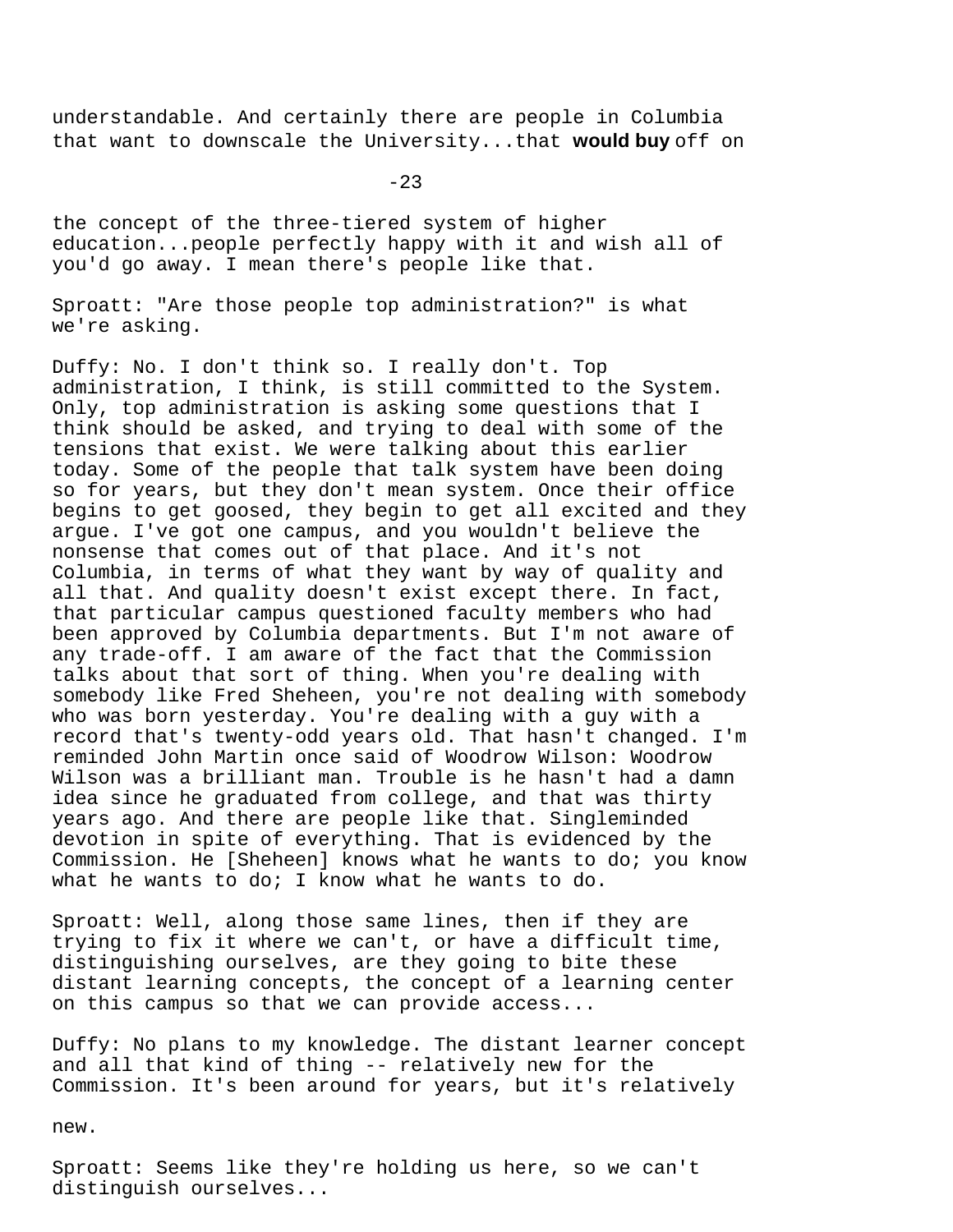Duffy: That's a possibility. I see that as a possibility. No, I really do, and I understand the problem on that.

Questioner: I had a question on the distant education and the Coastal/Sumter educational services -- said you'd investigated that seriously? Were you also looking into

 $-24$ 

The Constitution of the Constitution of the Constitution of the seriously retaining the program as it now exists?

Duffy: I'm sorry. What do you mean?

Questioner: Well, you talked about substituting one for another; what about just continuing the program as it now exists? What is needed to allow that?

Duffy: The distance learner stuff won't work unless we can continue to teach some of those courses that we have been teaching. We can't do all that by television. But I understand your question. We aren't. We try to cover that base too. You know, there's a scenario -- I don't want to get everybody paranoid -- for instance, they could simply say, well, we're not going to give credit, we're not going to give FTE for the 300 work at the campuses because they give only lO0 and 200. And they could also get you on the other hand and say well, we're also not going to give if University Campuses insist on separating themselves from Tech...money for the so-called remedial...that's a possibility. You know, the only reason I hesitate to talk about it is that I'm not sure all this has occurred to them yet, but they're all possibilities, possible scenarios. 8ut the only thing I'm suggesting is that rather than sitting around and stewing over these possible scenarios is to start basically to cover ourselves. One is, we need to show someone other than ourselves, our wives, our spouses, our children, and our pet dog, who believes everything we say, that what we're doing is important. It's essential, and we do a better job of it that anybody else. We've got to do that. Defending this program that we've got to the Commissioners and the legislators is the way to do it -- not just sitting around steaming about Fred. And we talk about the Commission as if it existed out in space somewhere. We never have worked with the Commission the way we work with the Legislature, and we need to do that. And they're pretty rational people; they listen to arguments; they have no, as far as I know, they have no particular reason to be opposed to the concept we're trying to sell.

Questioner: You've practically answered my question. A lot of discussion now on where and how to focus our efforts. Many people have begun these kinds of things but, obviously on the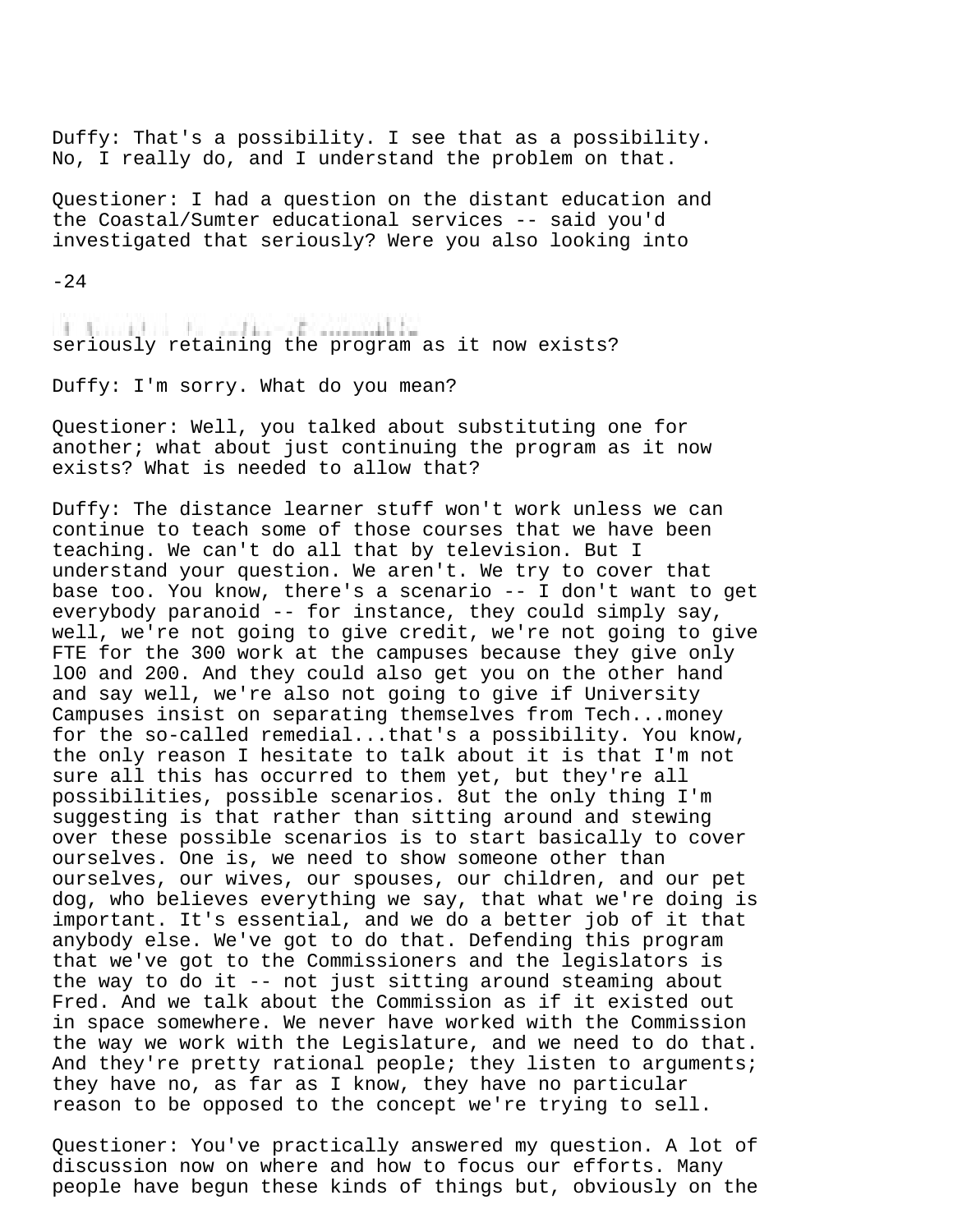one hand, we need to think about the Commission and our upcoming off-campus and cooperative four-year programs. But as you said, the parallel college program issue is not a dead one. Just wondered about your thoughts on how we might proceed on an issue that has already been settled, but has not been settled. Obviously that's the focus on the Legislature at this point. It's in the Legislature's arena now, right?

Duffy: Not necessarily.

Questioner: No?

 $-25$ 

Duffy: I mean, it's probably ...that's the way it looks like....there may be some activity. No, I think, when you have a legislative delegation that's so totally opposed to the thing, that they probably could exert some pressure on the local tec center. Beaufort: seems to me there is a pressure point there. I think, for instance, it was reported, it was in the PACKET, that all of a sudden, people pushing a consortium on Hilton Head, realized that what they might have ended up with this Lowcountry Tech thing was what they did not want, and that's only the first two years. They didn't want that. I mean the local people, the people that vote. One of the things we ran into in talking with certain Commission members was the question of access--they honest to God bought off on the idea of access. That this is access. When the statistics indicate that this is not access. I mean this is a trick; this is something they've been doing to minorities for 25 years, and it's ...give them access to what? You know, let them into community colleges, teach them computers, or teach them any number of things. Only they can't get iobs. When they get to the outside, they haven't been taught anything. So they go back, grab another ring and take another course. I know you're going to be shocked that when Ronald Reagan was governor of California had a report done that basically indicted the community college system in California...said it was not an educational system; it was a welfare system. I think all that needs to be pointed out, and you have to be very careful because, let's face it, the people of South Carolina are very proud of certain things. And they are proud because they've been told that these things are great. And one of the things is their state tech system. Their tech system in terms of meeting the needs for jobs over the '60's and '70's did a fantastic job-no question about that. So don't attack tech schools; talk about community colleges. That's my strategy.

Questioner: Is the University prepared to commit staff and money to the success of a public relations effort to get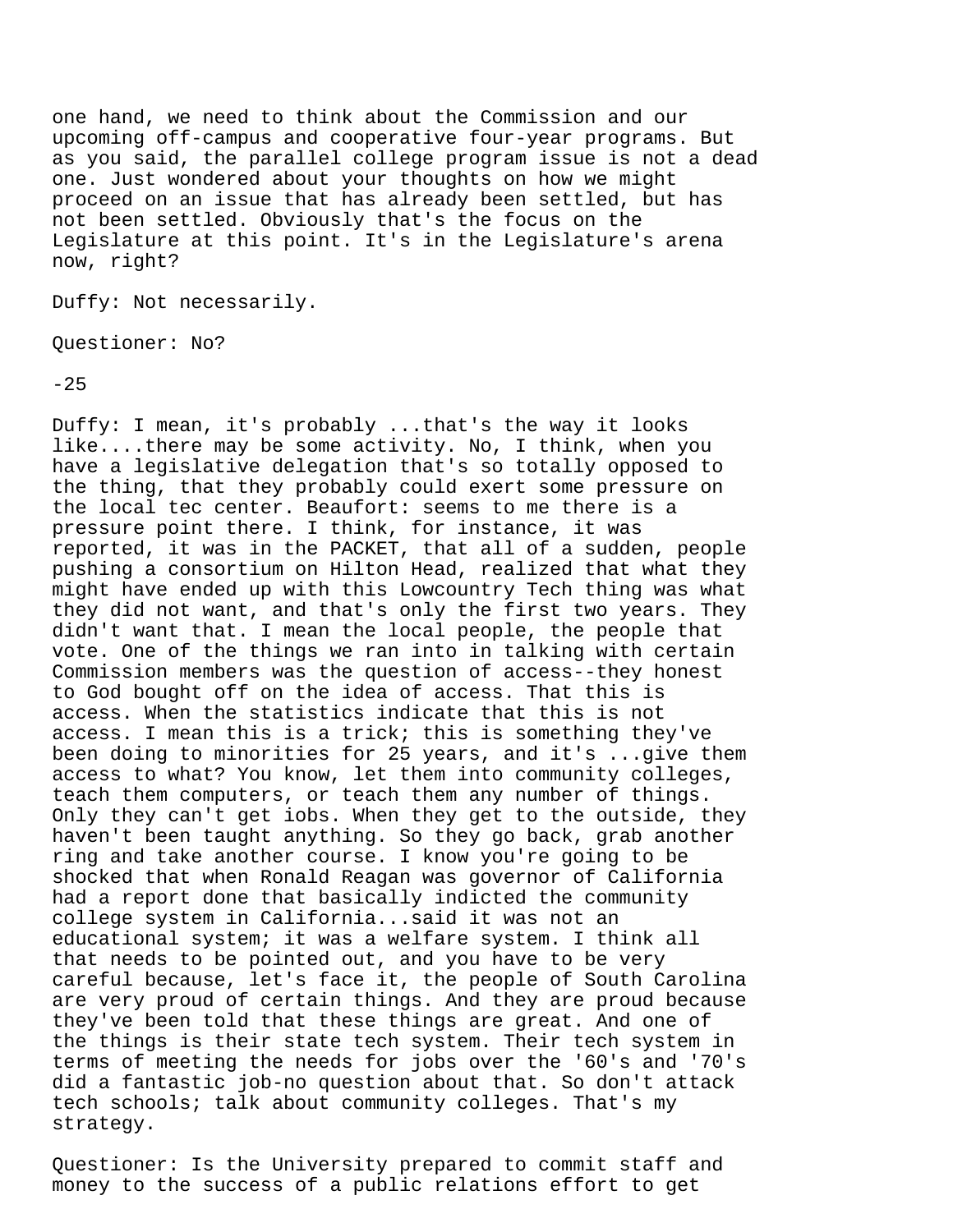across the message to the State that the University Campuses are going to do the job, or are you just suggesting that we should lobby the legislators?

Duffy: You mean go into a full-scale PR campaign?

Questioner: I mean a full-scale campaign like Tech has been doing for some time.

Duffy: I don't think so. I mean, I don't know; nobody's asked me. How do I feel personally about those things? I think if you've got to hire a PR agent to make the point, we probably shouldn't be in the business. I know what you're saying. I hired someone a couple of years ago from Tech, hired at another campus, and was put on a committee to work with me, and we talked. At the first meeting, this person's

 $-26$ 

first suggestion, right out of the box, was to hire a PR firm! Frankly, maybe it's the way to do it. But I happen to come out of a more conservative school of thought that doesn't believe the University needs to hire a PR firm.

Caine: Do you think there are other options that will work?

No, not necessarily.

We've lost students.

What?

I said we've lost.

Lost what?

We need to **do something.**

Lost what?

We lost.

Duffy: Caine: Duffy: Caine: Duffy: Caine: Duffy: Caine:

Duffy: You lost on this one issue.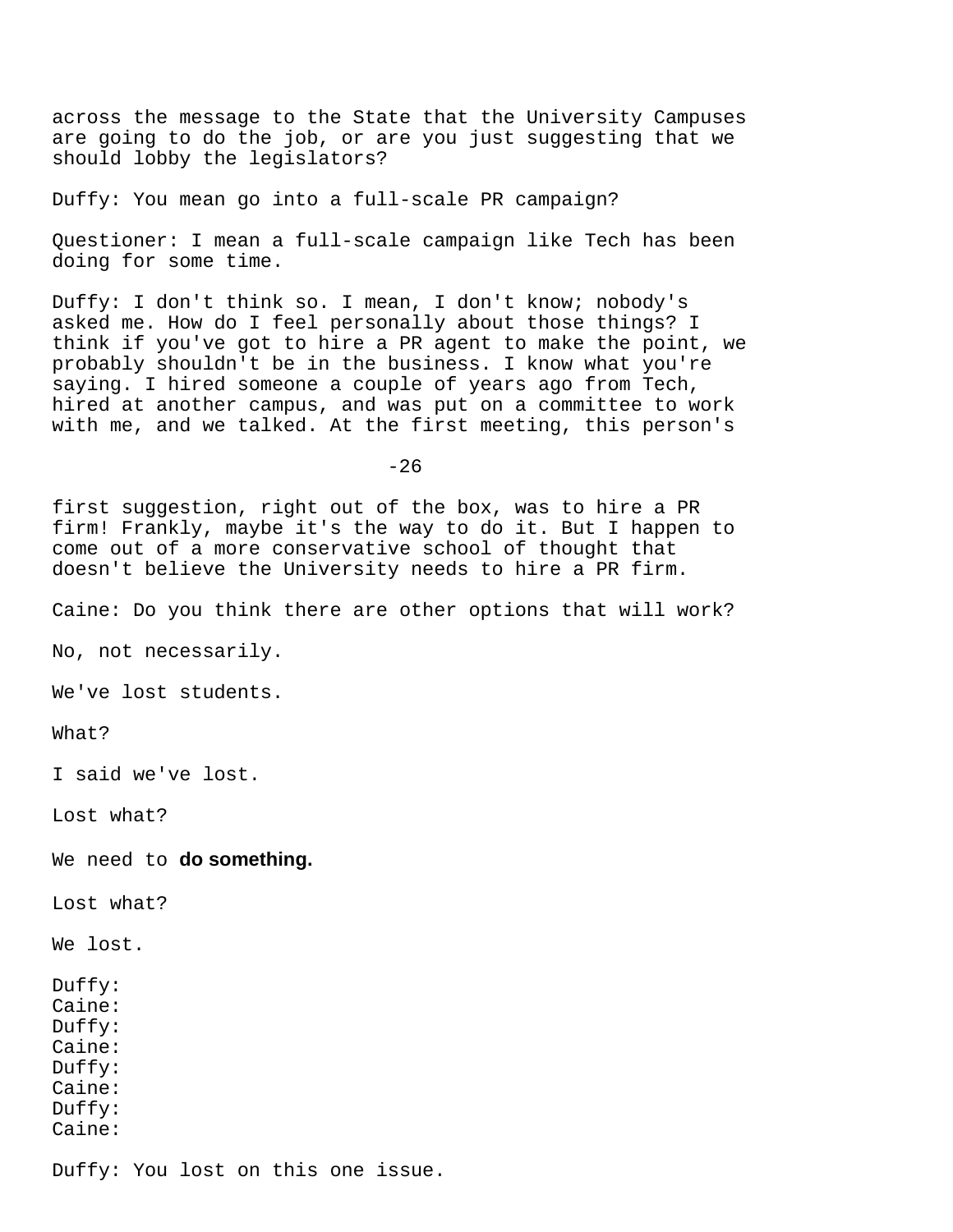Caine: We lost the class suit before the Tech board, or least before the CHE.

Duffy: Yeah, but it wasn't a PR firm that sold those

commls s 1oners .

Caine: It could have made a difference if there had been a public sentiment that we were doing a good fob and that we were providing access. The lack of public sentiment is what got us into trouble and what caused that was the lack of public relations.

Duffy: I don't think it's public sentiment or public relations in that sense.

Caine: Public perception.

Duffy: Yeah, well, your opinion on this is as good as mine, which is, and neither one of us is worth a damn...(laughter)...but I'm not sure the kind of effort I was thinking should be done by individuals working rather than a slick PR firm. But maybe you're right. Maybe we need that. That's something to think about.

Upshaw: Dr. Duffy, I think we feel, all of us, some sense of competition in this matter. My husband called me yesterday morning before 8:00 and said, "I just want you to know that Technical College of the Lowcountry not only has a billboard and not only is putting half-page ads in the ISLAND PACKET

 $-27$ 

and not only putting radio ads all over the radio, but now they're putting television ads on the television." And I think that people who are already edcucated, there's no question about where they want their child to go to school. I had a teacher tell me, whose child didn't make it at Ohio State and she came to USCB this year, "I can't tell you how pleased we are with what she's doing and what she's learning and the whole educational atmosphere there." But this is an educated person already, and I think our concern is, in this competitive situation, we want to get people who don't know our story, as well as other people.

Unindentified Speaker: There's where the PR can help, cause in 15 seconds of saying exactly that on 12 television stations across the state at the 11:00 local news could turn the whole institution around.

Upshaw: And nobody, in my opinion, is saying that that alone will answer the problem. I think all of us recognize that and that we have to put our very best foot forward in this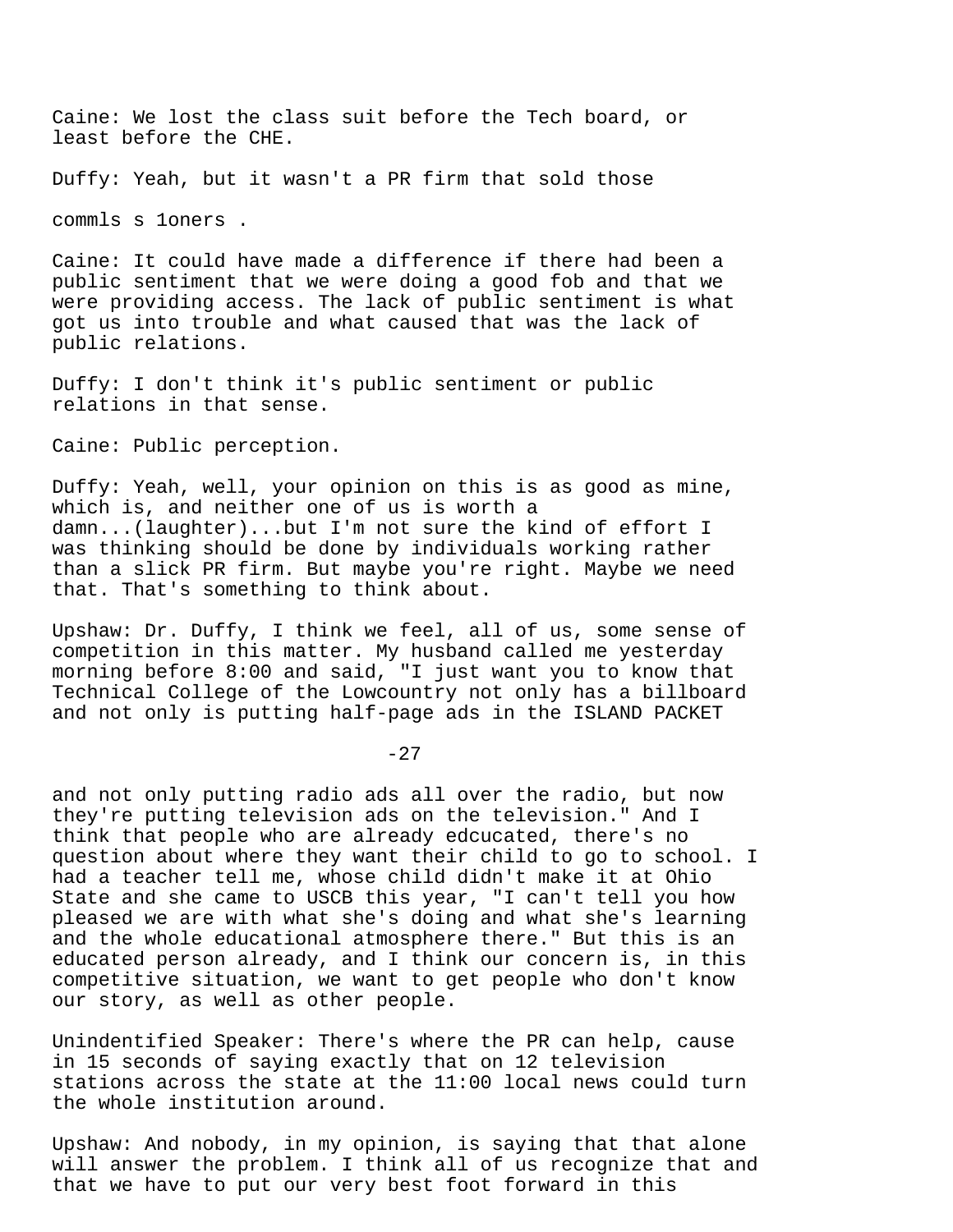situation. We should have been doing it already. Then, maybe if we had been doing it already, this would' nt have happened to us in the first place. But we haven't, and we have to do that. But I think we would also like to have a united, concerted effort on all fronts that answers this competitive situation that we are in.

Duffy: Well, I mean I'm not absolutely opposed to -- it's just that -- I don't know. I will raise the issue. I still think that one article that is generated on the news side of the House, as opposed to an advertisement, might take the...the article on the news side. I have seen the fullpage ads, which are rather garish, particularly in the evening edition. Now they may have a PR firm. Some of it may be overkill, but, I mean , it's an interesting point. It'll be interesting to see what happens, particularly down there [Beaufort].

Unindentified Questioner: Would the University Campuses eventually no longer be associated with the University?

Duffy: That's a possibility. You ask the question, I mean, what I'm asking you is how are you going to distinguish what you're doing? How are you going to differentiate what you're doing? Let's say, we need to get a PR firm. Where and how's the PR firm going to tell us how we're different?

Sproatt: That depends **on the** resources.

Duffy: The only resources you can possibly expect are the resources generated by the formula, because Columbia has no more than you do.

Chamberlain: Well **we've thought** about this, **and we've talked**

**-**28

about it in different ways, and one of the ways we would distinguish ourselves is to move into the area of offering more upper-level courses and providing access to baccalaureate degrees that the Tech system says they're doing by starting students out. And I asked this question earlier today, and I know there's an answer, but I'd like to ask it again, and that is, that we bought into this plan of being reaccredited as a System and being reaccredited as a leveltwo institution. I think it would be a tremendous opportunituy for us. Many of us embraced it with a great deal of anticipation and excitement, because it did mean a great deal of opening up a lot of doors, that we could see opportunities grow and expand, and really fulfill our missions and meet the needs of our constituents. I think we see that as an opportunity to co-exist with Tech schools as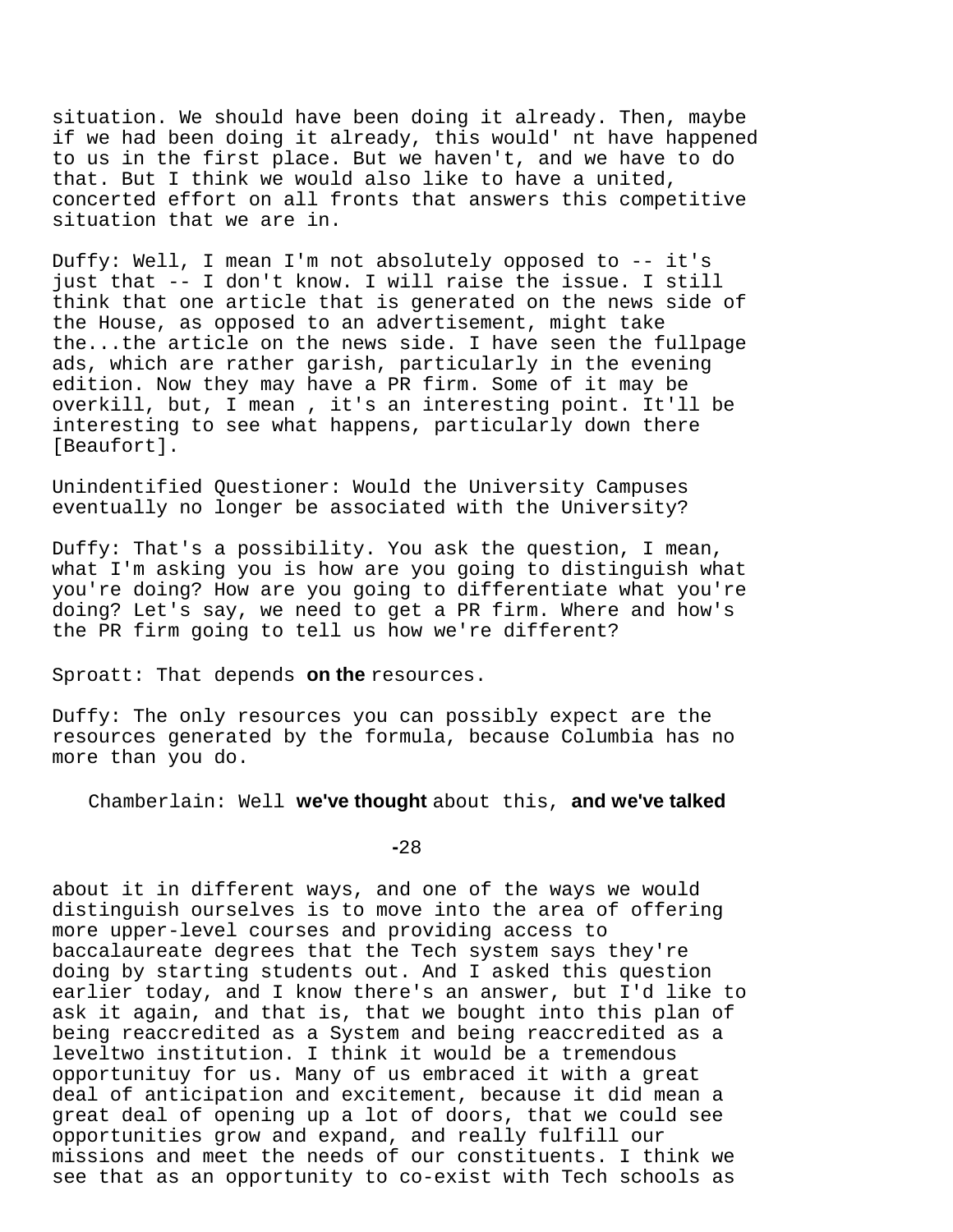they begin to offer associate degrees. My question is, how's the CHE going to react to this when they realize -- or maybe they already have, although they haven't indicated so - when we have this level two-to-four institution re-accreditation? We will no longer be level one institutions; we won't be twoyear campuses; we're not really now.

Duffy: We don't exist up there. We better get this through our heads and that is, whether we like it or not, by legislation, the CHE has certain amounts of authority, and one of the things is, we did, a couple of years ago, we anticipated it. We knew that we had more than 20, more than 50% of the course offerings at these various compuses, and we put together this tremendous package, which is now going to the Commission, and it will then be followed by a package which relates to Applied Professional Sciences. But you can't iust say, here I am, a full-blown learning center; you have to prove it. You've got to convince those people it's worth doing. You've got to convince your own facutly it's worth doing. You've got to convince Columbia faculty it's worth doing. Before the Commission, you've got to do the same job.

Chamberlain: I agree, and I think that's the fight we're fighting for right now. I don't think we gain anything by being negative and turn back the clock and tell Tech they can't have that. Now, maybe the Legislature will see through that, but I would rather concentrate our efforts on trying to get the next package through CHE and starting out a fight for that, getting those off-campus programs approved.

Ouffy: We don't disagree. We've beaten the CHE on several occasions, as a University. We can't go through life doing that. The CHE has certain statutes that give the Commission certain authority. We iust can't sit around thumbing our noses at it. We have to sell what we're doing to the Commission. We can't go over to the legislature and say, "Help us. Those bad guys are beating up on us again," because ultimately the Legislature is going to get tired of

 $-29$ 

this. You and I are in total agreement. You have a plan; you have all these proposals in front of the Commission.

Chamberlain: That's right, and they're important because they are our future.

Duffy: I'm not sure that we can't work out...I mean there's a lot of sympathy for Sumter and Eeaufort on this issue of duplication, but then, getting back to the other point, we're perfectly willing to listen.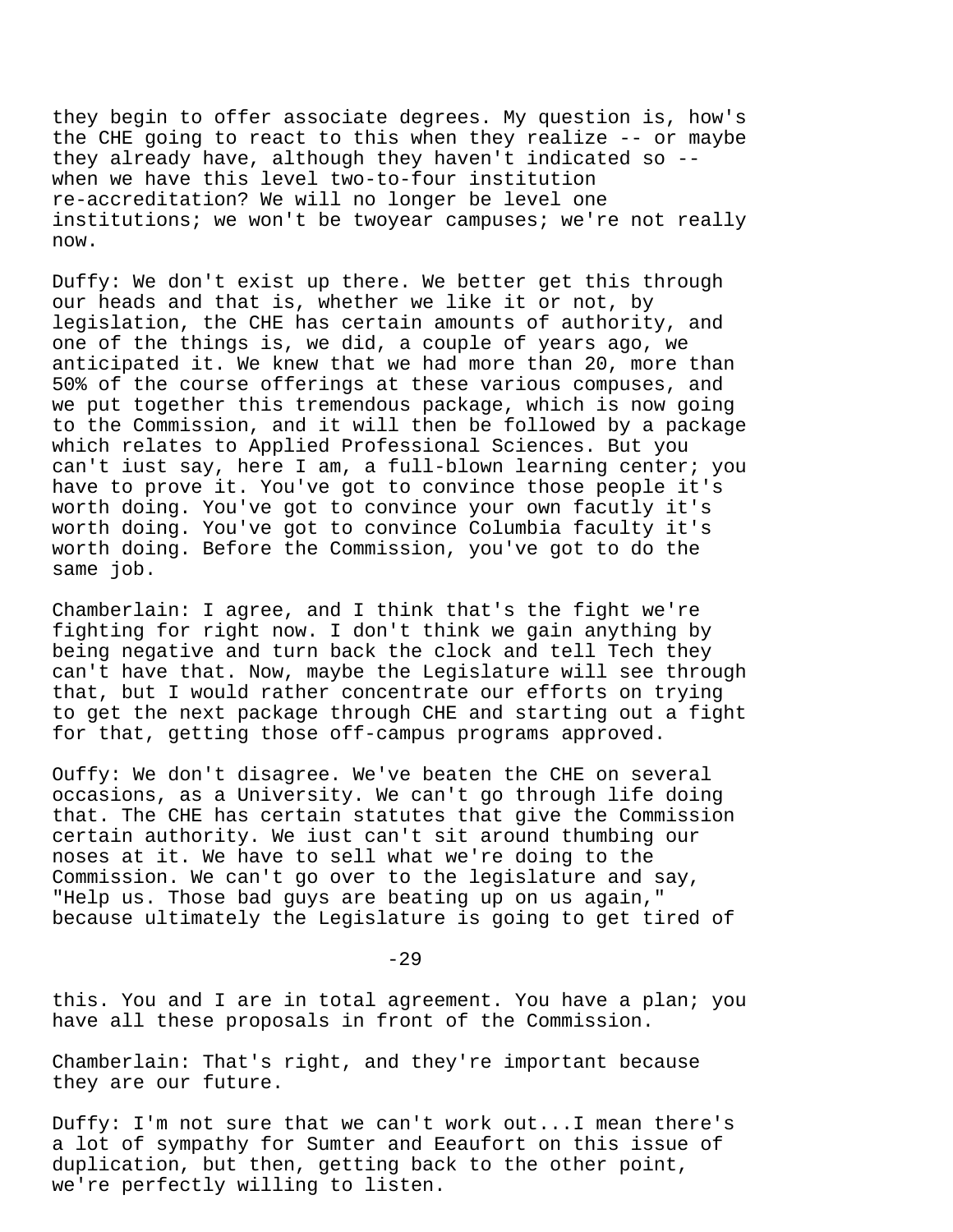Chamberlain: My next question is, can we count on Columbia to support us in this, from the very beginning and right on through?

Duffy: What are you talking about, "Columbia?" Columbia supported you on the other one. I can't speak for the President. What is Columbia? If you're talking about a state-wide effort that involves the System, yes.

Chamberlain: I want to coordinate all our efforts.

Duffy: I would disappointed if that **were** not the case.

 $-30$ 

REPORT OF THE VICE CHAF, CELLOR FOR UNIVERSITY CAMPUSES AND CONTINUING EDUCATION

# UNIVERSITY CAMPUSES FACULTY SENATE NOVEMBER 17, 1989 UNION, SC

The Chancellor has requested that I attend a 10:00 a.m. meeting on November 17 in Columbia, the state education policy seminar. The subject of this meeting is the recent action by CHE for altering the degree-granting status of the nine technical colleges. The organizers of this seminar have invited Commissioner Sheheen, Dr. Holderfield (Chancellor Duffy's counterpart at TEC), Bob Alexander of USC-Aiken (USC representative), and Robert Stokes of the Southern Regional Education Board to address the seminar. These seminars are attended by legislators and policy makers and are designed to provide indepth discussions of current issues. I am hopeful that this will be completed in time for me to join you for your 2:00 p.m. general session.

Status of USC-Beaufort Dean Search

The Chancellor has appointed an outstanding search committee which has met once to determine its procedures and timetable. I am chairing this committee and I took the opportunity a. our first meeting to also meet with interested members of the Beaufort family faculty/staff to discuss with them search procedures. We currently have underway a national advertising campaign to solicit applications and they are rolling in daily. We should be able to asse~ble an outstanding pool of applicants.  $\sim$ 

~ Sometime in February we will start the process of bringing applicants to the campus for interviews and to meet all interested faculty and staff. I will keep you posted.

University Campuses Off-Cam~us Proqram Proposals to CHE

The off-campus programs we have been operating for many years are currently being reviewed by the Commission on Higher Education.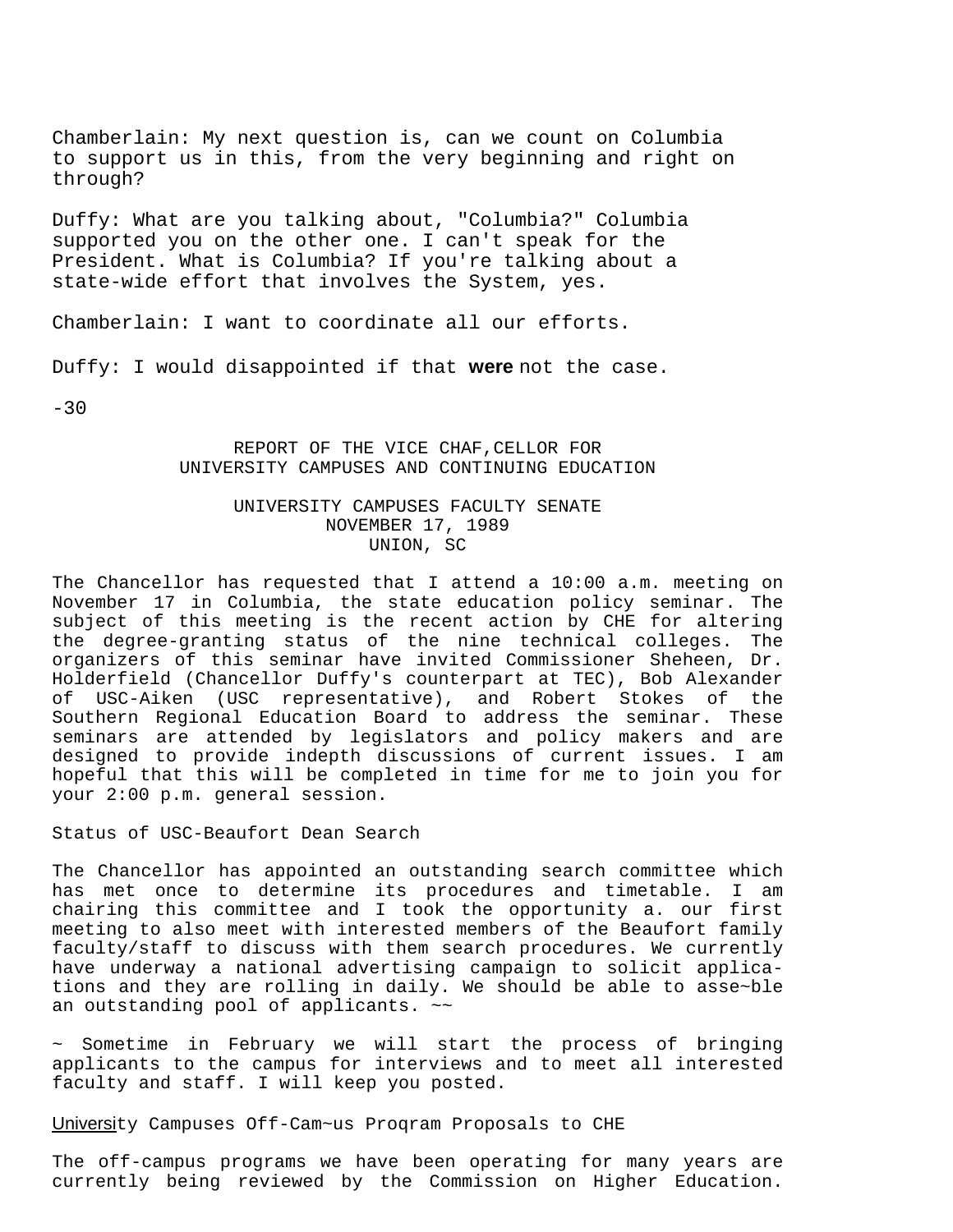These proposals reached the Commission on November 1 and will be in their cycle to be acted upon at the May 2, 1990 meeting. Chancellor Duffy and/or I will comment verbally at the Senate meeting on preliminary verbal responses from the Commission to Provost Smith on these. We're talking here about the status of the proposals involving USC-Union at Laurens, USC-Beaufort at Hilton Head, USC-Lancaster at Camden, USC-Salkehatchie at ~alterboro, Aiken business programs at Sumter and Beaufort, Coastal education program at Sumter, and Aiken education proGrams at Salkehatchie and Beaufort.

 $-31$ 

# **System Academic Policy Coordinatinq Committee**

**The Committee will have had its second** meeting of the year on November 16. Due to the length of time it takes to prepare this report prior to our meeting on the 17th, I will not be able to include a written report of the **activities** of that meeting. However, you **are represented at that meeting by** your Senate Chair, Professor Cureton. I **believe she can handle this** very well for both of us. The items we will have been discussing are as follows.

111.

2.

Campus representatives will be asked to report on the progress they have made toward full implementation of the policy recommended by the Committee to President Holderman and approved by him in spring 1989, pertaining to the right of an undergraduate student to complete graduate requirements under the Bulletin that was in effect at the time he or she first entered the USC System in matriculated status.

Undergraduate students are now allowed up to five years of continuous absence within the eight years they have to complete the requirements for their degrees, while claiming the right to graduate under the Bulletin in effect at the time they first entered the USC system in matriculated status. The question is whether this fiveyear allowance should be modified.

3. Should the University of South Carolina System eon' inue to maintain a single grading system for all undergraduate programs? If so, by what process might changes in the grading system be made?"

In lieu of the fact that we do not have a System faculty senate this committee takes on extremely important significance to address future System academic articulation issues.

# Affirmative Action Officer Search

I chaired a search committee for a number of months which has recently recommended three finalists to the President for his review and selection. We hope to have this matter completed prior to the Christmas holidays and I am optimistic that we will have a new outstanding Affirmative Action Officer to replace the very capable Pau~a Cox who left us in July to join her husband's move to Rice University in Texas.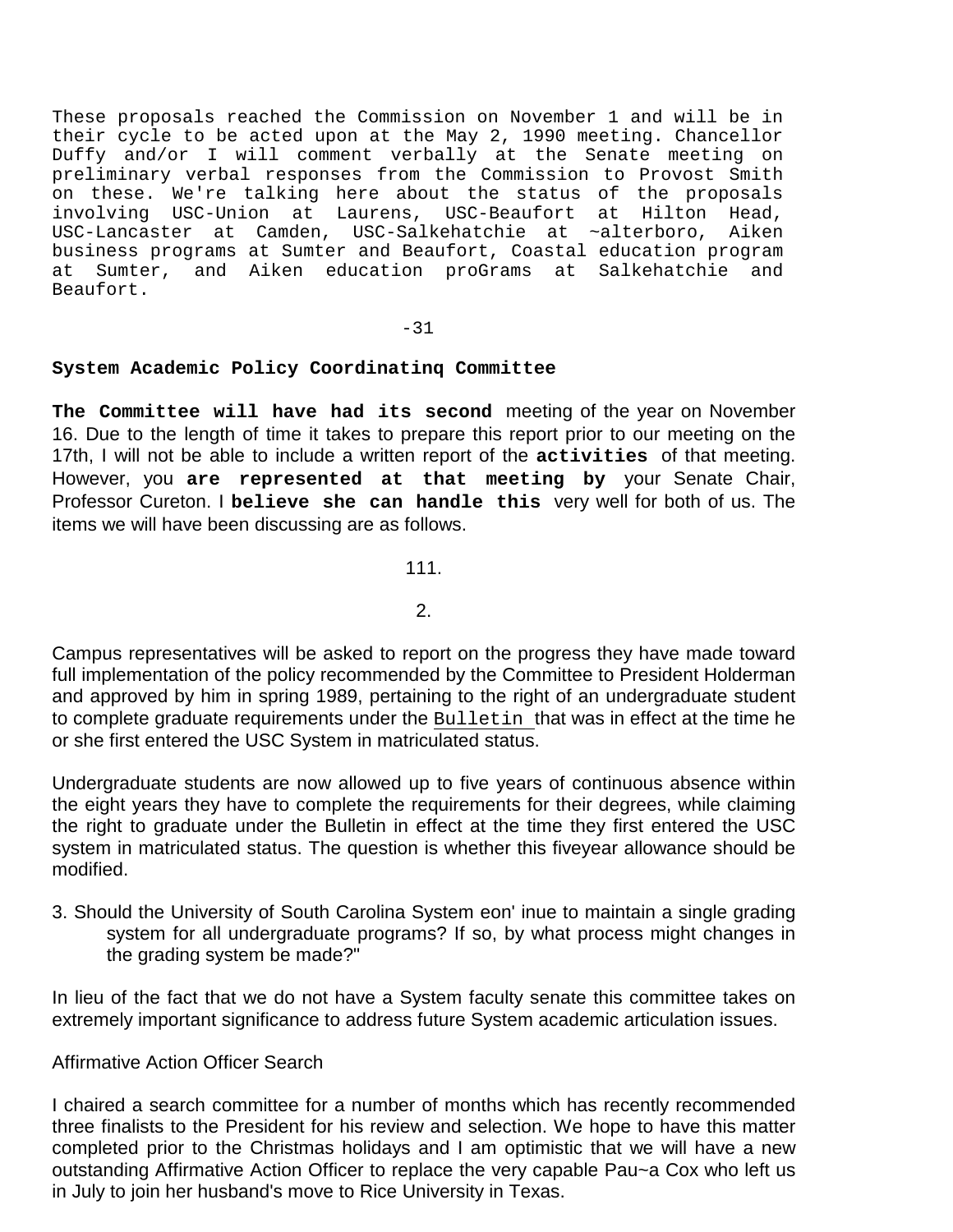# FacultY Development Seminar

As part of the CHE-sponsored University Instructional Development Project to enhance the training of graduate teaching assistants at USC-Columbia (this project is jointly administered by John Gardner, George Reeves, and Mike Welsh), we are bring in a faculty

development expert to speak to interested faculty. You are, **therefore, invited to attend this on** December ~ at 2:30 p.m. in **Gambrell Hall, Room 153. Our speaker will** be Robert M.. Diamond, **Assistant Vice Chancellor for Instructional** Development and Director of the Center for Instructional Development, Syracuse University. The title of his address will be "Teaching, Research, Rhetoric, and Reality." This address is also being sponsored by **the Office of the Provost and will be followed** by a reception.

**Diamond holds** an A.B. in economics from Union College and an M.A. and Ph.D. in Education from New York University. His major profes**sional focus** has been on the systematic improvement of instruction in higher education. He has directed course and curriculum design, has directed course and curriculum implementation, and evaluation programs at San Jose State University, the University of Miami, and Syracuse University. A Senio~ Fulbright Lecturer to India in 1976, he was selected as a dis**tinguished faculty** member for the State University of New York Scholar Exchange Program in 1969. Diamond has written extensively in the area of curriculum design and instructional development. His most recent book is a 1989 Jossey-Bass publication entitled Desiqning and Improving Courses and Curricula in Hiaher Education.

In addition to his work in instructional improvement, Diamond has developed and implemented a model program of TA training on the Syracuse campus. In 1987, Diamond and Peter Gray co-authored a National Stuay on Teachinq Assistants. In September of this year, the national study instrument was used at USC ~o survey graduate TAs about their teaching responsibilities, pre?aration, and perceived needs. While on the USC-Columbia campus, Diamond will meet with the Adviso.y Board to the University's gra-,t-funded TA train-`ng project and will present the results of the TA survey to graduate directors, deans, and department chairpersons.

Januarv University 101 Faculty Trainina Workshoc

This is to ask you to invite any of your new colleagues or perhaps not-so-new colleagues who have not yet been through the University 101 faculty training to do so. The next workshop will be held January 2-5, 1990 at USC-Columbia. This office will cover travel and subsistence costs.

Proposed Tuition Assistance Plan for Faculty/Staff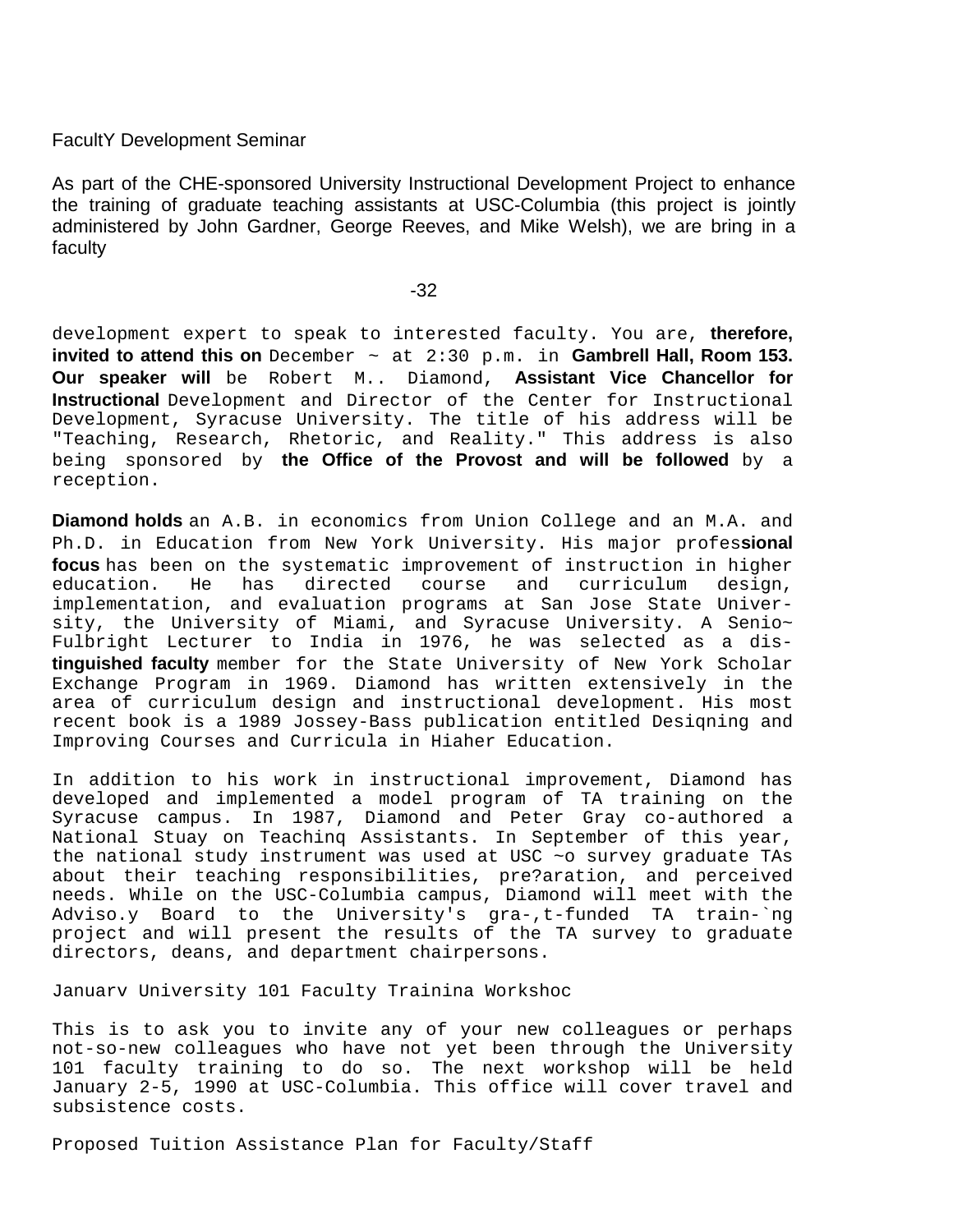As has been discussed previously with this group, the University is presently designing a proposal to send to the State Human Resources Division for approval--a proposal which would provide University support for college tuition for Unive-sity ~aculty/staff to take job-related courses. It would permit them to take one course per term. The proposal is now in the President's Office for final review before forwarding to the state level. We will keep

-33

**you informed as to how it fares.** System Vice President Jameson and **her staff deserve much credit for keeping this important** concept **alive and moving it forward!**

Proposal for Reciorocal Tuition Aqreement with Contiquous Georaia Counties

As some of you may be aware, the state of Georgia for some time has permitted South Carolina/Alabama/Florida residents whose counties border on the state of Georgia to attend Georgia state institutions and pay in-state fees. This has had some impact on USC-Aiken, USCSalkehatchie and USC-Beaufort. Currently, our legislative liaison personnel are discussing with legislative budget writers the possibility of introducing a proviso in the next session of the General Assembly that would permit also South Carolina state institutions to offer such reciprocal tuition agreements. Obviously, this could impact favorably on several of the University Campuses. We will keep you informed.

# Faculty Exchanae Deadline

This is to remind you that the Faculty Exchange deadline is November 17. For those of you who were not aware of this if you would contact me, I believe I can arrange an extension. We do want University Campuses faculty to pursue this opportunity.

October Report of Columbia FacultY Senate Welfare Committee

Th s is to call your attention to a recent report of the USCColumbia Faculty Senate Welfare Committee on which the University Campuses are represented. Specifically, as a part of that report, the committee recommended that the University and Four-Year Campuses should not be permitted to alter or expand their missions and/or to engage in what was described as "empire building." Naturally, such language is of concern to this office and we would be pleased to have the Senate clarify with its representative what lead to this recommendation and what can be done to inform the Faculty Senate Welfare Committee so that they will cease to see us as a drain on Columbia resources.

System Retreat for Business Computina and Pe~sonnel Officers

The Office of the Chancellor is working with the System cffices for personnel, computer services, and business and finance, to organize a retreat for December 1-3 to bring together many of the campusbased personnel in these three critical areas for the first time. The purpose of this meeting will be to bring together from all nine campuses not only the chief business/computing/personnel officebut as many of the support staff as possible who are essential to the effective delivery of critical support functions; to meet needs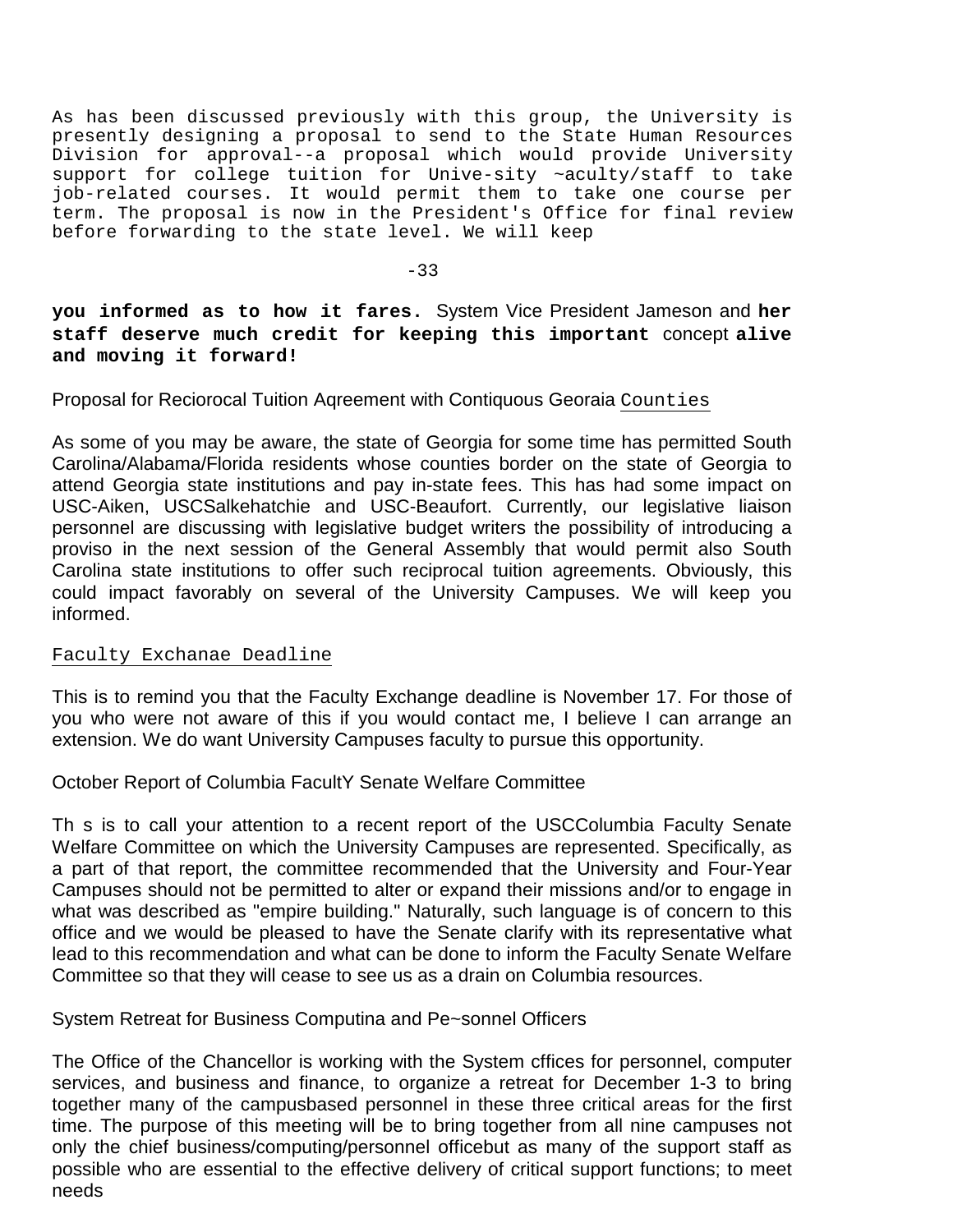for increased efforts to network; share information and **technology;**  increase collegiality, open-ended network sharing, problem-solving discussion; to listen to non**Columbia personnel's many useful views and opinions on problems, challenges and opportunities; and to generate agendas for future discussion of issues and problems and provide System-level university officers valuable input into the planning and development of future policies. We are extremely optimistic that this will be a useful meeting that will** bring positive results to the five **University Campuses.**

## Hurricane Huco Budaet Imnact

To state it quite simply, all of you who read the South Carolina press reports as to the economic impact of Hurricane Hugo probably know as much about its potential impact on state government-funded **activities** as does the Chancellor and/or I. I assume you have all read in The State newspaper about the latest economic forecast being given to the State Budget and Control Board to the effect that the state's economy is projected to grow at a 6% annual growth rate for the 1990-91 fiscal year with an anticipated additional new state revenues, in spite of Hurricane Hugo, of some \$170,000,000. As for how that will be sliced up for higher education vis a vis other agencies we, of course, cannot tell you. But we do know that we have a number of supporters in the General Assembly who are doing their best to increase the extent of formula funding for us for the coming year. In the meantime, it remains very unclear as to what the impact of Hurricane Hugo will be on this Year's state budget. There have been rumors of the possibility of mid-year budget cuts and an indication that there have been some differences of opinion in the General Assembly as to whether it should ask state agencies to take budget cuts before going into the State Reserve Fund. Again, no official information has been provided on this and we do not wish in any way to contribute to pointless speculation or rumoring at this time. We regret that we cannot be more informative to you about this matter at this time.

Studv of FeasibilitY of System Adult Learner ~nterdisciclinarv Degree

As you know, we have, thanks to the College of Applied Professional Sciences, been able to offer for many years the Bachelor of prts in Interdisciplinary Studies degree to all of our five campuses. Without that, we would have no mechanism for the true adult learner to fulfill baccalaureate-level aspirations. In light, however, of the recent CHE opposition to what the University Campuses stand for, there is some feeling that we need to go on the offensive to further differentiate our mission from those of the state's technical colleges. One way to do this might be to create our own System adult learner degree which we could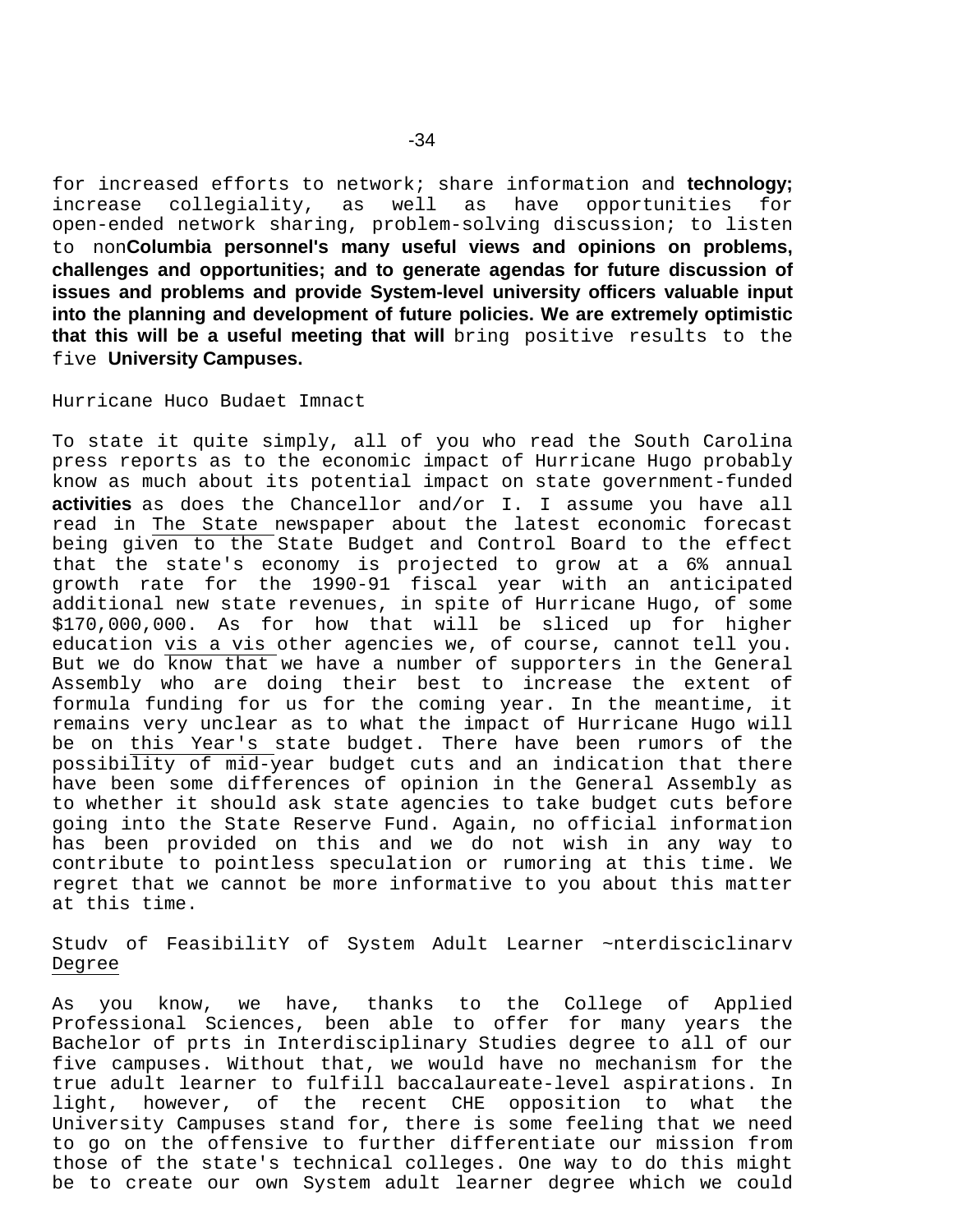offer in addition to the BAIS. The Chancellor ts office has asked the Faculty Senate Executive Committee to consider appointing a faculty committee or

 $-35$ 

using one of the standing committees to consider the feasibility of such a degree for the University Campuses. The idea is not necessarily to reinvent the wheel but to make a survey of possible models currently existing elsewhere in American higher education and then to determine how they might be adapted appropriately to our University Campuses needs. If we should develop a proposal that were to be approved by our Senate, naturally, it would need then to go to the USC-Columbia Curricula and Courses Committee and then on to the USC-Columbia Senate, Administration, and Board, and then finally to CHE for review and approval. So at the very best, this is a long, time-consuming process indeed. In the meantime, we are extremely fortunate to have the BAIS which, incidentally, must be submitted to CHE for review and in all probability will enter their May 1990 cycle for action upon by the Commission in November of 1990. The University has submitted a letter of intent to submit this program for review because the Commission has requested this and at present Richard Mims, Don Stowe, and I are working on a draft proposal for informal review by CHE ofricers.

#### -36

## **UNIVERSITY OF SOUTH CAROLINA**

#### **COLUMBIA, S.C. 29208**

COLLEGE OF ENGINEERING

Swearingen Engineering Center Office of the Dean

#### **HEMORANDUH**

**To: Faculty Senate** From: E. G. Schwartz ~ Chairman, Savannah River Review Committee Subject: Annual Report

April 24, 1989

This committee was formed by action of the Faculty Senate at its meeting of June 16, 1988. It was subsequently expanded by action of the **Steering** Committee to include a member elected by the Aiken Campus Faculty and a member elected by the Two Year Faculty Senate. The purpose of the **committee is** to review the relationship between the University and the new **contractor at the** Savannah River Site. That relationship was to be **conducted through** a consortium of South Carolina Universities. The **committee met a total** of seven times through the course of the year.

**Over the last** year, we can report that little more than the development of a framework for future relations has been put in place. A foundation, the South Carolina Universities Research and Education Foundation was formed in November, 1988. The original members of the foundation were the University of South Carolina, Clemson University,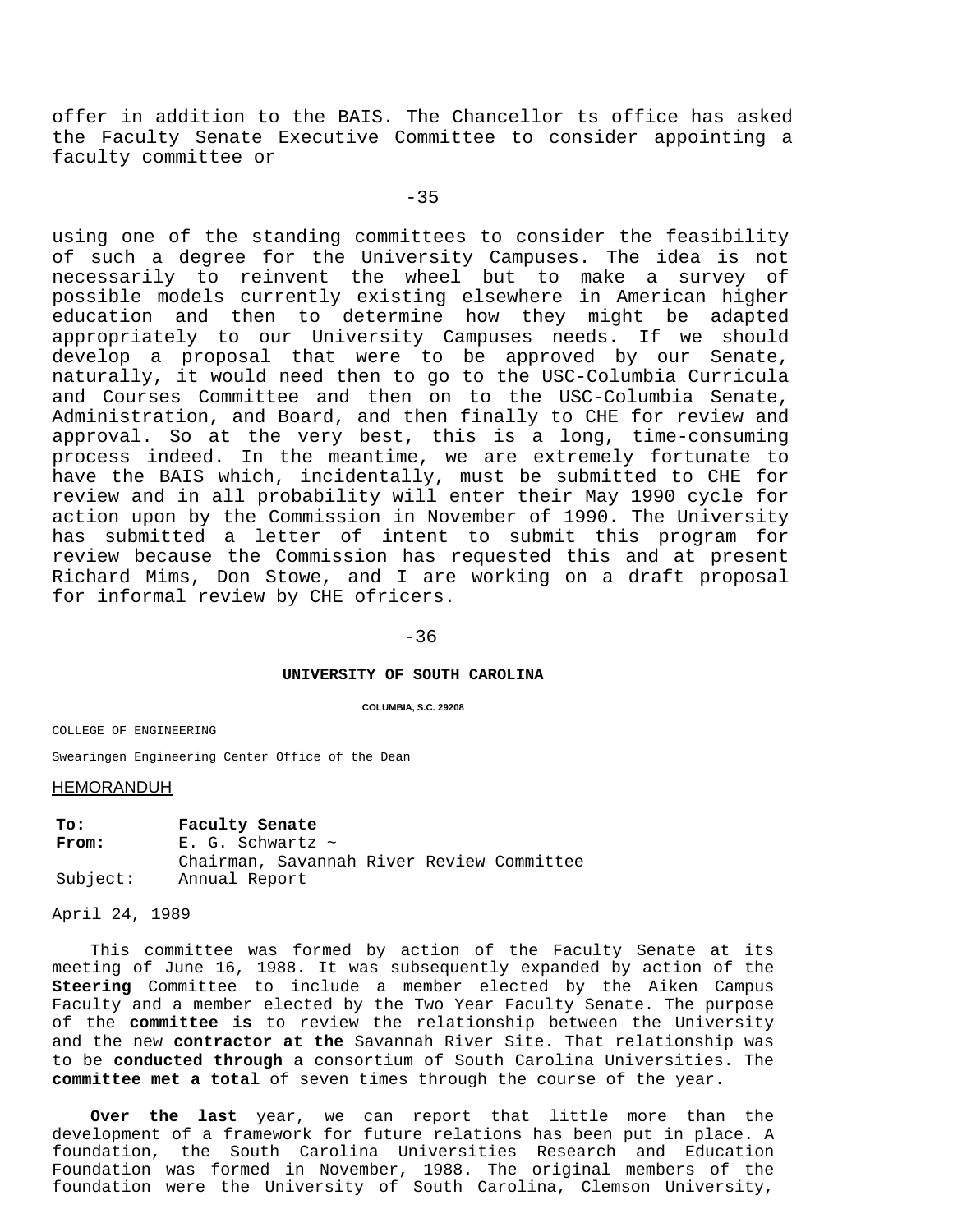and the Medical **University** of South Carolina. We have been told that  $\frac{1}{\pi}$  ioin the foundation. Westinghouse, as the new site contractor, is currently in negotiation with the foundation to identify the **nature** of future joint ventures. It is reported that the three principal areas of interest are technology transfer, waste management, and the **distinguished** scientist program. The proposed exclusive non-competitive **research relationship,** rejected by the general faculty in May, 1988 is no **longer part of the** negotiations.

**The committee remains** open to faculty concerns. During the course of **the year, we did** consider one case of possible abuse of academic freedom **but found insufficient** evidence for action or recommendation. The **committee recognizes** the possibility that members of the faculty of the **Aiken Campus, because** of their proximity to the site, may be particularly **subject to pressures resulting** from the relationship with the Savannah **River Site.**

**-**37—

**The University of South Carolina: USC Aiken: USC Salkehatchie, Allendale: USC Beaufort: USC Columb~a Coastal Caroltna College, Conwav; USC Lancaster, USC Spartanburg: USC Sumter: USC Union: and the Military Campus.**



**UNIVERSITY OF SOUTH CAROLINA**

COLUMBIA, S.C 29208

COLLEGE OF ENGINEERING

Swearingen Engineering Center Office of the Dean

## MEMORANDUM

# To: Savannah River Review Committee

David Cowen Hal French Bill Lamprecht Timir Datta Stanley Rich

Paul Huray Peter Sederberg

From: E. G. Schwartz

Subject: Minutes of November 3 Meeting

Date: November 6, I9Si9

-

With French and Sederberg not attending, the rest of us discussed the following:

- 1. The letter from Prof. Vander Kolk. It was generally agreed that no response was necessary but that we would ask Prof. Sederberg to maintain informal contact.
- 2. The Chronicle article on the University of Nevada and Yucca Mountain waste repository. Certain similarities in their situation and ours were noted.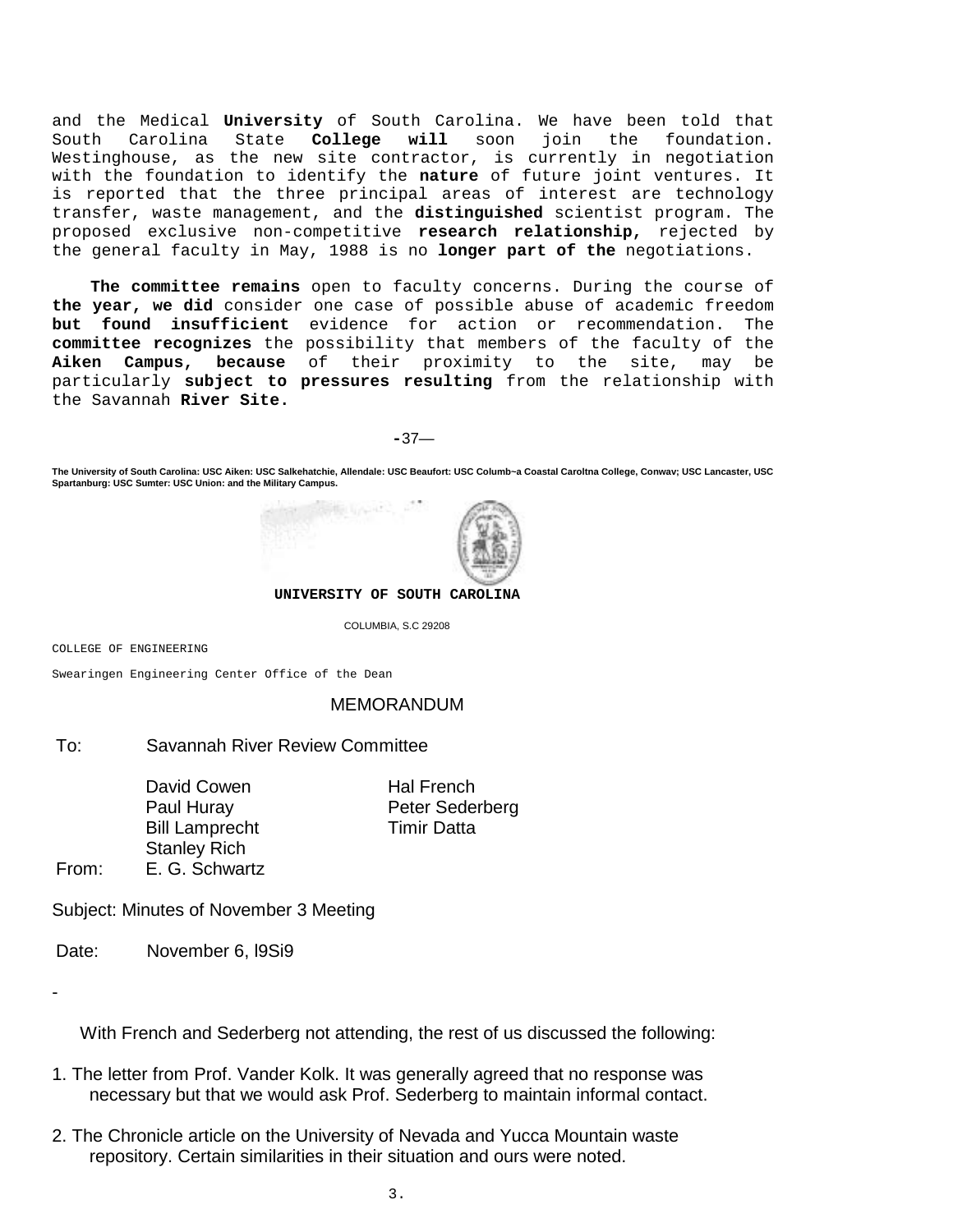Paul

a.

Huray reported the following activities of SCUREF.

A new state tax on the receipt of hazardous wastes is expected to generate from \$600,000 to \$1,000,000 annually which is to support research in SCUREF. Doug Dobson is to chair a policy committee for the use of these funds.

b. There is confidence that a "Center of Creativity" will be funded by DOE at a rate of 2 million dollars per year for 5 years. This is to include the Distinguished Scientist Program which will ultimately support 8 positions at USC, Clemson, and MUSC.

Westinghouse has provided a \$2,000,000 grant for three years in support of paralled computing.

Stanley Rich described an "Instructional Needs Survey" that the USC Aiken Campus is planning to conduct with employees of the

> —38— The University of South Carolina USC Aiken, USC Salkehatchie, Allendale: USC Beaufort, USC Columbia, Coastal Carolina College, Conway, USC Lancaster: USC Spartanburg: (;SC Sumter: USC Union: and the Military Campus.



Savannah River Review Committee November 6, 1989 Page 2

4. (continued)

Savannah River Site. He also discussed a general uneasiness concerning assignment of faculty to teach courses at the site.

-39

THE UNIVERSITY OF SOUTH CAROLINA University Campuses Faculty Senate Meeting

> USC-Union November 17, 1989

Friday. November 17. 1989

Auditorium, Main Building

Morning~ll---------------Auditorium, Main Building

Deans' Remarks Welcome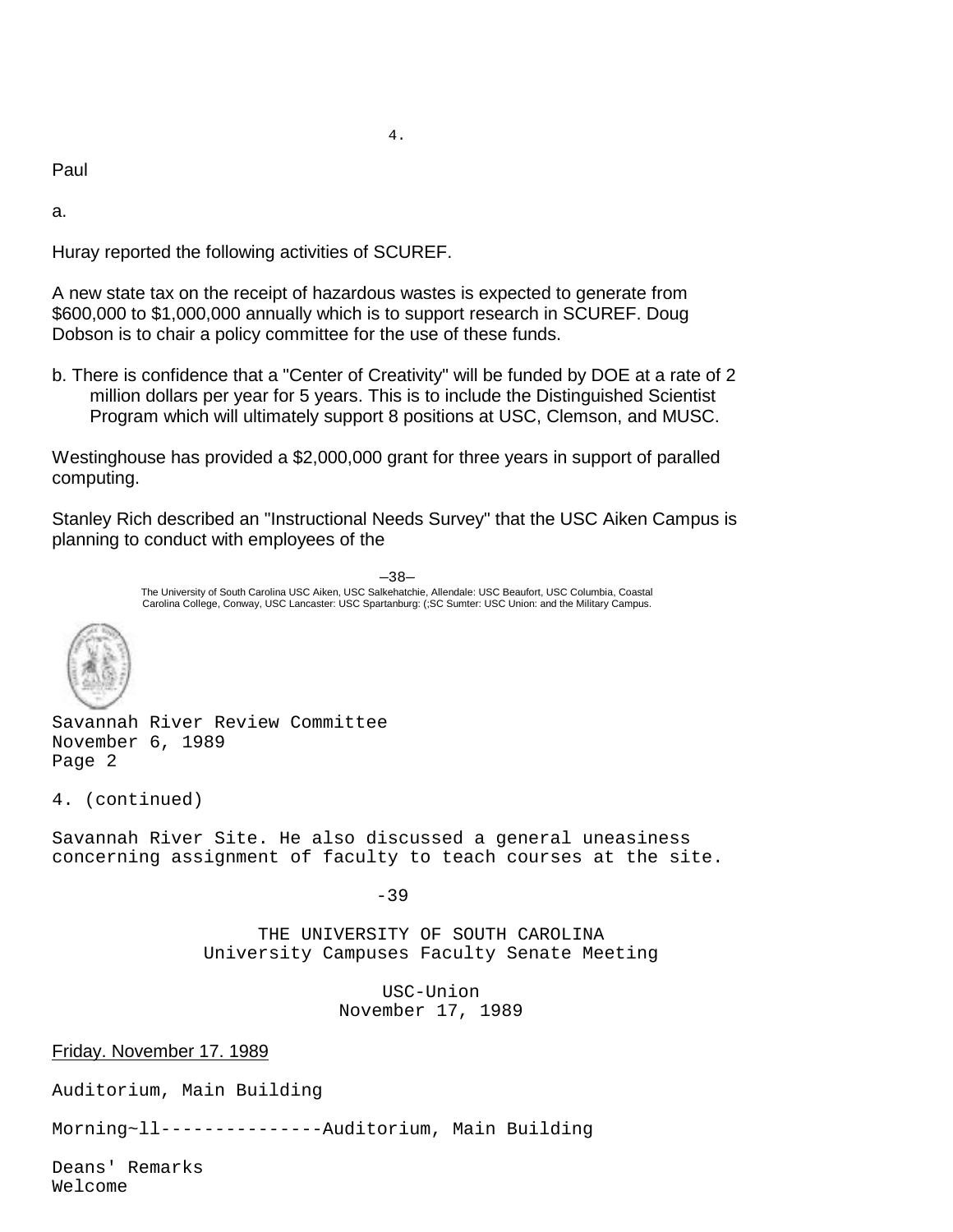Standing Committees-------------------------------10: I. Rights and Responsibilities Room 209, Main Building II. Welfare Room 205, Main Building III. System Affairs Room 210, Main Building Executive ~1[U[t ~ ~----------- Auditorium, Main Building 30-10:00a.m. -10:00-10:30a.m. 30-12:15 p.m.  $-10:30-12:15p.m.$ DeansMeeting-------------------------------------10:30-12:15p.m. Executive Affairs Office Suite, Central Building l~Ull~ll=`Jll— Palmetto House Restaurant Afternoon Session-------------------------- Auditorium, Main Building Reception---------------------------------------- Community Room, Central Building  $-12:30-1:45p.m.$  $-2:00-4:00 p.m.$ 4:00- ? p.m. <u>1 SARRj оп-ниннинниннинниннинниннинниннин (</u> AGENDA I. Call To Order II. Correction/Approval of Minutes: 15 September 1989 USC-Columbia Lifelong Learning Ft. Jackson, SC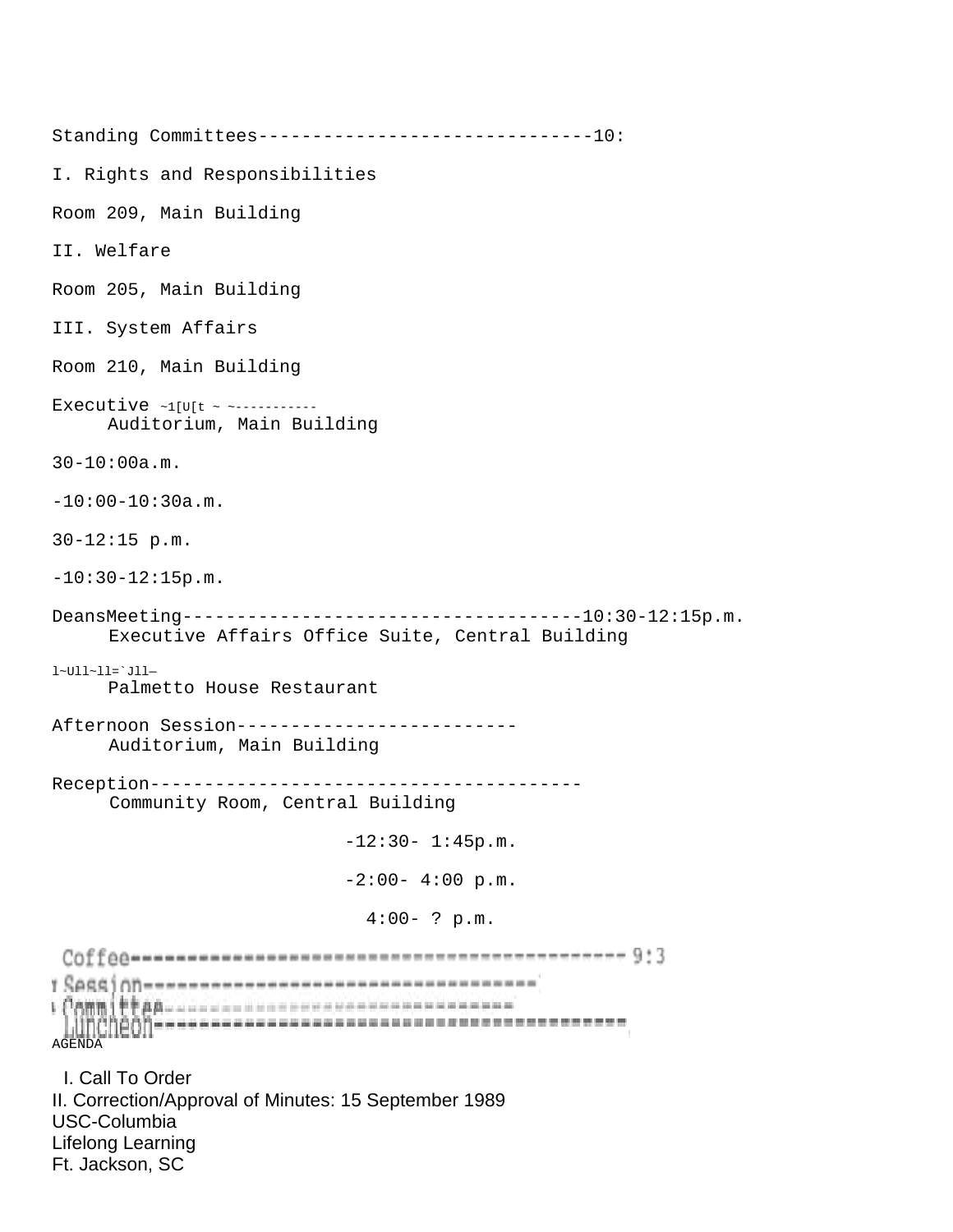- III. Reports from University Officers
- A. Dr. John J. Duffy, Chancellor
- B. Professor John N. Gardner, Vice Chancellor
- IV. Reports from Standing Committees
- A. Rights and Responsibilities Professor John Logue
- B. Welfare Professor Mary Barton
- C. System Affairs Professor Paul Stone
- V. Executive Committee Professor Rick Boulware
- VI. Reports from Special Committees
- A. University Library Committee Professor John Catalano
- B. University Committee on Curricula and Courses Professor Robert Castleberry C. University Faculty Welfare Committee - Professor Don Curlovic D. Academic Planning Committee - Professor Bruce Nims E. Faculty/Board of Trustees Liaison Committee - Professor Rod Sproatt F. Research and Productive Scholarship Committee - Professor Tandy Willis
- G. Savannah River Site Committee Professor W. O. Lamprecht, Jr.
- H. System Academic Policy Coordinating Committee Professor Robert Costello I. Other Committees
- 1. Insurance and Annuities Committee Professor Jerry Dockery
- 2. Affirmative Action Committee Professor Deborah Cureton

VII. Unfinished Business VIII. New Business

# IX. Announcements X. Adjournment

REPORT OF THE CHANCELLOR FOR UNIVERSITY CAMPUSES AND CONTINUING EDUCATION

> UNIVERSITY CAMPUSES FACULTY SENATE NOVEMBER 17, 1989 UNION, SC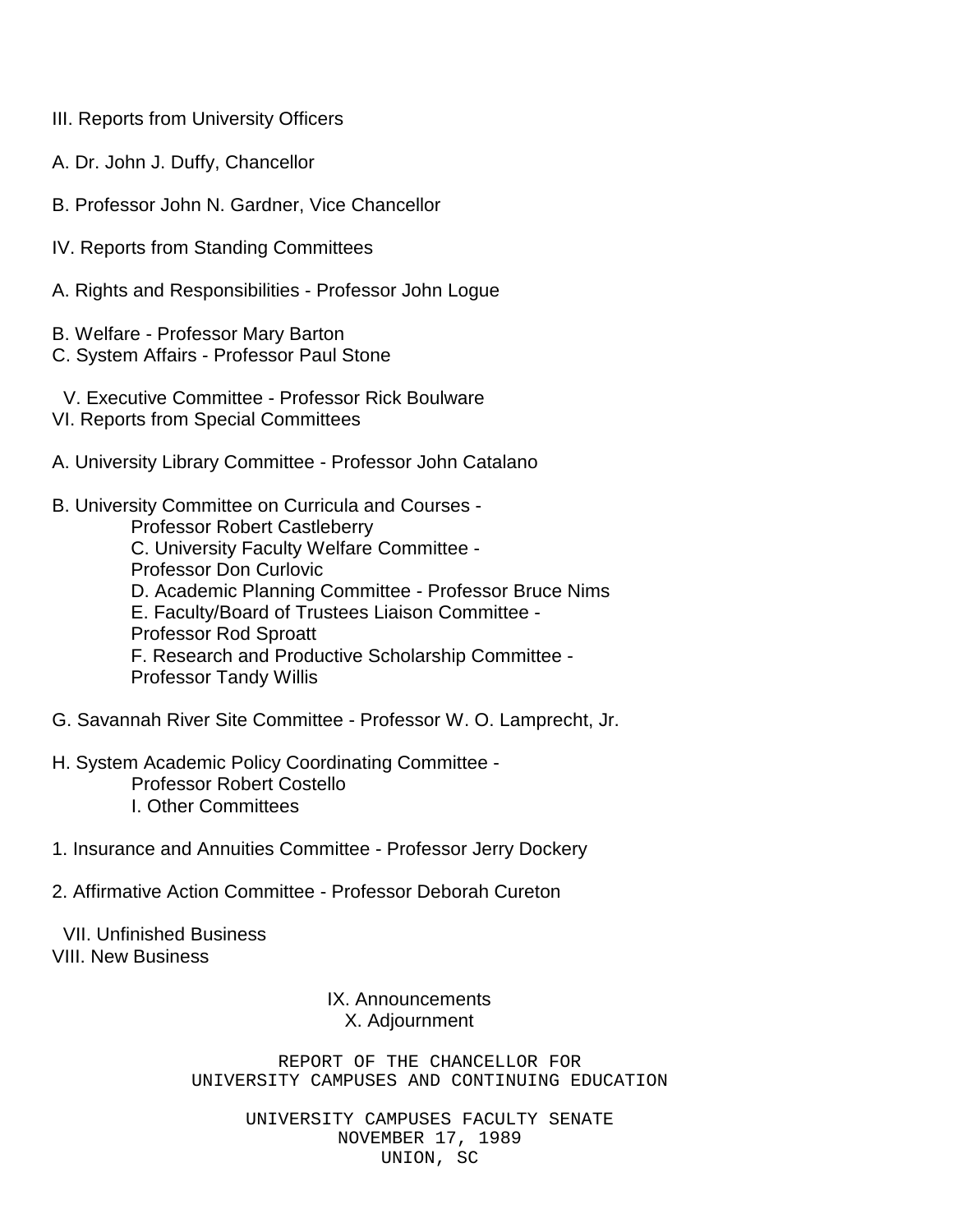## CHE Action on TEC Proposals

On Thursday, November 2, the CHE accepted the staff recommendation that the TEC proposal for college parallel programs at the nine TEC campuses which did not previously have the program be approved. Thus, college parallel programs have been approved at Sumter TEC, The<br>Technical College of the Low Country, Denmark TEC, Technical College of the Low Country, Denmark TEC, Florence/Darlington TEC, Orangeburg/Calhoun TEC, Spartanburg TEC, Horry/Georgetown TEC, Aiken TEC, and Piedmont TEC.

In its arguments against the proposal, USC charged duplication of effort, lack of evidence that the programs were needed, inadequate consideration on the part of the Commission of the cost of the program to the state, and questioned the need for a community college program in general, given the criticisms of the community college concept which continue to surface nationally.

Dr. Morris of the State TEC Board and Mr. Sheheen based their arguments on access and cost to the student. They argued that the program would open higher education up to minority groups at an affordable price. Commissioner Sheheen eloquently pleaded that students who enrolled in a college parallel program and found they could not do the work, could shift to another program of study without suffering the stigma of failure. Dr. Morris contended that the pool of students whom TEC sought to enroll would be differing from those currently enrolled at USC branches.

USC officials pointed out that the existing college parallel programs in the seven TEC institutions enroll only 14% minority as opposed to 16% for USC campuses. Furthermore according to the Commission's analysis minority enrollment has actually declined over the past year. By contrast, USC-Salkehatchie enrolled 27% minority students in 1988--up from 21% in 1987. The current completion rates for the AA and AS degrees in college parallel programs at the seven TEC campuses is extremely low. A copy of the pertinent statistics is attached to this report. You may make your own judgments and draw your own conclusions as to the validity of the various arguments.

The action noted above, preliminary reaction to our proposals concerning learning centers, and a staff request that we review our University Campuses' missions statements do not bode well for our Campuses. This is not the time for recriminations, panic, striking out on your own, and general malaise, but rather for systematic planning of how best to present our concepts to the University administration, Board, CHE, and the legislature.

## Distance Education

After its regular meeting, several members of the CHE and its staff, including Mr. Sheheen, attended a presentation hosted by the Provost on Distance Education and the On-Line Library Catalogue System including the delivery system of the Library Processing Center. Distance Education deals not only with television-assisted instruction but also with Graduate Regional Studies. The programs have existed in the University for 20 years, starting with APOGEE, Engineering, and the MBA program, Business. In addition, the Colleges of Education, Library and Information Science, Social Work, Health, Nursing, and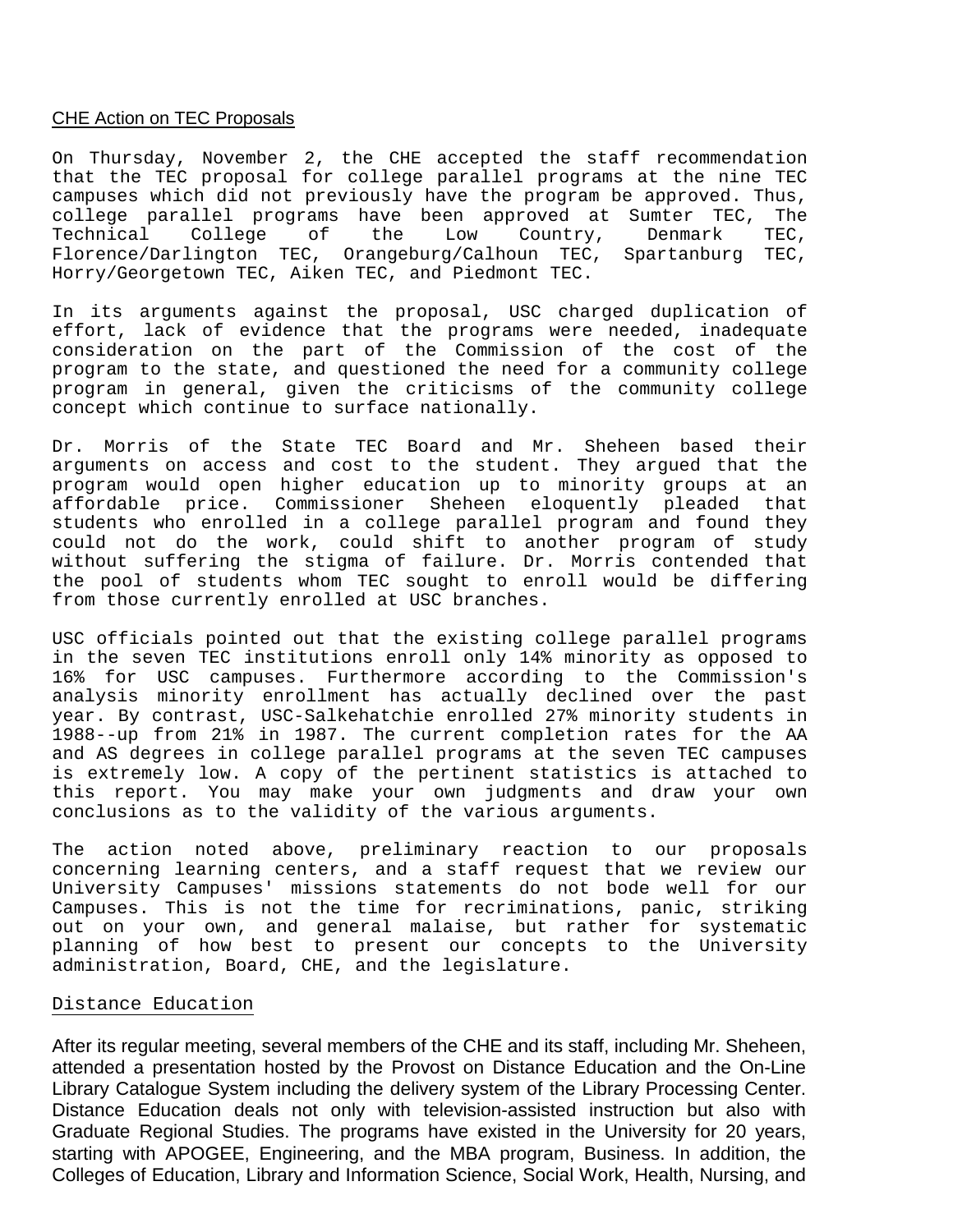Humanities are all active in this area. Currently, most of the work is at the graduate level but our office of Telecommunications is investigating the possibility of delivering some undergraduate work.

# Visit to Louisiana

On November 3, Senator Phil Leventis, Dean Anderson, Dean Lisk, and I visited with officials of LSU-Baton Rouge and LSU-Alexandria to study a limited four-year degree program at Alexandria offered through the auspices of Continuing Education at Baton Rouge.

# Budaets and Leuislative Matters

Representative Hirsch's committee found its visits to all college campuses in the state to be quite useful and informative. The committee is convinced that every effort should be made to fund the formula. At this point, however, state officials are uncertain about what the economic outlook is for next year because of Hugo and a predicted possible downturn in the national economy.

## Dr. Baker's Illness

Dr. Baker has been out ill for more than a month. Because of this, the normal salary reports which he routinely does for the Senate have been delayed.

## Campus Visits

Our Office hopes to increase the frequency of our campus visits this semester. If funds are available, we plan to renew the bus trips in which we invite Columbia staff and faculty to visit the Campuses to get a first-hand view of what we are about.

> REPORT OF THE VICE CHANCELLOR FOR UNIVERSITY CAMPUSES AND CONTINUING EDUCATION

## UNIVERSITY CAMPUSES FACULTY SENATE NOVEMBER 17, 1989 UNION, SC

The Chancellor has requested that I attend a 10:00 a.m. meeting on November 17 in Columbia, the state education policy seminar. The subject of this meeting is the recent action by CHE for altering the degree-granting status of the nine technical colleges. The organizers of this seminar have invited Commissioner Sheheen, Dr. Holderfield (Chancellor Duffy's counterpart at TEC), Bob Alexander of USC-Aiken (USC representative), and Robert Stokes of the Southern Regional Education Board to address the seminar. These seminars are attended by legislators and policy makers and are designed to provide indepth discussions of current issues. I am hopeful that this will be completed in time for me to join you for your 2:00 p.m. general session.

# Status of USC-Beaufort Dean Search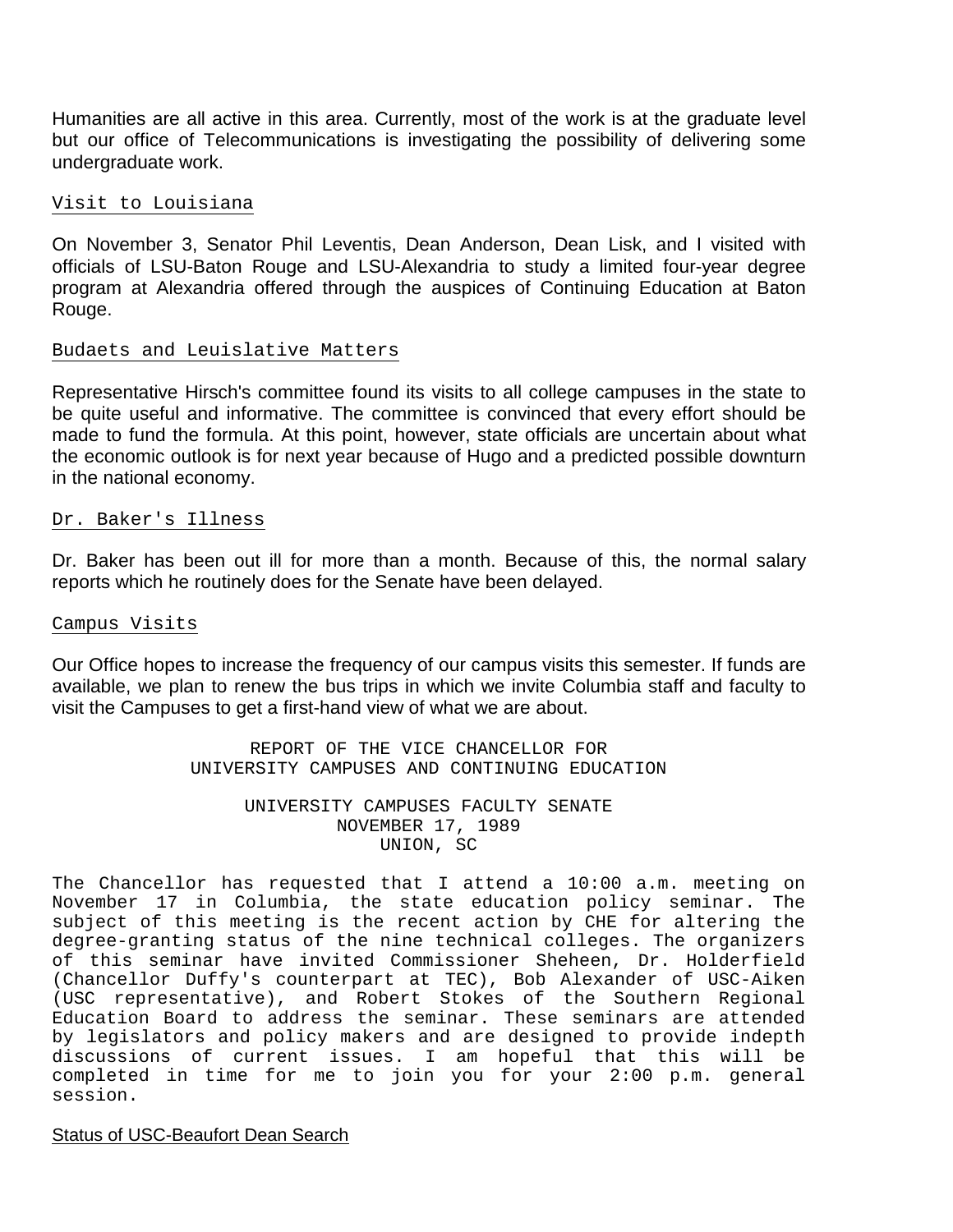The Chancellor has appointed an outstanding search committee which has met once to determine its procedures and timetable. I am chairing this committee and I took the opportunity at our first meeting to<br>also meet with interested members of the Beaufort family also meet with interested members of the Beaufort faculty/staff to discuss with them search procedures. We currently have underway a national advertising campaign to solicit applications and they are rolling in daily. We should be able to assemble an outstanding pool of applicants. Sometime in February we will start the process of bringing applicants to the campus for interviews and to meet all interested faculty and staff. I will keep you posted.

# University Campuses Off-Campus Program Proposals to CHE

The off-campus programs we have been operating for many years are currently being reviewed by the Commission on Higher Education. These proposals reached the Commission on November 1 and will be in their cycle to be acted upon at the May 2, 1990 meeting. Chancellor Duffy and/or I will comment verbally at the Senate meeting on preliminary verbal responses from the Commission to Provost Smith on these. We're talking here about the status of the proposals involving USC-Union at Laurens, USC-Beaufort at Hilton Head, USC-Lancaster at Camden, USC-Salkehatchie at Walterboro, Aiken business programs at Sumter and Beaufort, Coastal education program at Sunter, and Aiken education programs at Salkehatchie and Beaufort.

# System Academic Policy Coordinatina Committee

The Committee will have had its second meeting of the year on November 16. Due to the length of time it takes to prepare this report prior to our meeting on the 17th, I will not be able to include a written report of the activities of that meeting. However, you are represented at that meeting by your Senate Chair, Professor Cureton. I believe she can handle this very well for both of us. The items we will have been discussing are as follows.

Campus representatives will be asked to report on the progress they have made toward full implementation of the policy recommended by the Committee to President Holderman and approved by him in spring 1989, pertaining to the right of an undergraduate student to complete graduate requirements under the Bulletin that was in effect at the time he or she first entered the USC System in matriculated status.

- 2. Undergraduate students are now allowed up to five years of continuous absence within the eight years they have to complete the requirements for their degrees, while claiming the right to graduate under the Bulletin in effect at the time they first entered the USC system in matriculated status. The question is whether this fiveyear allowance should be modified.
- 3. Should the University of South Carolina System continue to maintain a single grading system for all undergraduate programs? If so, by what process might changes in the grading system be made?"

In lieu of the fact that we do not have a System faculty senate this committee takes on extremely important significance to address future System academic articulation issues.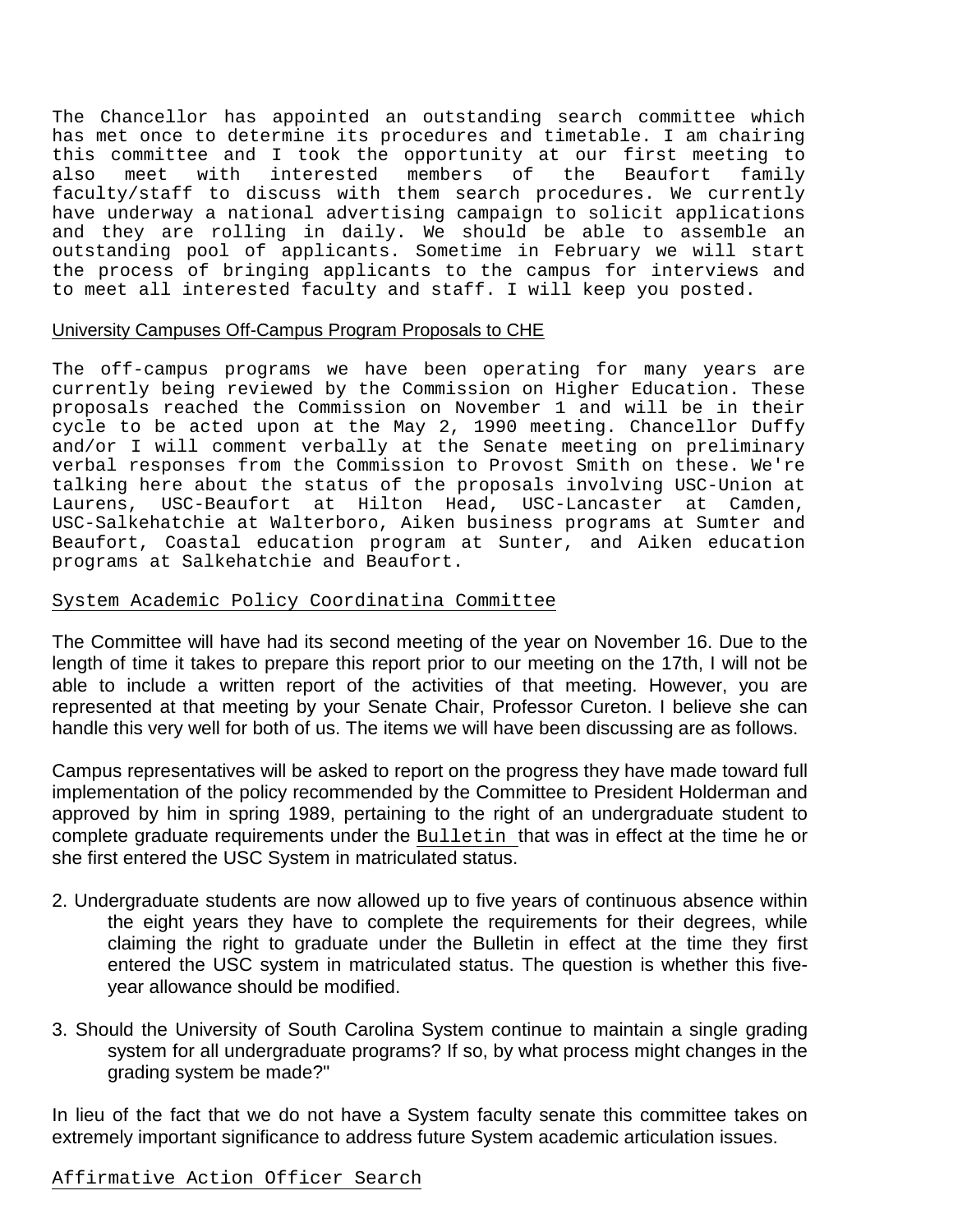I chaired a search committee for a number of months which has recently recommended three finalists to the President for his review and selection. We hope to have this matter completed prior to the Christmas holidays and I am optimistic that we will have a new outstanding Affirmative Action Officer to replace the very capable Paula Cox who left us in July to join her husband's move to Rice University in Texas.

## Faculty Development Seminar

As part of the CHE-sponsored University Instructional Development Project to enhance the training of graduate teaching assistants at USC-Columbia (this project is jointly administered by John Gardner, George Reeves, and Mike Welsh), we are bring in a faculty

development expert to speak to interested faculty. You are, therefore, invited to attend this on December 8 at 2:30 p.m. in Gambrell Hall, Room 153. Our speaker will be Robert M. Diamond, Assistant Vice Chancellor for Instructional Development and Director of the Center for Instructional Development, Syracuse University. The title of his address will be "Teaching, Research, Rhetoric, and Reality." This address is also being sponsored by the Office of the Provost and will be followed by a reception.

Diamond holds an A.B. in economics from Union College and an M.A. and Ph.D. in Education from New York University. His major professional focus has been on the systematic improvement of instruction in higher education. He has directed course and curriculum design, implementation, and evaluation programs at San Jose State University, the University of Miami, and Syracuse University. A Senior Fulbright Lecturer to India in 1976, he was selected as a distinguished faculty member for the State University of New York Scholar Exchange Program in 1969. Diamond has written extensively in the area of curriculum design and instructional development. His most recent book is a 1989 Jossey-Bass publication entitled Designing and Improvina Courses and Curricula in Higher Education.

In addition to his work in instructional improvement, Diamond has developed and implemented a model program of TA training on the Syracuse campus. In 1987, Diamond and Peter Gray co-authored a National Study on Teaching Assistants. In September of this year, the national study instrument was used at USC to survey graduate TAs about their teaching responsibilities, preparation, and perceived needs. While on the USC-Columbia campus, Diamond will meet with the Advisory Board to the University's grant-funded TA training project and will present the results of the TA survey to graduate directors, deans, and department chairpersons.

## January University 101 Faculty Training Workshop

This is to ask you to invite any of your new colleagues or perhaps not-so-new colleagues who have not yet been through the University 101 faculty training to do so. The next workshop will be held January 2-5, 1990 at USC-Columbia. This office will cover travel and subsistence costs.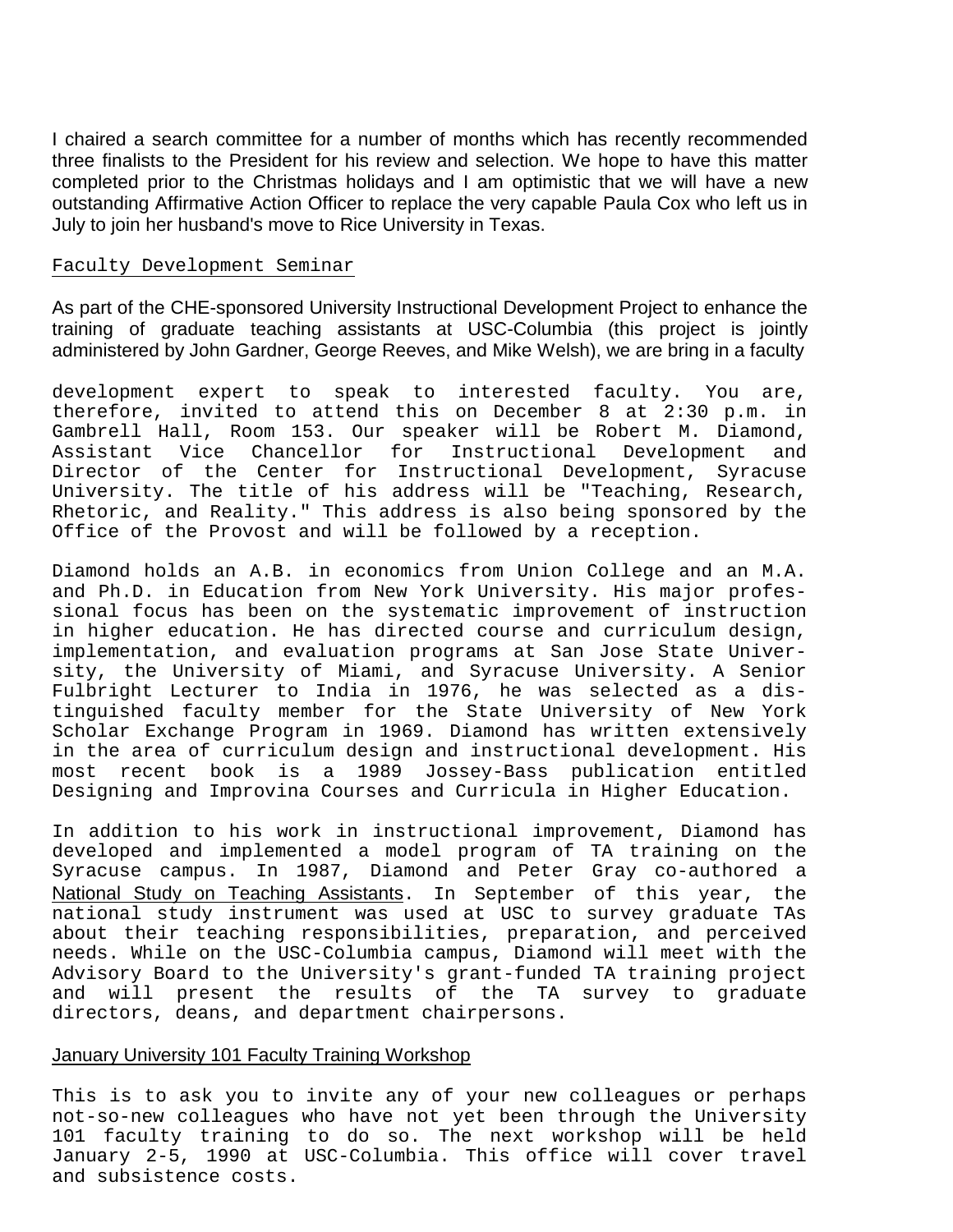# Proposed Tuition Assistance Plan for Faculty/Staff

As has been discussed previously with this group, the University is presently designing a proposal to send to the State Human Resources Division for approval--a proposal which would provide University support for college tuition for University faculty/staff to take job-related courses. It would permit them to take one course per term. The proposal is now in the President's Office for final review before forwarding to the state level. We will keep

you informed as to how it fares. System Vice President Jameson and her staff deserve much credit for keeping this important concept alive and moving it forward!

# Proposal for Reciprocal Tuition Aareement with Contiguous Georgia Counties

As some of you may be aware, the state of Georgia for some time has permitted South Carolina/Alabama/Florida residents whose counties border on the state of Georgia to attend Georgia state institutions and pay in-state fees. This has had some impact on USC-Aiken, USC-Salkehatchie and USC-Beaufort. Currently, our legislative liaison personnel are discussing with legislative budget writers the possibility of introducing a proviso in the next session of the General Assembly that would permit also South Carolina state institutions to offer such reciprocal tuition agreements. Obviously, this could impact favorably on several of the University Campuses. We will keep you informed.

# Faculty Exchange Deadline

This is to remind you that the Faculty Exchange deadline is November 17. For those of you who were not aware of this if you would contact me, I believe I can arrange an extension. We do want University Campuses faculty to pursue this opportunity.

# October Report of Columbia Facultv Senate Welfare Committee

This is to call your attention to a recent report of the USC-Columbia Faculty Senate Welfare Committee on which the University Campuses are represented. Specifically, as a part of that report, the committee recommended that the University and Four-Year Campuses should not be permitted to alter or expand their missions and/or to engage in what was described as "empire building." Naturally, such language is of concern to this office and we would be pleased to have the Senate clarify with its representative what lead to this recommendation and what can be done to inform the Faculty Senate Welfare Committee so that they will cease to see us as a drain on Columbia resources.

# System Retreat for Business Computing and Personnel Officers

The Office of the Chancellor is working with the System offices for personnel, computer services, and business and finance, to organize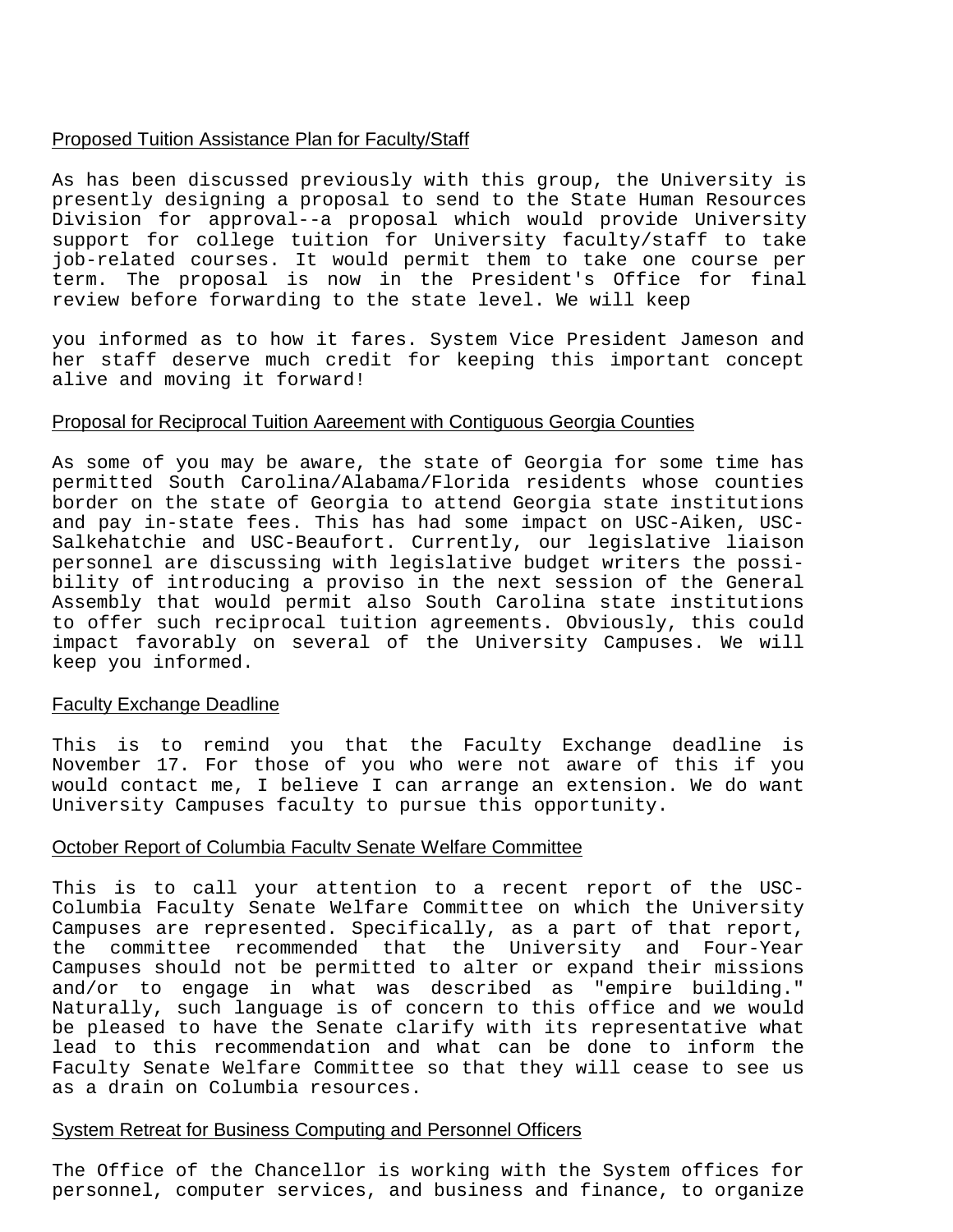a retreat for December 1-3 to bring together many of the campusbased personnel in these three critical areas for the first time. The purpose of this meeting will be to bring together from all nine campuses not only the chief business/computing/personnel officer but as many of the support staff as possible who are essential to the effective delivery of critical support functions; to meet needs

for increased efforts to network; share information and technology; increase collegiality, as well as have opportunities for open-ended network sharing, problem-solving discussion; to listen to non-Columbia personnel's many useful views and opinions on problems, challenges and opportunities; and to generate agendas for future discussion of issues and problems and provide System-level university officers valuable input into the planning and development of future policies. We are extremely optimistic that this will be a useful meeting that will bring positive results to the five University Campuses.

## Hurricane Huco Budget Impact

To state it quite simply, all of you who read the South Carolina press reports as to the economic impact of Hurricane Hugo probably know as much about its potential impact on state government-funded activities as does the Chancellor and/or I. I assume you have all read in The State newspaper about the latest economic forecast being given to the State Budget and Control Board to the effect that the state's economy is projected to grow at a 6% annual growth rate for the 1990-91 fiscal year with an anticipated additional new state revenues, in spite of Hurricane Hugo, of some \$170,000,000. As for how that will be sliced up for higher education vis a vis other agencies we, of course, cannot tell you. But we do know that we have a number of supporters in the General Assembly who are doing their best to increase the extent of formula funding for us for the coming year. In the meantime, it remains very unclear as to what the impact of Hurricane Hugo will be on this year's state budget. There have been rumors of the possibility of mid-year budget cuts and an indication that there have been some differences of opinion in the General Assembly as to whether it should ask state agencies to take budget cuts before going into the State Reserve Fund. Again, no official information has been provided on this and we do not wish in any way to contribute to pointless speculation or rumoring at this time. We regret that we cannot be more informative to you about this matter at this time.

# Study of Feasibility of System Adult Learner Interdisciplinary Degree

As you know, we have, thanks to the College of Applied Professional Sciences, been able to offer for many years the Bachelor of Arts in Interdisciplinary Studies degree to all of our five campuses. Without that, we would have no mechanism for the true adult learner to fulfill baccalaureate-level aspirations. In light, however, of the recent CHE opposition to what the University Campuses stand for, there is some feeling that we need to go on the offensive to